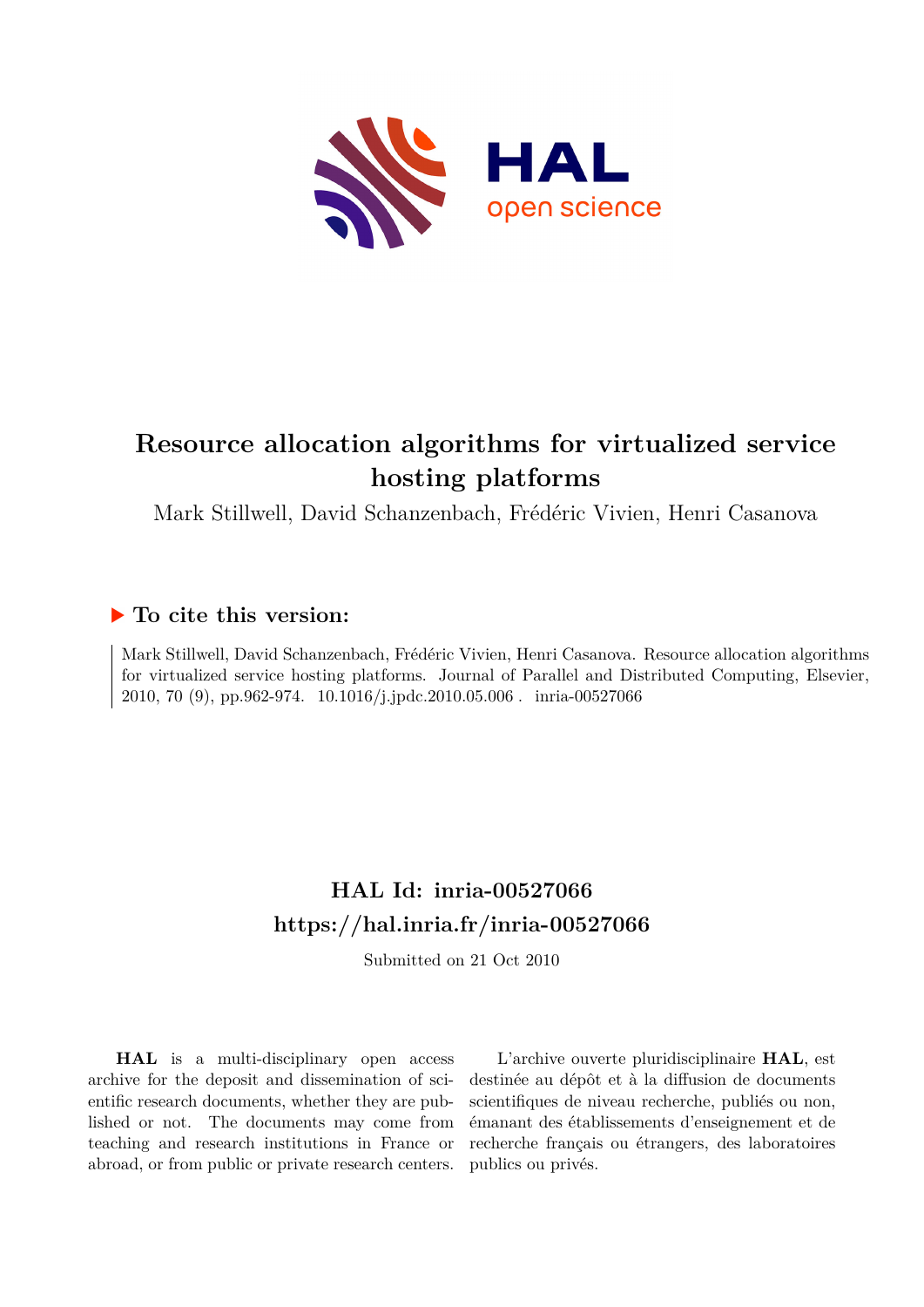# Resource Allocation Algorithms for Virtualized Service Hosting Platforms

Mark Stillwell<sup>a</sup>, David Schanzenbach<sup>a</sup>, Frédéric Vivien<sup>b</sup>, Henri Casanova<sup>\*, a</sup>

<sup>a</sup>Department of Information and Computer Sciences University of Hawai'i at Mānoa, USA.  $^{b}$ INRIA, Université de Lyon, LIP, UMR 5668 ENS-CNRS-INRIA-UCBL, Lyon, France

# Abstract

Commodity clusters are used routinely for deploying service hosting platforms. Due to hardware and operation costs, clusters need to be shared among multiple services. Crucial for enabling such shared hosting platforms is virtual machine (VM) technology, which allows consolidation of hardware resources. A key challenge, however, is to make appropriate decisions when allocating hardware resources to service instances. In this work we propose a formulation of the resource allocation problem in shared hosting platforms for static workloads with servers that provide multiple types of resource. Our formulation supports a mix of best-effort and QoS scenarios, and, via a precisely defined objective function, promotes performance, fairness, and cluster utilization. Further, this formulation makes it possible to compute a bound on the optimal resource allocation. We propose several classes of resource allocation algorithms, which we evaluate in simulation. We are able to identify an algorithm that achieves average performance close to the optimal across many experimental scenarios. Furthermore, this algorithm runs in only a few seconds for large platforms and thus is usable in practice.

Key words: Resource Allocation, Virtual Machine, Cluster

<sup>∗</sup>Corresponding Author Email address: henric@hawaii.edu (Henri Casanova)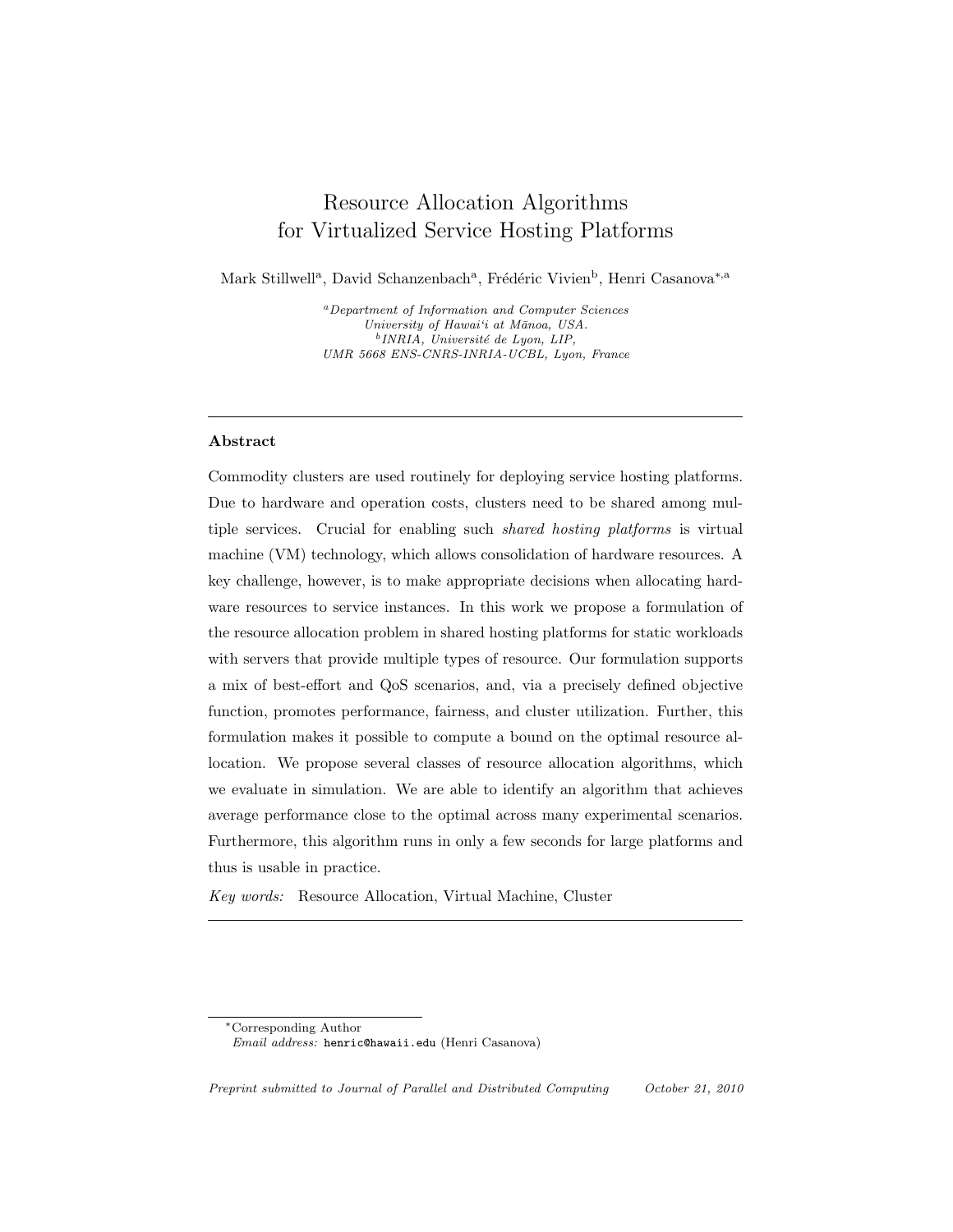# 1. Introduction

In service hosting, clustered servers run components of continuously running services, such as Web and e-commerce applications. High utilization is paramount for justifying cluster costs [1]. While running services on dedicated servers achieves performance isolation, it leads to low utilization. There is thus a strong incentive for sharing cluster resources among services, establishing socalled shared hosting platforms [61]. The challenge is then to allocate appropriate resource shares to services that have conflicting resource demands. The term "appropriate" can take various and non-exclusive meanings: meeting QoS requirements, ensuring fairness among services, increasing platform, maximizing platform utilization, maximizing service-defined utility functions, etc.

In this paper we frame the resource allocation problem for shared hosting platform as a constrained optimization problem, for which efficient algorithms can be developed. We make the following contributions: (i) We define the resource allocation problem for a static workload of services that are each fully contained in a single VM instance; this definition accounts for multiple resource dimensions, supports a mix of best-effort and QoS scenarios, and promotes performance, fairness, and high resource utilization (Section 3); (ii) We establish the complexity of the problem and give a mixed integer linear program formulation that leads to a bound on the optimum (Section 3); (iii) We propose several algorithms to solve the problem (Section 4); (iv) We evaluate these algorithms in simulation (Section 5); and (v) we discuss how our approach can be extended to services that comprise multiple VM instances (Section 6).

# 2. Related Work

Several systems have been proposed to manage resources in shared hosting platforms [51, 47, 29, 39, 10, 53, 62, 69, 25, 43, 3, 70]. Our work provides algorithmic solutions that can be implemented in these systems. Many of these works do not emphasize the development of solid resource allocation algorithms, but rather focus on the challenges of system implementation, often using na¨ıve resource allocation strategies as place-holders. Other works attempt to target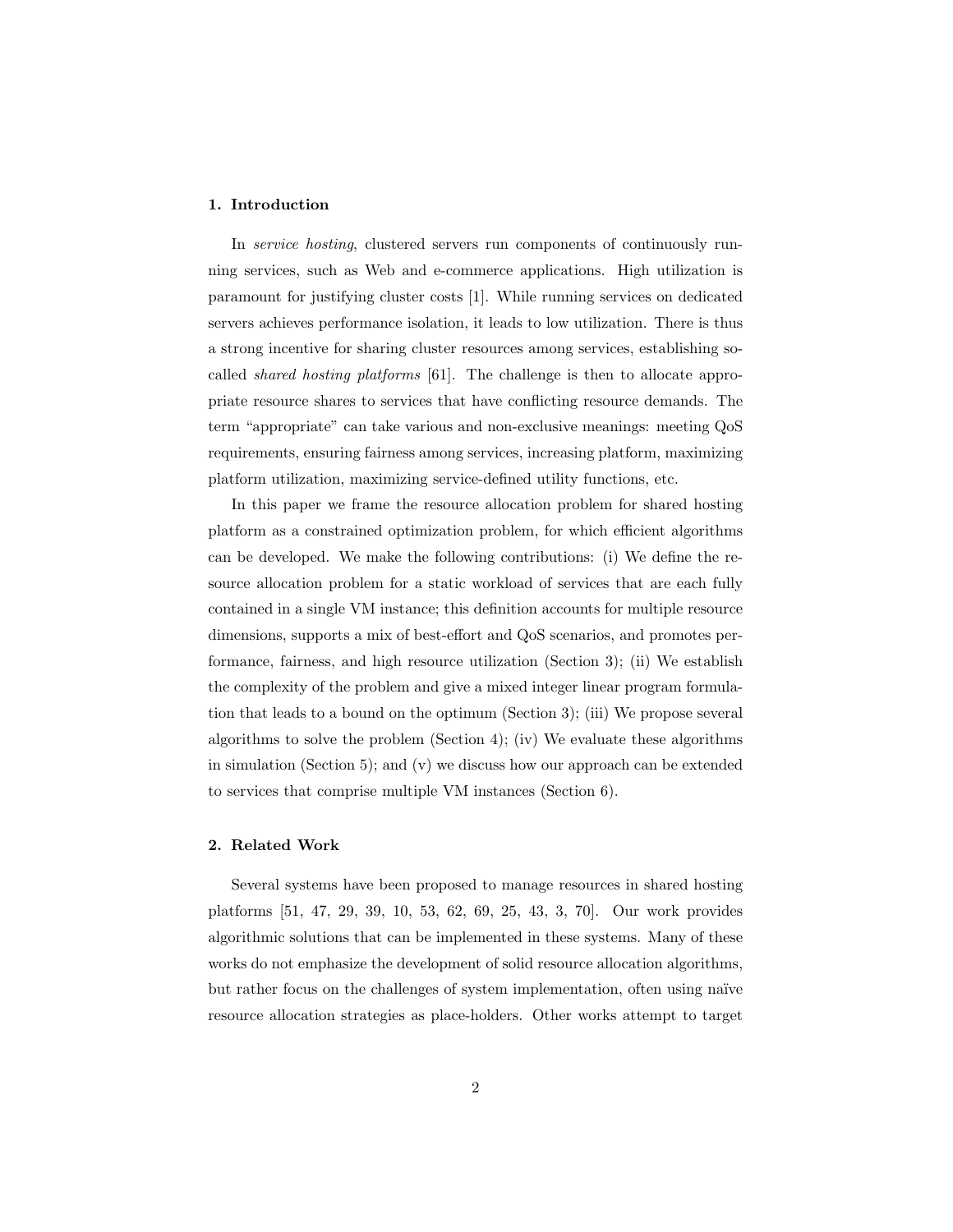the resource allocation problem in its full complexity via intricate and multifaceted engineering solutions. Instead, we take a step back and attempt to formulate a precise optimization problem that makes a few key assumptions. Good algorithms for solving this problem then provide sound bases on which to address the problem in its full complexity.

[61] attempts to place applications onto a shared cluster using intelligent "overbooking," i.e., sharing servers among application instances. Both this work and ours account for application QoS requirements, but the approach in [61] attempts to maximize resource provider revenue while we focus on application performance and fairness in terms of resource shares. A key contribution in [61] is the validation of a number of application profiling techniques for obtaining statistical bounds on resource usage and minimum resource needs. We build on these results and assume that such bounds are known to our algorithms. Our key contribution is that we provide a formal definition of the resource allocation problem for a clearly defined objective function. We can therefore propose algorithms inspired by the theoretical literature that go beyond the common-sense but simple heuristics used in [61]. The authors acknowledge that it is difficult to consider multiple resource dimensions simultaneously (e.g., CPU rate, network bandwidth, RAM space, and disk space). Thanks to our problem formulation our approach is applicable to an arbitrary number of resource dimensions.

[3] formulates the resource allocation problem as a constrained optimization problem, where each service is characterized by its desired resource share. One difference with our work is that we explicitly consider multiple resource dimensions while [3] consider a server as a monolithic resource. Also, the approach in [3] first optimizes a linear objective function, namely, the average deviation between a service's resource share and its desired resource share. This can lead to unfair schedules and [3] uses a second optimization step, this time with a quadratic objective function, that includes a bias term to improve fairness. By contrast, we use a linear objective function that naturally captures fairness, as inspired by the theoretical job scheduling literature [6, 35].

[53] proposes a resource allocation scheme for service hosting platforms, based on the notion of optimizing average service "yield," where the yield is defined based on generic utility functions of service response times. Similarly,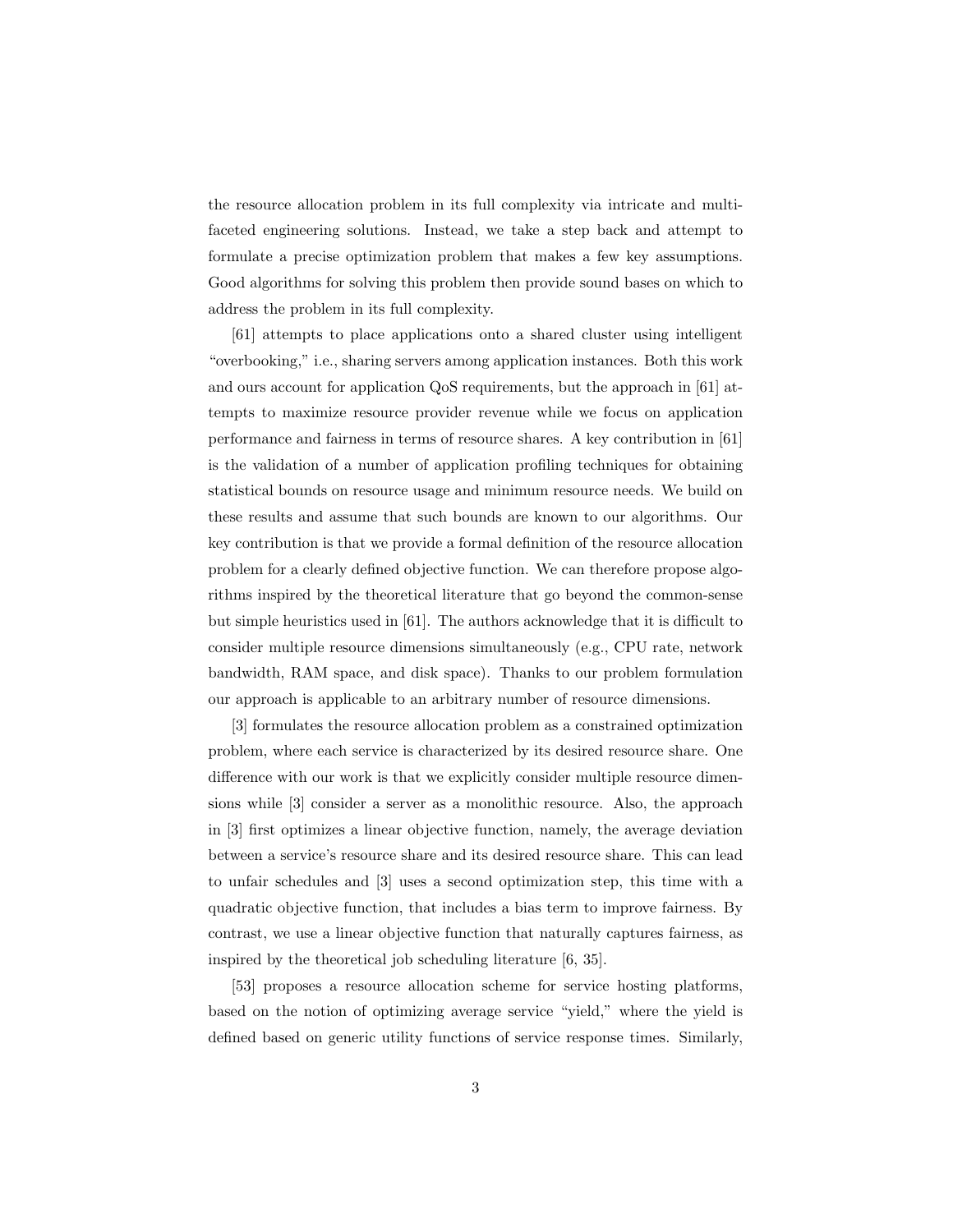[45] proposes a technique that relies on queuing models of services and attempts to maximize global utility based on a dynamic programming approach. In this work we do not consider utilities, but, instead, consider solely the resource share allocated to a service as the sole performance metric. This metric is generic, correlated to popular metrics of performance such as service response time, directly allows the specification of minimum resource shares, and allows us to formalize and provide algorithmic solutions to the resource allocation problem.

This work focuses on the static resource allocation problem, i.e., assuming that the workload does not change. Resource allocations can then be recomputed reactively when the workload changes, provided our resource allocation algorithms run quickly. Several authors have studied the dynamic resource allocation problem directly. In this case, given the complexity of the problem, even with a single resource dimension authors resort to simple (typically greedy) heuristics [53, 17, 60, 26, 21]. An important concern for resource allocations adaptation is to minimize overhead. To this end, [2] attempts to compute static resource allocations that should delay as much as possible the need for adaptation in the face of dynamic workloads. Other works attempt to minimize the change in resource allocations due to adaptation [22, 32, 9].

The challenges of resource allocation and of application modeling for multitier applications are studied in [60] and [40]. Going further in application modeling complexity, [2] proposes resource allocation algorithms to meet QoS requirements of continuous applications structured as Directed Acyclic Graphs on a heterogeneous platform. For most of this work we assume that a serviceh is fully encapsulated in a VM instance, and thus do not account for interactions between service components. Nevertheless, in Section 6 we discuss a limited multi-tier scenario in which each tier is in a separate VM instance.

Due to our precise formulation of the problem as a linear program, we are able to quantify how far our algorithms are from optimal. Among the aforementioned works, only [2] provides a loose bound on the optimal. [7, 48, 21] study static and dynamic resource allocation problems with the objective of minimizing the number of servers (or the server cost). While our target problem is different, due to a different objective and to different models of resource needs of services, those works also provide linear program formulations. [7] uses such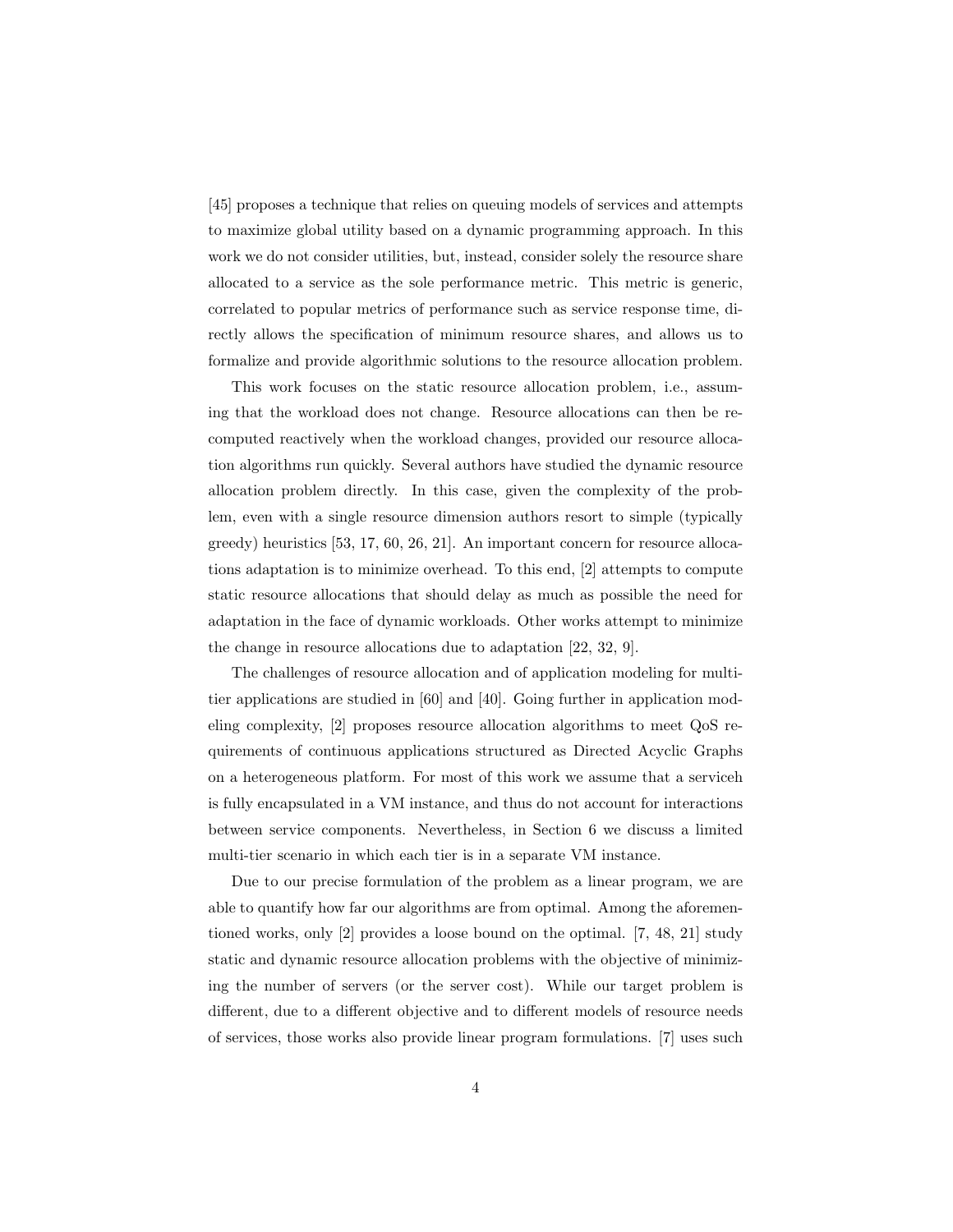a formulation to compute optimal solutions for small problem instances.

Like most resource allocation problems, our problem is related to bin packing. However, it is related to a variant in which bins and items are multidimensional vectors, or vector packing. Versions of standard greedy algorithms (First Fit, Best Fit, Worst Fit, Next Fit, etc.) have been proposed for vector packing [33, 38], their worst-case behaviors have been studied [33, 16], as well as their average behavior over practical instances [38, 50]. Results show that these algorithms have performance guarantees  $d+\delta$ , where d is the number of resource dimensions and  $\delta$  is some constant  $\leq 1$ . An algorithm with performance guarantee  $d+\varepsilon$ , for any  $\varepsilon > 0$ , can be obtained by reusing the  $(1+\varepsilon)$ -guaranteed bin packing algorithm in [18]. This guarantee was improved in [11], which proposes an algorithm with a  $O(\ln d)$  guarantee (the guarantee approaches  $2 + \ln d$  for large d). More recently, [4] gave a complex algorithm with a  $1 + \ln d$  guarantee. Vector packing heuristics beyond the standard greedy ones are proposed in [36] and in [38]. These heuristics do not provide tight performance guarantees but may exhibit good average-case behavior. Genetic algorithms have also been used to solve vector packing problems that arise naturally from resource allocation problems [48, 24, 21]. In this work we consider all standard greedy heuristics, the guaranteed algorithm in [11], the heuristics from [36] and [38], and a genetic algorithm similar to the one used in [48].

# 3. Problem Definition

#### 3.1. System Model

We consider a shared hosting platform that comprises homogeneous servers clustered with a high-speed switched interconnect. A resource allocation system controls how multiple services share the platform. Each service consist of one or multiple VM instances and the system ensures that requests to the services are dispatched to appropriate servers. The system imposes precise resource shares for each VM instance via VM monitors [5, 63, 41], and can migrate VM instances among the servers. In this work we assume that VM technology allows precise sharing of hardware resources among VM instances. This is certainly possible today for CPU, RAM space, and disk space. For instance, it has been shown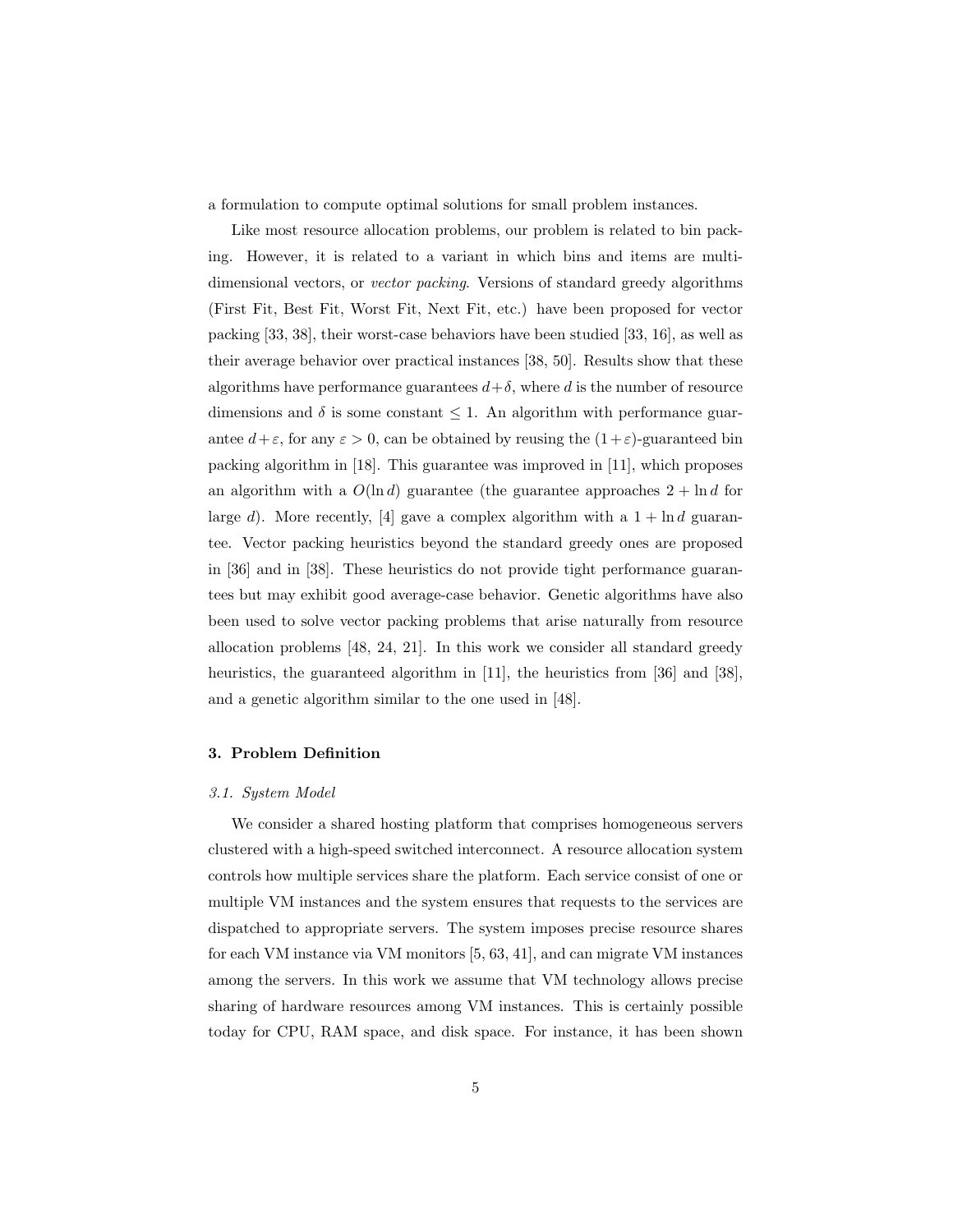that sharing and performance isolation for CPU resources is low-overhead, accurate within 1%, and rapidly adaptable [52]. Furthermore, sharing can be arbitrary. For instance, the Xen Credit CPU scheduler can allow 3 Virtual Machine instances to each receive 33.3% of the CPU capacity of a dual-core machine [27]. Virtualization of other resources, such as I/O resources, is more challenging [13, 65, 66] but is an active area of research [68, 44]. Recent works also target the virtualization of full memory hierarchy (buses and caches) [42].

#### 3.2. Resource and Service Models

Each server provides several resources (e.g., CPU, RAM space, I/O bandwidth, disk space). For now we assume that each service consists of a single VM instance, and consider multi-VM services in Section 6. We also assume a static workload, meaning that each service has constant resource needs.

We consider two kinds of resource needs: rigid and fluid (the corresponding terminology in [32] is "load-independent" and "load-dependent"). A rigid need denotes that a specific fraction of a resource is required. The service cannot benefit from a larger fraction and cannot operate with a smaller fraction. A fluid need specifies the maximum fraction of a resource that the service could use if alone on the server. The service cannot benefit from a larger fraction, but can operate with a smaller fraction at the cost of reduced performance. For instance, a service could have two rigid needs: it could require 50% of a server's RAM and 20% of a server's disk space. The service could have two fluid needs: it could use up to  $40\%$  of a server's I/O bandwidth and up to  $60\%$ of a server's CPU. In this example, the service cannot use both resources fully, for instance because of interdependence between I/O and computation. For each fluid resource need we can define the ratio between the resource fraction allocated and the maximum resource fraction potentially used. We call this ratio the yield of the fluid resource need. For instance, if a service has a fluid CPU need of 60% but is allocated only 42% of the CPU, then the yield is  $42/60 = 0.7$ .

We assume that, within a service, the utilizations of all resources corresponding to fluid needs are linearly correlated. For the previous example, if the service were to be allocated only 20% of the I/O bandwidth (i.e., half of what it could potentially use), then it would use only 30% of the CPU (i.e., also half of what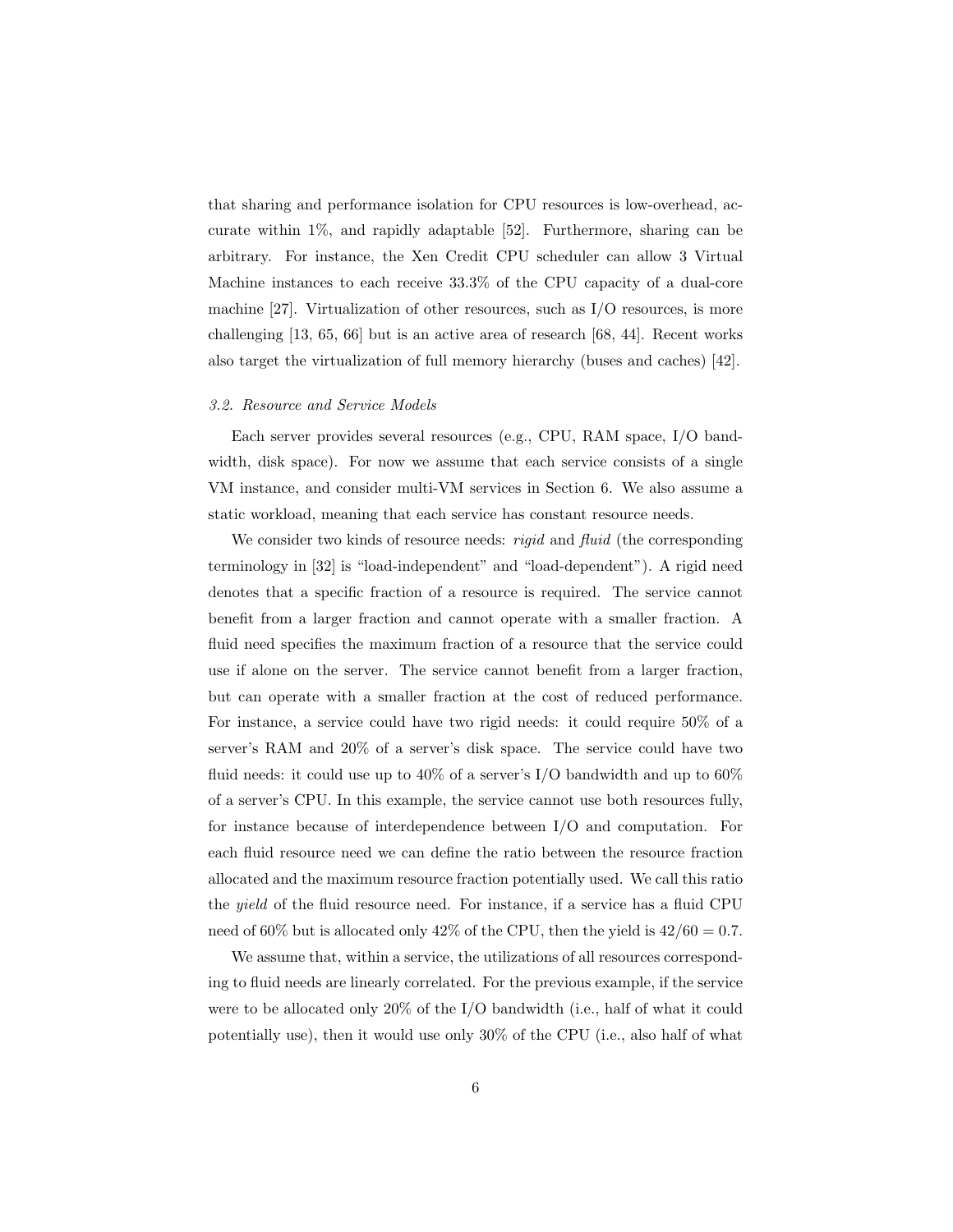it could potentially use). This assumption is easily justifiable for many services, and in particular Internet services that process incoming user requests. In this case, some percentage of a resource, e.g., the CPU, is used to process requests at a given rate. If CPU consumption is throttled down to, say, half of this percentage, then requests are processed at half the original rate. As a result, consumption for other resources are also halved. More generally, the yields of all fluid resource needs are identical, and we call their value simply the yield of the service. Our approach can be extended to the case in which the linear correlation assumption does not hold. In this case, the relationship between the utilizations of resources corresponding to fluid needs must be described by a function that, for a given yield, returns the resource fractions corresponding to fluid needs so that this yield can be achieved. The yield is then no longer a resource fraction, but a fraction of the maximum achievable application "speed," and the function is simply an application performance model. The vector packing algorithms presented in Section 4.5, which outperform all other algorithms in this work, can be used directly if such a performance model is available.

With the above definition, the yield of a service takes values between 0 and 1, with 0 corresponding to the case in which the service is not allocated any resource. However, there could be a lower bound on the yield of a service, which specifies a QoS requirement. For the earlier example, the yield could be constrained to be higher than 0.4, which means that the CPU fraction allocated to the job would be at least  $0.4 \times 60\% = 24\%$ . Some services may not have any QoS requirement and resources can be allocated to them in a best-effort fashion. We use the term *constrained fluid need* to denote a service's fluid need multiplied by the service's QoS requirement. If the QoS requirement is 0, then the constrained fluid need is 0. While not true in all cases [17], for simplicity we assume that rigid resource needs are completely independent from fluid resource needs (and from each other).

#### 3.3. Determining Resource Needs

The previous section defines service needs in terms of resource fractions. An important question is how to determine actual values of these resource fractions. Beyond users specifying resource fractions directly, one approach is to rely on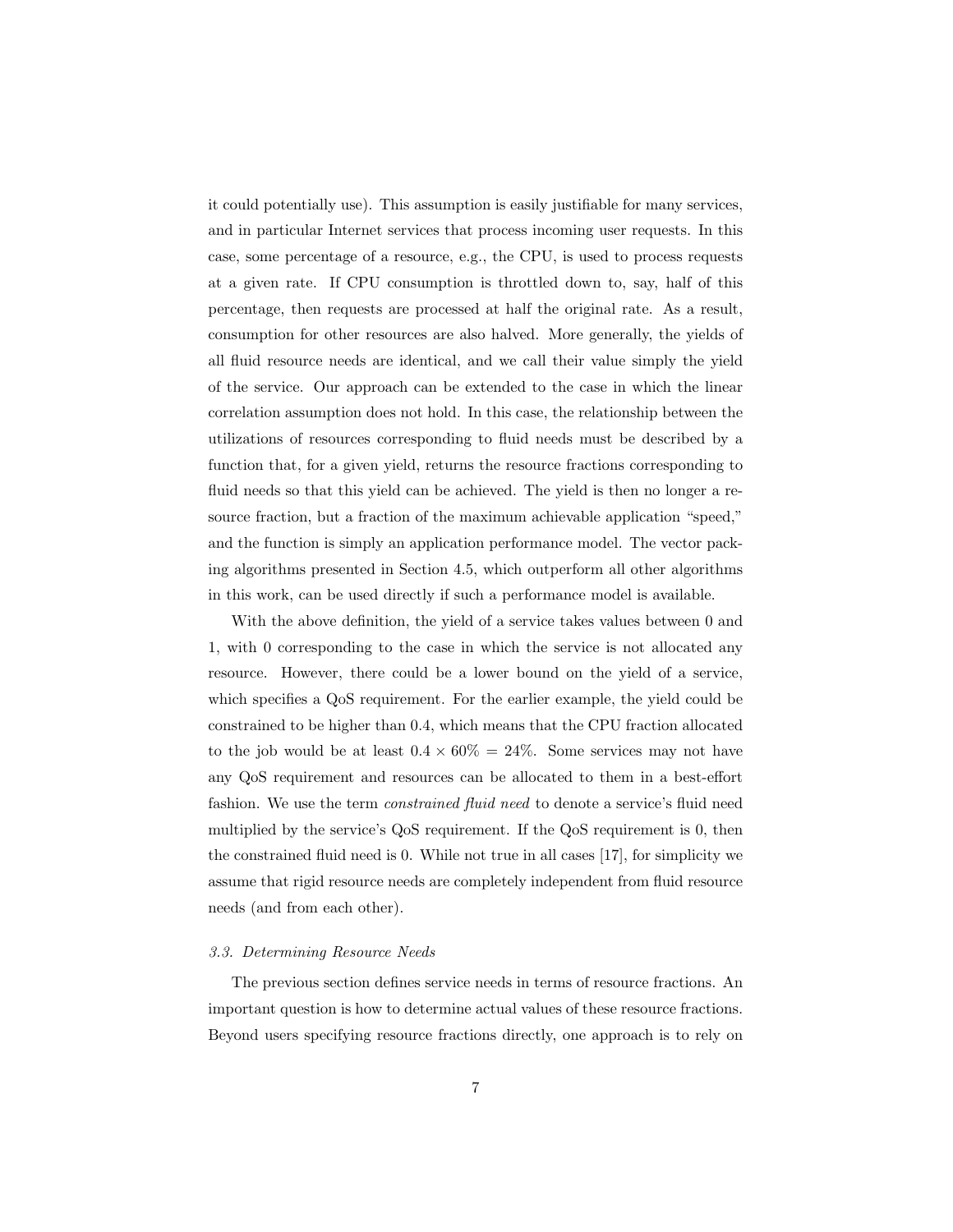service benchmarking [61]. This is reasonable given that a shared hosting platform often hosts a moderate number of well-known services over long periods of time. It is also possible to build analytical models of resource needs and of their temporal trends [60, 23, 49, 17], and even to augment these models to account for virtualization overheads [67]. Finally, another approach consists in monitoring services as they run to determine their needs [70, 53, 45, 32, 9]. [25] uses a framework dedicated to such resource need discovery [54]. VM instances monitoring can be based on facilities such as the XenMon facility [28]. VM instance resource needs can also be discovered via a combination of introspection and configuration variation [30, 31].

In this work we reason on resource fractions allocated to services and optimize a metric, the yield, which is computed based on these fractions. In practice, however, resource management objectives are expressed based on higher level metrics that are related to user concerns, such as service response time or throughput. This work relies on the fact that these higher level metrics are directly related to resource fractions allocated to services. This observation has been made repeatedly in the literature and several models that link resource shares to response time and or throughput have been developed [12, 34, 9, 46, 56, 64, 55]. For instance, in [12], the authors model response time as a function of CPU and memory resource fractions allocated to services. These models are validated for real-world services (Tomcat, MySQL). In [34] a model of response time as a function of allocated CPU fraction is developed for a Web application benchmark (RUBBoS), using linear interpolation. Similar models for response time and for throughput are proposed and validated in [46] for two multi-tier application benchmarks (RUBiS and TPC-W). A response time model for TPC-W is also proposed in [55], while [9] proposes a response time model for several synthetic applications. All aforementioned works handle only services with QoS requirements. Our approach can handle a broader scenario, allocating remaining resources to services beyond their QoS requirements and to best-effort services that do not have any QoS requirements, in a way that improves overall performance and fairness. We conclude that reasoning on resource shares directly, in our case via the yield metric, is a good way to achieve higher-level resource management objectives. Since our approach is agnostic to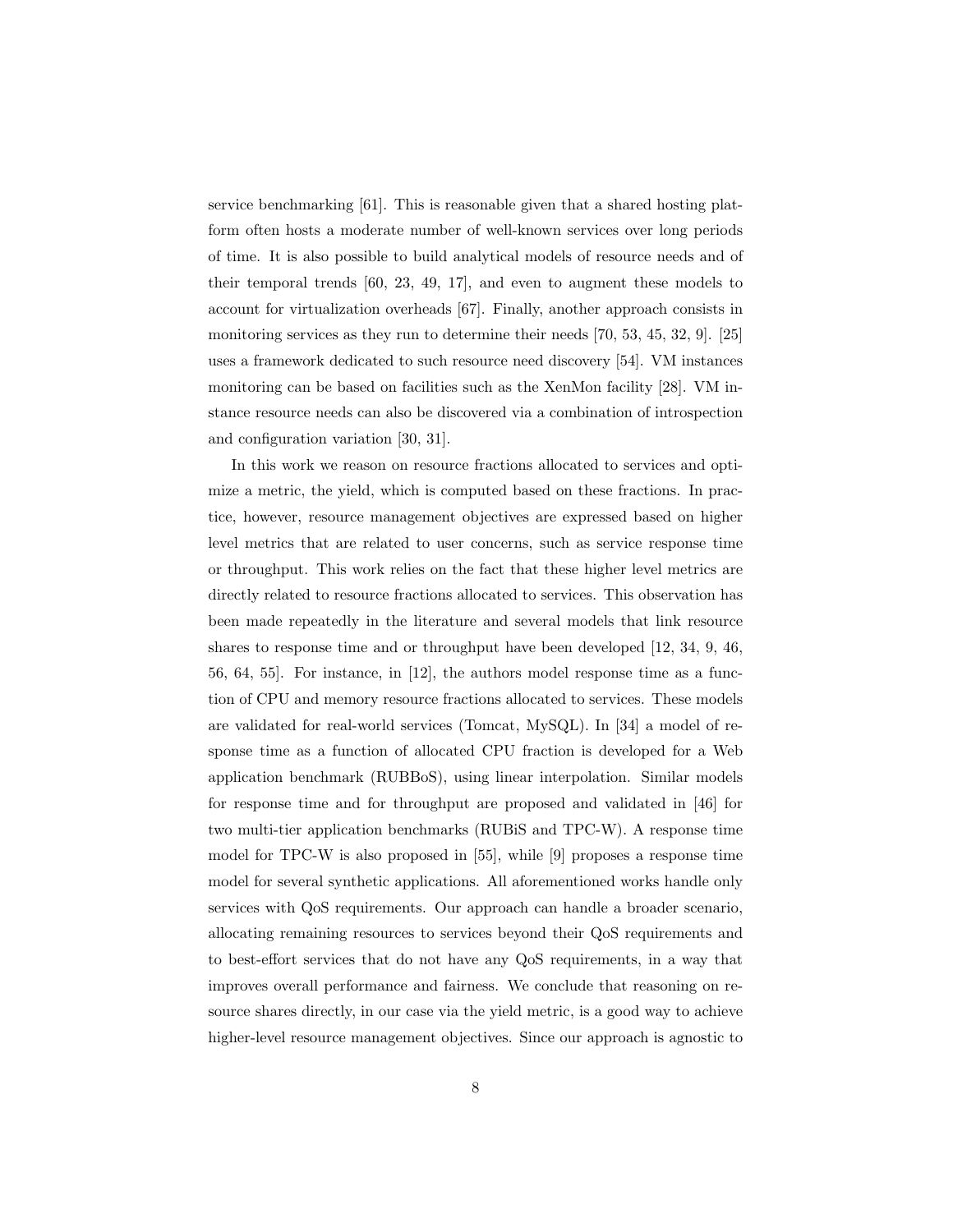these objectives it can be applied in a variety of contexts. As an example, in [59] it is shown that yield optimization is effective for parallel job scheduling.

# 3.4. Objective and Constraints

Recall that the yield of a service takes values between a specified minimum positive value and 1. The case in which the yield of a service is below its minimum value corresponds to a failure of the resource allocation procedure. Informally, the yield quantifies the "happiness" of a service, i.e., how close it is to receiving the maximum amount of resources it can use. To compare yields across services with various minimum yield requirements, we define the scaled yield of a service as follows:

scaled yield = 
$$
\frac{\text{yield} - \text{minimum yield}}{1 - \text{minimum yield}}.
$$

Consider two services with minimum yield requirements of 0.2 and 0.4, respectively. Then a yield of 0.8 for the first service and of 0.85 for the second achieve an identical scaled yield for both services, of 0.75. In other terms, each service experiences a yield that is 75% of the way between its minimum and maximum yield values. For a best-effort service the minimum yield is 0, and the scaled yield is equal to the yield. The above equation is undefined for a service whose minimum yield is equal to 1. Such a service is always "happy" in a valid resource allocation, and we defined its scaled yield as 1 in a valid allocation and 0 otherwise. If the scaled yield of a service is negative then resource allocation fails. Resource allocation also fails if a rigid need of a service cannot be met. In all that follows, we use the term "yield" to mean "scaled yield," while we sometimes explicitly refer to the "unscaled yield."

We formulate the resource allocation problem, RESALLOC, as maximizing the minimum yield over all services. Informally, we wish to make the least happy service as happy as possible, in a view to promoting both fairness and performance. Our yield metric is related to a popular metric in the job scheduling literature: the stretch [6]. The stretch is applicable to time-bound computational jobs rather than continuous services. It is defined as the job's flow time, i.e., time between job submission and job completion, divided by the flow time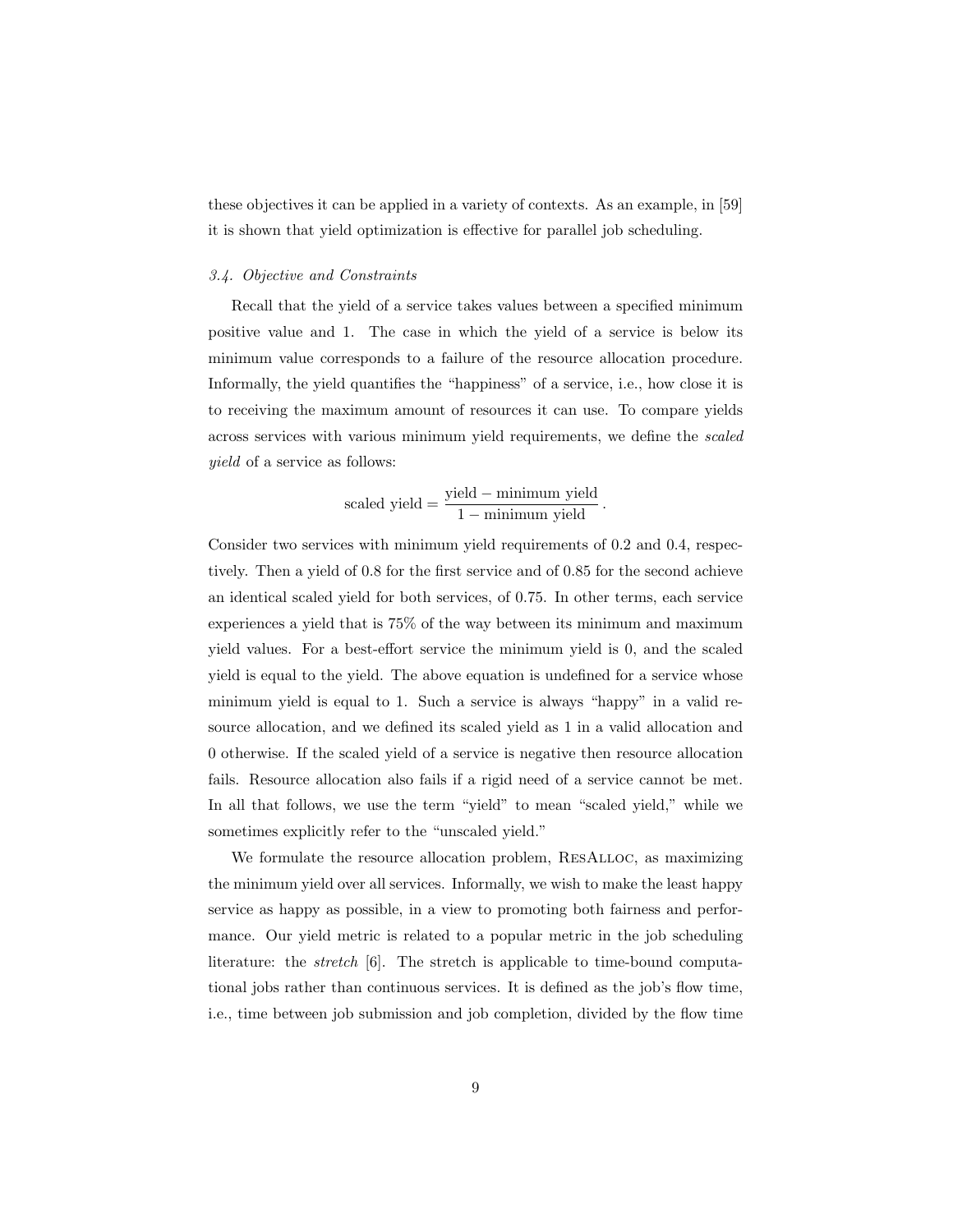that would have been achieved had the job been alone in the system. Minimizing the maximum stretch has been recognized as a way to optimize average flow time while ensuring that jobs do not experience high relative flow times. Consequently, it is a way to optimize both performance and fairness, while simply minimizing average stretch is prone to starvation [6, 35]. In the same spirit, we aim at maximizing the minimum yield.

Maximizing the minimum yield is subject to a few constraints. The first constraint is that the resource capacities of the servers not be overcome. Another constraint is that a service, which is encapsulated inside a single VM instance, be allocated to a single server. This implies that there is no service migration. While this may seem natural given that we consider a static workload, it turns out that migration could be used to achieve better minimum yield. Assuming that migration can be done with no overhead or cost whatsoever, as often done in the theoretical literature, migrating jobs among servers periodically can increase the minimum yield [57]. Unfortunately, the assumption that migration comes at no cost or overhead is not realistic. While VM migration can be low-latency [14], it consumes network resources, and one should bound the number of migrations. We leave the use of periodic migrations outside the scope of this work.

#### 3.5. Linear Program Formulation

We formulate ResAlloc as a Mixed Integer Linear Program (MILP), i.e., a linear program with rational and integer variables. We consider  $N > 0$  services, indexed by  $i = 1, \ldots, N$ . The cluster comprises  $H > 0$  identical physical servers, indexed by  $h = 1, \ldots, H$ . Each server provides d types of resources, indexed by  $j = 1, \ldots, d$ . Fractions of these resources can be allocated to services. For each service  $i, r_{ij}$  denotes its resource need for resource type  $j$ , as a resource fraction between 0 and 1.  $\delta_{ij}$  is a binary value that is 1 if  $r_{ij}$  is a rigid need, and 0 if  $r_{ij}$ is a fluid need. We use  $\hat{y}_i$  to denote the minimum yield requirement of service  $i$ , a value between 0 and 1.

We can now define the variables of our linear program. We define a binary variable  $e_{ih}$  that is 1 if service i runs on server h and 0 otherwise. We denote by  $y_{ih}$  the unscaled yield of service i on server h, which must be equal to 0 if the service does not run on the server. With these definitions the constraints of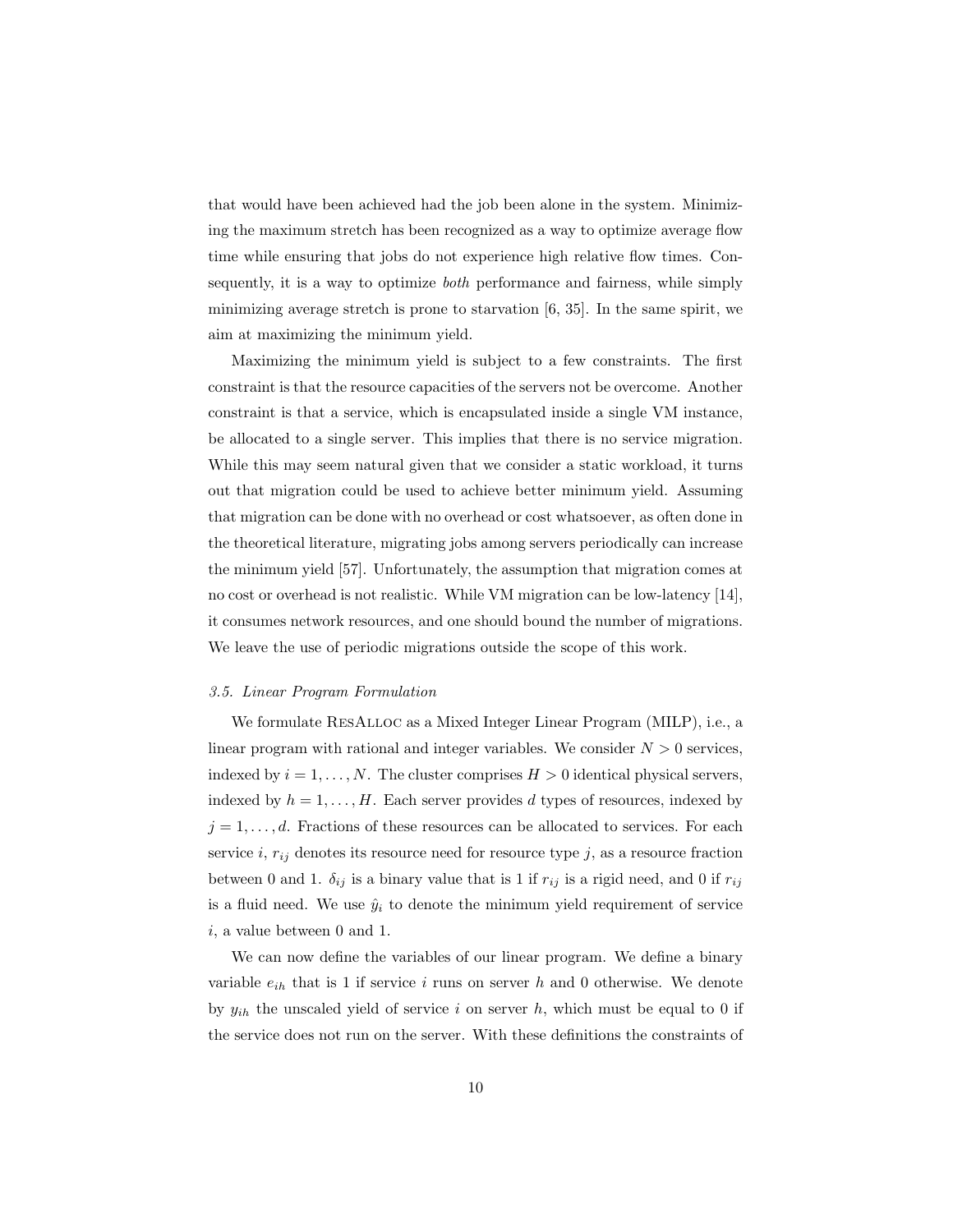our linear program are as follows, with  $Y$  denoting the minimum yield:

$$
\forall i, h \qquad e_{ih} \in \{0, 1\} \,, \quad y_{ih} \in \mathbb{Q} \tag{1}
$$

$$
\forall i \qquad \qquad \sum_{h} e_{ih} = 1 \tag{2}
$$

$$
\forall i, h \qquad \qquad 0 \le y_{ih} \le e_{ih} \tag{3}
$$

$$
\forall i \qquad \qquad \sum_{h} y_{ih} \ge \hat{y}_i \tag{4}
$$

$$
\forall h, j \quad \sum_{i} r_{ij} (y_{ih} (1 - \delta_{ij}) + e_{ih} \delta_{ij}) \le 1 \tag{5}
$$

$$
\forall i \qquad \sum_{h} y_{ih} \ge \hat{y}_i + Y(1 - \hat{y}_i) \tag{6}
$$

Constraint (1) defines the domain of our variables. Constraint (2) states that a service runs on exactly on server. Constraint (3) states that a service can achieve an unscaled yield strictly greater than 0 only on the server on which it runs. Constraint (4) states that a service achieves a yield larger than its minimum required yield. Note that only one of the terms in the summation is non-zero. Constraint (5) states that the fraction of resource  $j$  on server h that is allocated to services is at most 1. The expression in the summation is explained as follows. If resource need  $r_{ij}$  is fluid, then  $\delta_{ij} = 0$  and the fraction of resource j used on server h is  $r_{ij} \times y_{ih}$  (the maximum usable fraction multiplied by the yield). If instead resource need  $r_{ij}$  is rigid, then  $\delta_{ij} = 1$  and the fraction of resource j used on server h is simply  $r_{ij}$ . Finally, Constraint (6) states that the minimum yield,  $Y$ , is no greater than the yield of any service. This constraint is written so that it is subsumed by Constraint (4) for a service i with  $\hat{y}_i = 1$ . Recall that such a service must have, by definition, a yield equal to 1 in order for an allocation to be valid. The objective is to *maximize Y*.

# 3.6. Complexity Analysis

Consider ResAlloc-Dec, the decision problem associated with ResAlloc: Is it possible to find a resource allocation so that the minimum yield is above a given bound, K? Not surprisingly, ResAlloc-Dec is NP-complete. For instance, considering two servers that provide a single resource and services that have rigid needs for that resource, ResAlloc-Dec trivially reduces to 2-Partition, which is known to be NP-complete [20]. We actually obtain a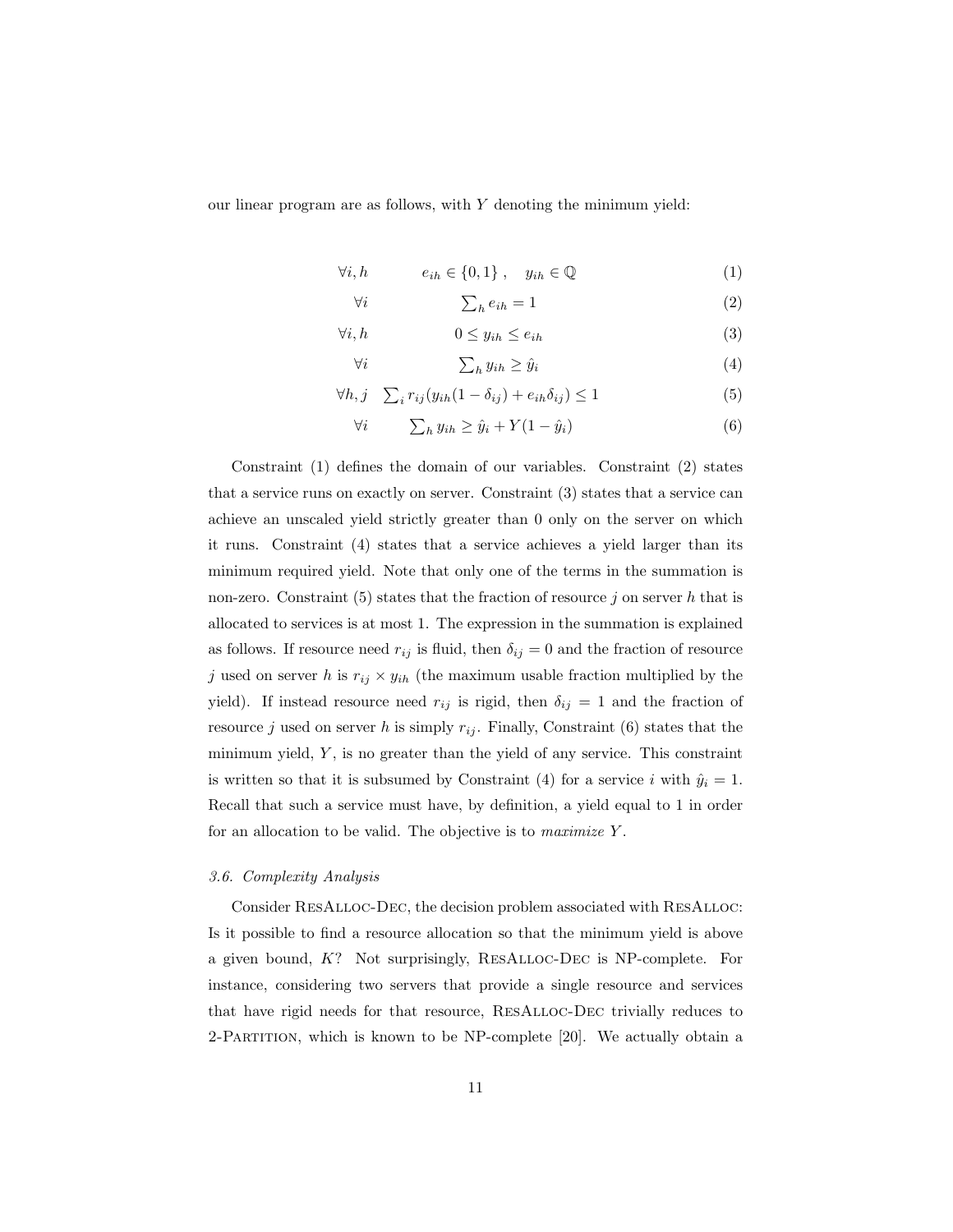stronger result, by reducing RESALLOC-DEC to 3-PARTITION, which is NPcomplete in the strong sense [20]. This result holds even if all needs are fluid and no service has minimum yield requirements. Due to space limitations, we refer the reader to a technical report for the straightforward proof [57].

### 4. Algorithms for Solving the Base Problem

#### 4.1. Exact Solution

Solving the MILP formulation of ResAlloc in Section 3.5 provides an exact solution, but can only be done in exponential time. We use a publicly available MILP solver, the Gnu Linear Programming Kit (GLPK), to compute exact solutions for small problem instances (few servers, few services) in under an hour. We denote this exact solution by OPT.

# 4.2. Greedy Algorithms

In this section we propose greedy algorithms to solve ResAlloc. These algorithms are not identical to greedy algorithms for vector packing [33, 38], due to the presence of fluid resource needs, but inspired by similar ideas. The standard approach is to sort the services in some order, and then to pick a server for each service in order. We consider the following seven options to sort services: (S1) randomly; (S2) sorted by decreasing maximum fluid need; (S3) by decreasing sum of fluid needs; (S4) by decreasing maximum rigid need and constrained fluid need; (S5) by decreasing sum of rigid needs and constrained fluid needs; (S6) by decreasing maximum resource need, whether rigid of fluid; (S7) by decreasing sum of rigid and fluid needs. We do not consider increasing orders since they are known to be inferior to decreasing orders for the vast majority of bin packing problem instances.

We also consider seven options to pick a server for a given service,  $i$ , provided that the server can accommodate the service's resource requirements. Let  $j_f$ be the index of the resource corresponding to the maximum fluid resource need of service *i*, i.e.,  $r_{ijf}$ . Let  $j_r$  be the index of the resource corresponding to the maximum rigid need or constrained fluid need of service *i*, i.e.,  $r_{ij_r}$ . Let  $I_h$  be the set of the indices of the services already placed on server  $h$ . Two options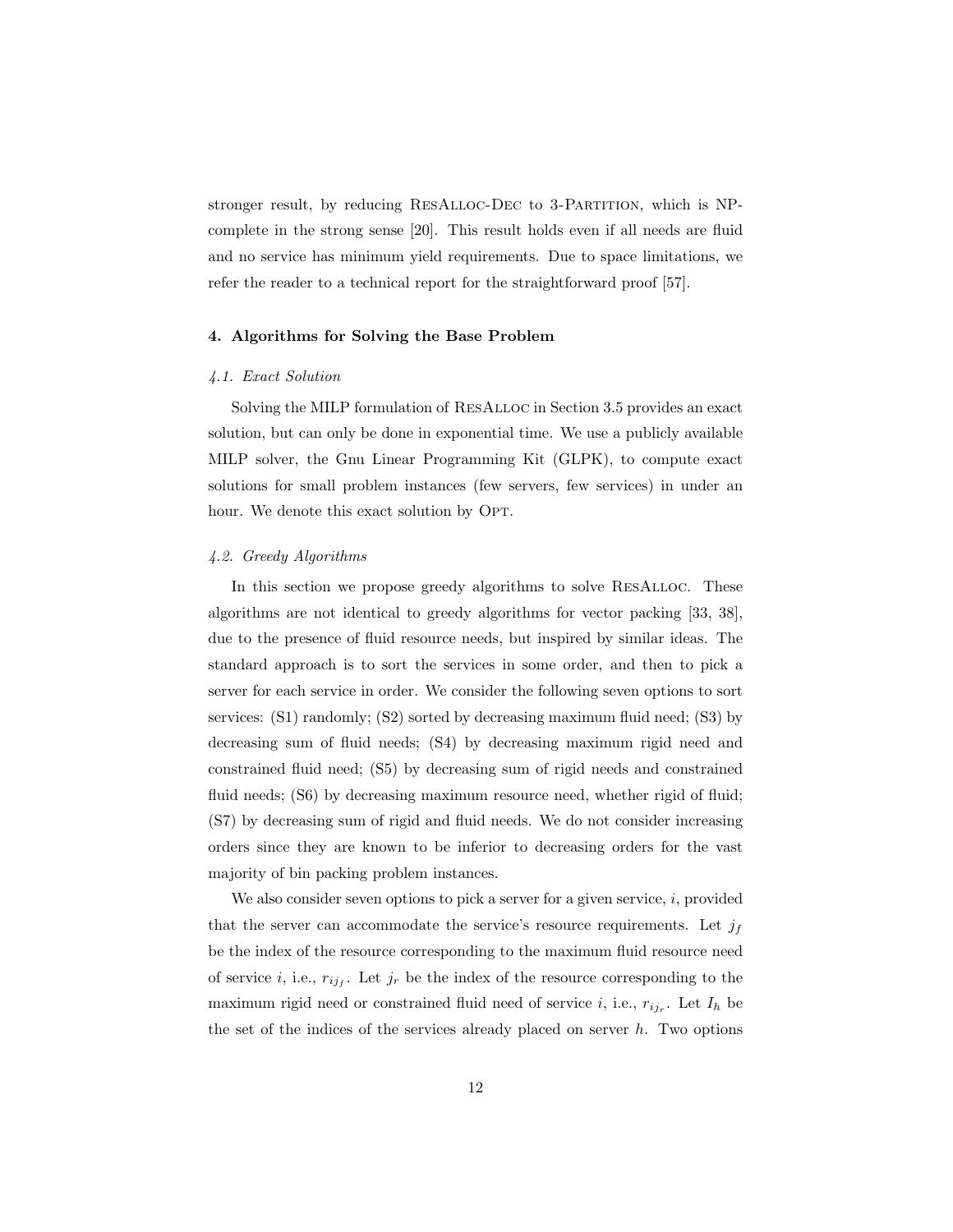are: (P1) pick server h with the smallest  $\max_{i' \in I_h} r_{i'j_j}$ ; and (P2) pick server h with the smallest  $\sum_{i' \in I_h} r_{i'j}$ . In other words, P1 (resp. P2) places service  $i$  on the server that has the smallest maximum (resp. sum) of the fluid needs of services already placed on that server for resource  $j_f$ . These two options are oblivious to rigid or constrained fluid resource needs. The other approach is to be oblivious to fluid resource needs. This can be done using standard best fit or worst fit placement, evaluating the load of each server  $h$  based on  $\max_{i' \in I_h} r_{i'j_r}$  or  $\sum_{i' \in I_h} r_{i'j_r}$ . We term P3 and P4 the two corresponding best fit approaches, and P5 and P6 the two corresponding worst fit approaches. Finally, one can simply use first fit placement, placing a service on the first server that can accommodate its rigid and constrained fluid needs, which we call P7.

Combining all service sorting and server picking options above, we obtain  $7 \times 7 = 49$  different greedy algorithms, which we name GREEDY\_SX\_PY, where  $x \in \{1, 2, 3, 4, 5, 6, 7\}$  and  $y \in \{1, 2, 3, 4, 5, 6, 7\}$ . All these algorithms are straightforward to implement with complexity at most  $O(N \log N + NH)$  for a fixed number of resource dimensions. These algorithms subsume the greedy algorithms proposed in the applied literature [61, 32, 26].

All these algorithms could be augmented with a backtracking feature (with some bound to avoid exponential complexity) in order to further explore the space of possible solutions when a solution cannot be found. This technique was evaluated in previous work and shown to be unsuccessful for moderately large program instances, even with only two resource dimensions [58]. Thus, we do not attempt backtracking for any of the above algorithms.

#### 4.3. Genetic Algorithm

We implement a genetic algorithm similar to that used in [48] based on the GAlib library  $[19]$ . Each chromosome is a 1-D integer array of length N, in which the *i*-th value is equal to h if service i is allocated to server h. An initial chromosome is obtained by assigning each service to a random server. The mutation operator randomly swaps two services between two different servers. Simply moving a service to a random server, instead of swapping, proved less effective in practice. We use a one-point crossover operator, by which two parent chromosomes are each cut into two segments and two new chromosomes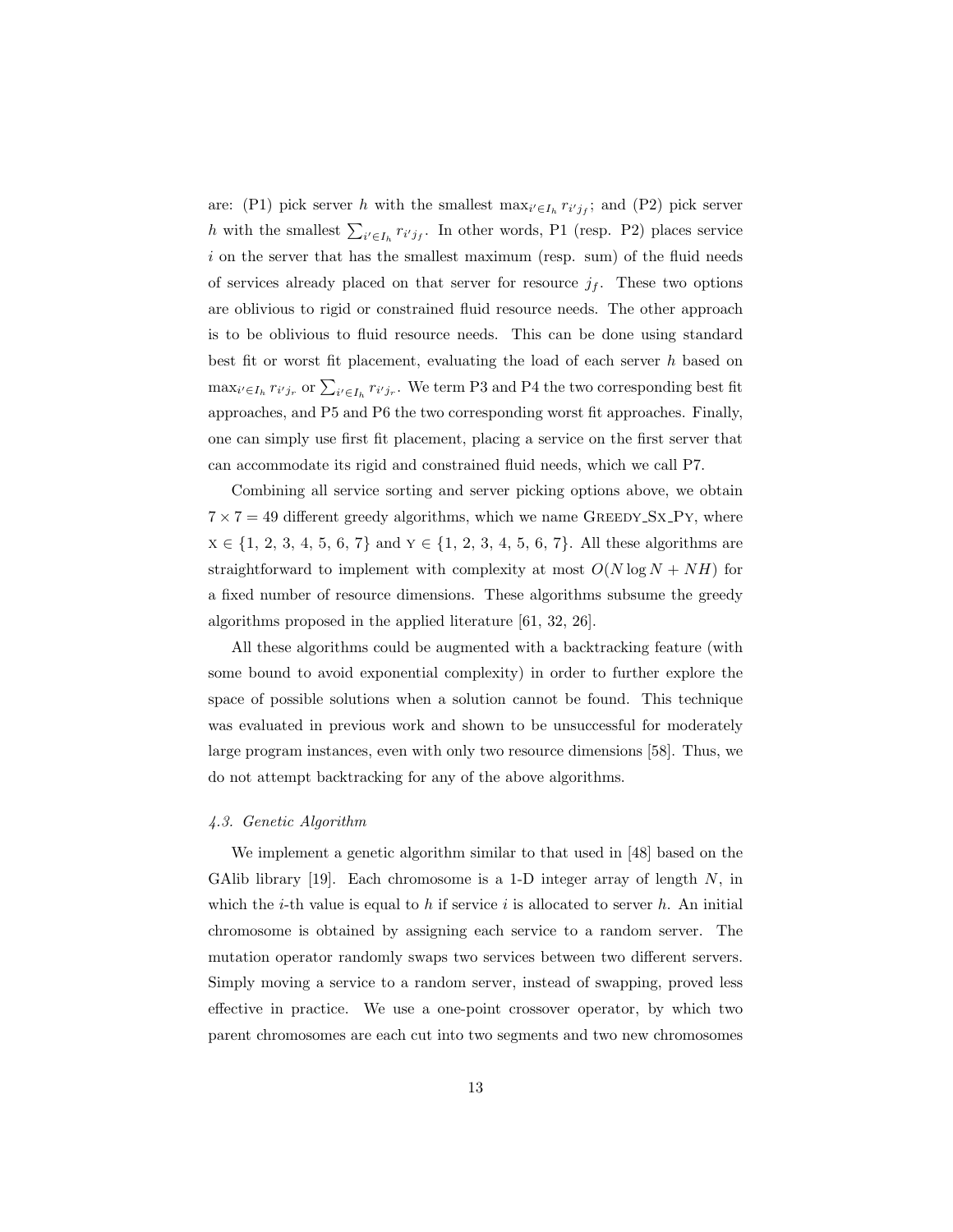are obtained by concatenating these segments. A new generated chromosome (initial, after mutation, or after crossover) may not correspond to a feasible resource allocation. We allow for infeasible chromosomes in our population. However, after an infeasible chromosome is generated, we use a greedy algorithm that attempts to make the chromosome feasible. This algorithm goes through the servers in an arbitrary order, and for each overloaded server attempts to move services to other less loaded servers. This approach, which reduces the diversity of the chromosome population and biases it toward feasible allocations, proved dramatically beneficial in practice. The fitness of an infeasible genome is defined as the number of servers that are not overloaded in the mapping corresponding to the genome, and is thus between  $0$  and  $H$ . The fitness of a feasible genome is defined as  $H(1 + Y)$ , where Y is the achieved minimum yield. This fitness is thus between H and  $2H$ . We use a population size of 100, running for 2,000 generations, with a mutation probability of 0.1 and a crossover probability of 0.25. These parameters were estimated empirically based on calibration experiments with 792 ResAlloc instances (one instance for each experimental scenario, as described in Section 5.1).

# 4.4. Relaxed LP Solution and its Uses

For large problem instances, the MILP formulation of ResAlloc cannot be solved in reasonable time. For these instances, we instead solve a relaxed version of the problem in which all variables are assumed to be rational. The obtained solution is typically infeasible as services could be split across servers. But this solution is useful as its minimum yield is an upper bound on the maximum minimum yield obtained when solving the MILP. It forms a good basis for comparing various heuristics to the optimal: if a heuristic achieves a minimum yield close to the upper bound on the optimal, then it is also close to the optimal. We call this upper bound LPBound. If the rational LP can be solved (i.e., the aggregate resource capacities can meet all rigid and constrained fluid needs), then it has an immediate solution:

$$
Y = \min\left(1, \min_{j \in NZ} \frac{H - \sum_i r_{ij}(\hat{y}_i(1 - \delta_{ij}) + \delta_{ij})}{\sum_i (1 - \hat{y}_i)r_{ij}(1 - \delta_{ij})}\right),
$$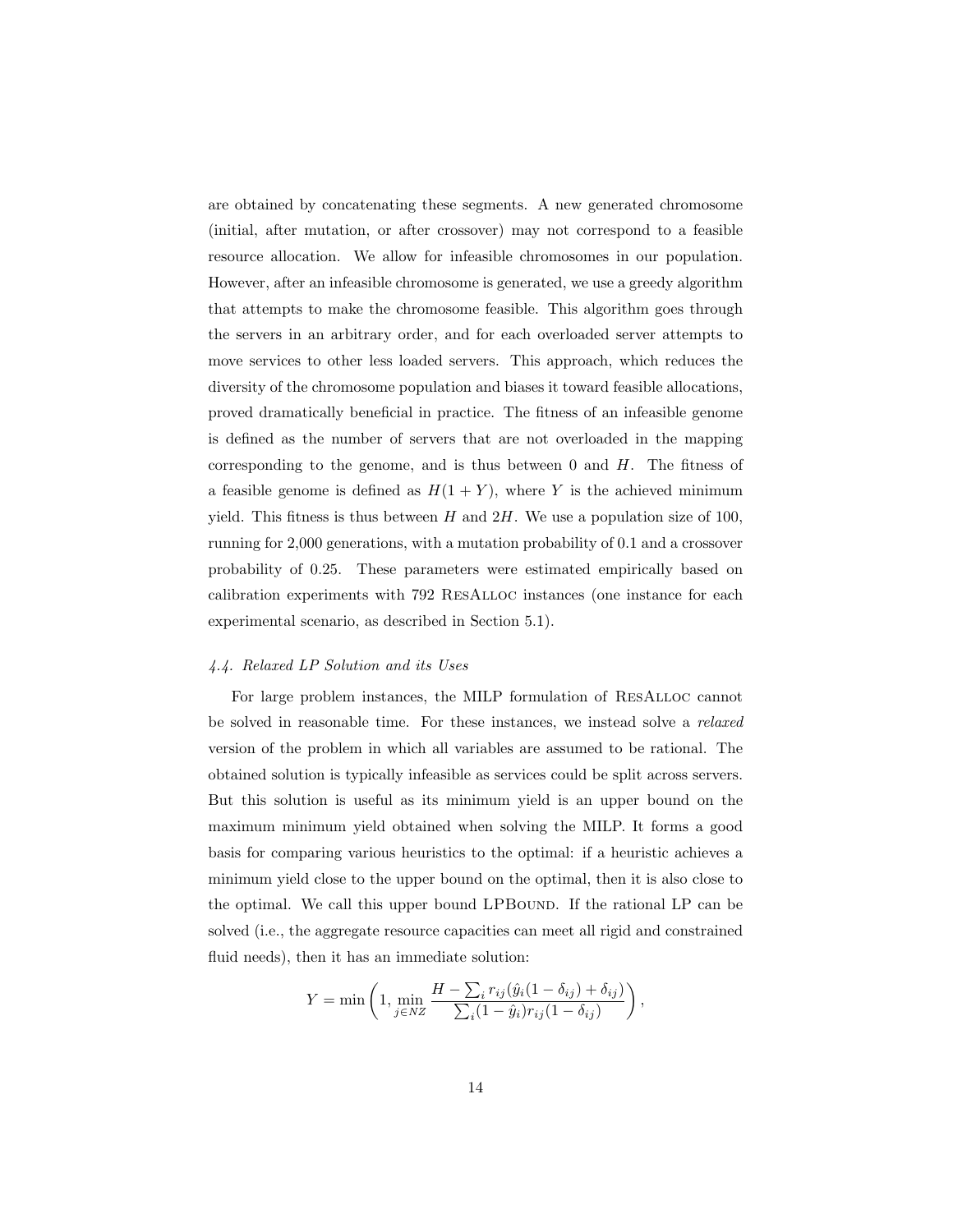where NZ is the set of indices  $j \in \{1, ..., d\}$  such that  $\sum_i (1 - \hat{y}_i) r_{ij} (1 - \delta_{ij})$ is non-zero. This maximum minimum yield is achieved by the trivial allocation  $e_{ih} = 1/H$  and  $y_{ih} = \frac{1}{H} (\hat{y}_i + Y(1 - \hat{y}_i)),$  for all i and h.

Another use for the solution to the rational LP is that it may point the way toward good solutions of the MILP. A well-known idea is to round off to integer values the rational values assigned to integer variables, in our case the  $e_{ih}$  variables. For instance, if the relaxed solution produces some  $e_{ih}$  equal to 0.98, it seems likely that this value is equal to 1 in the solution of the MILP. Given a solution to the rational LP, we use the rounding approach in [37]: for each service  $i$ , taken in an arbitrary order, allocate service  $i$  to server  $h$ with probability  $e_{ih}$ . For each server h that cannot accommodate service i due to resource constraints, then  $e_{ih}$  is set to 0 and other probabilities are scaled accordingly. We call this algorithm RRND (Randomized Rounding).

The trivial solution given above for the rational LP is a very poor starting point for rounding off  $e_{ih}$  values. Since all these values are identical, a service i is equally likely to be allocated to any server, which amounts to a random greedy allocation. A good starting point would be a solution of the rational LP in which  $e_{ih}$  values are diverse and distributed over the interval [0, 1]. We use GLPK, which uses the simplex algorithm to compute a solution in polynomial time. It turns out that, in practice, this solution leads to  $e_{ih}$  values that are well distributed in the interval [0, 1].

One problem with RRND is that service  $i$  may not fit on any server  $h$  for which  $e_{ih} > 0$  due to resource constraints. In this case the algorithm fails. To remedy this problem we first set each zero  $e_{ih}$  to a small value  $\varepsilon$  (we use  $\varepsilon =$ 0.01). We call this algorithm RRNDNZ (Randomized Rounding Non-Zero). For those problem instances for which RRND provides solutions RRNDNZ should provide nearly identical solutions. But RRNDNZ should also provide solutions for some instances for which RRND fails.

Another approach, termed "diving" in [8], consists in solving the rational LP iteratively, each time fixing the  $e_{ih}$  variable closest to 0 or 1 to that value. This requires at most  $N \times H$  rational LP resolutions, each time solving a LP with one fewer variable. Another approach, requiring at most  $N$  rational LP resolutions, consists in fixing at each iteration all  $H e_{ih}$  variables for a given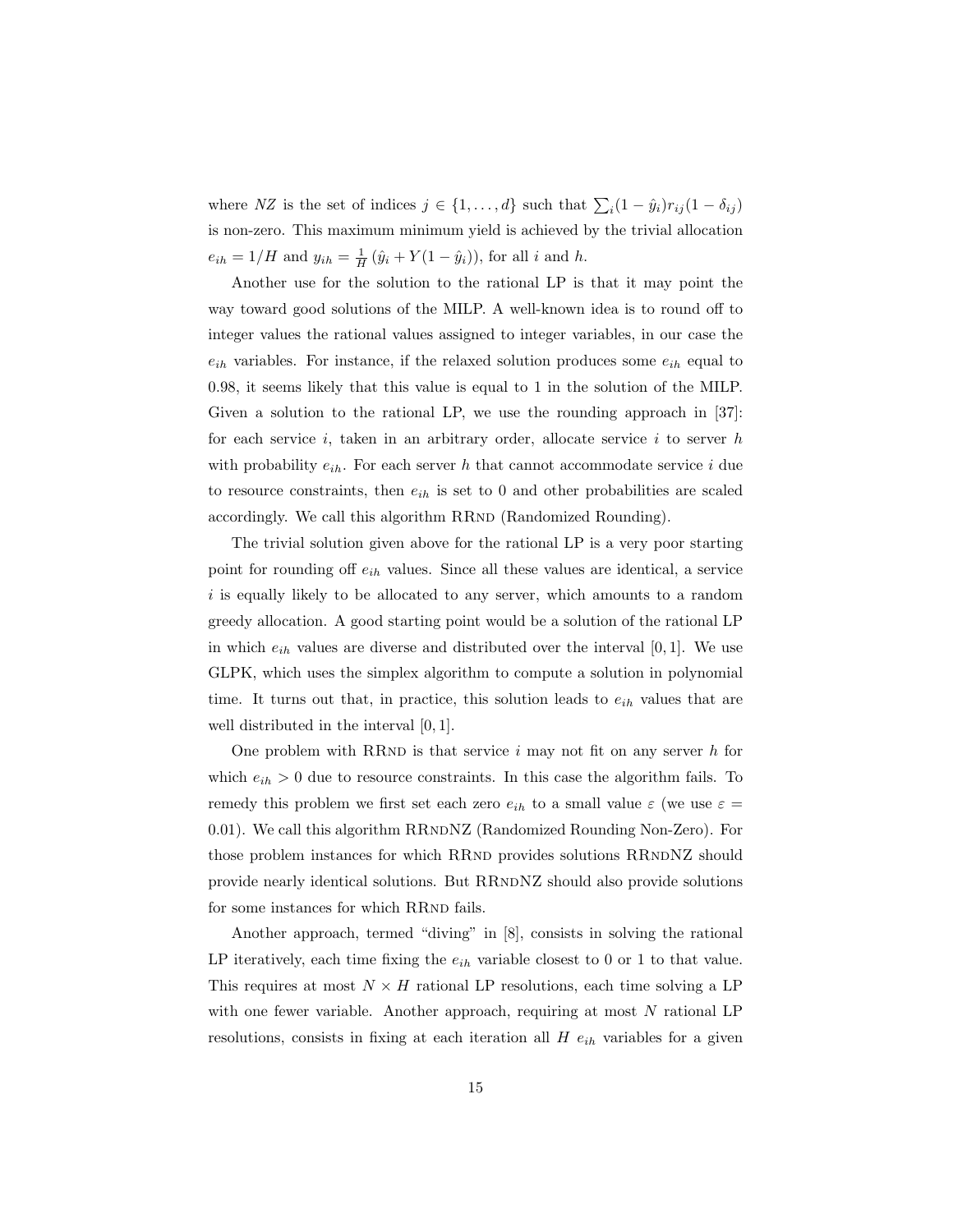i, picking the i with the largest  $\max_h e_{ih}$  at each iteration. We term the first approach SlowDiving and the second approach FastDiving.

#### 4.5. Vector Packing Algorithms

Resource allocation is a kind of bin packing. Due to multiple resource dimensions, our resource allocation problem is related to the multi-dimensional version of bin packing, or vector packing. There is an important difference between ResAlloc and vector packing: our services may have fluid resource needs. This difference can be addressed as follows. Consider an instance of ResAlloc and a fixed value of the yield, Y , that needs to be achieved for each service. Fixing Y amounts to making all resource needs rigid. The problem then becomes exactly vector packing. A binary search on  $Y$  can be used to find the highest value for which the vector packing problem can be solved. Given a vector packing algorithm Alg, we term this general approach VP Alg. We use the following vector packiong algorithms, which attempt to place  $N$  d-dimensional vectors into (at most)  $H$  bins.

Best Fit and First Fit Algorithms [33, 16] – Standard Best Fit (BF) and First Fit (FF) algorithms are among the first algorithms used for solving vector packing problems and both rely on pre-sorting of the input vectors. We use three approaches to sort the vectors, as outlined in [33]: by decreasing sum of the coordinates (Sum), by decreasing maximum of the coordinates (Max), and by decreasing lexicographical order (LEX). For fixed  $d$ , these algorithms can all be implemented straightforwardly with complexity  $O(N \log N + NH)$ . We obtain 6 new algorithms: VP\_BFSUM, VP\_BFMAX, VP\_BFLEX, VP\_FFSUM, VP FFMax, and VP FFLex. An intriguing heuristic is presented in [38] as an add-on to any algorithm A that first sorts all vectors according to some criteria. Given the assignment of vectors to bins produced by A, one computes a metric called the "degree of dominance," which quantifies, for each dimension, the probability that this dimension causes bin capacities to be exceeded. One then re-sorts all vectors based on a sum of their coordinates weighted by their degrees of dominance, and apply algorithm A with this order. We have implemented this heuristic for all 6 algorithms but did not observe a single case in which it led to an improvement in our experiments over 72,900 problem instances.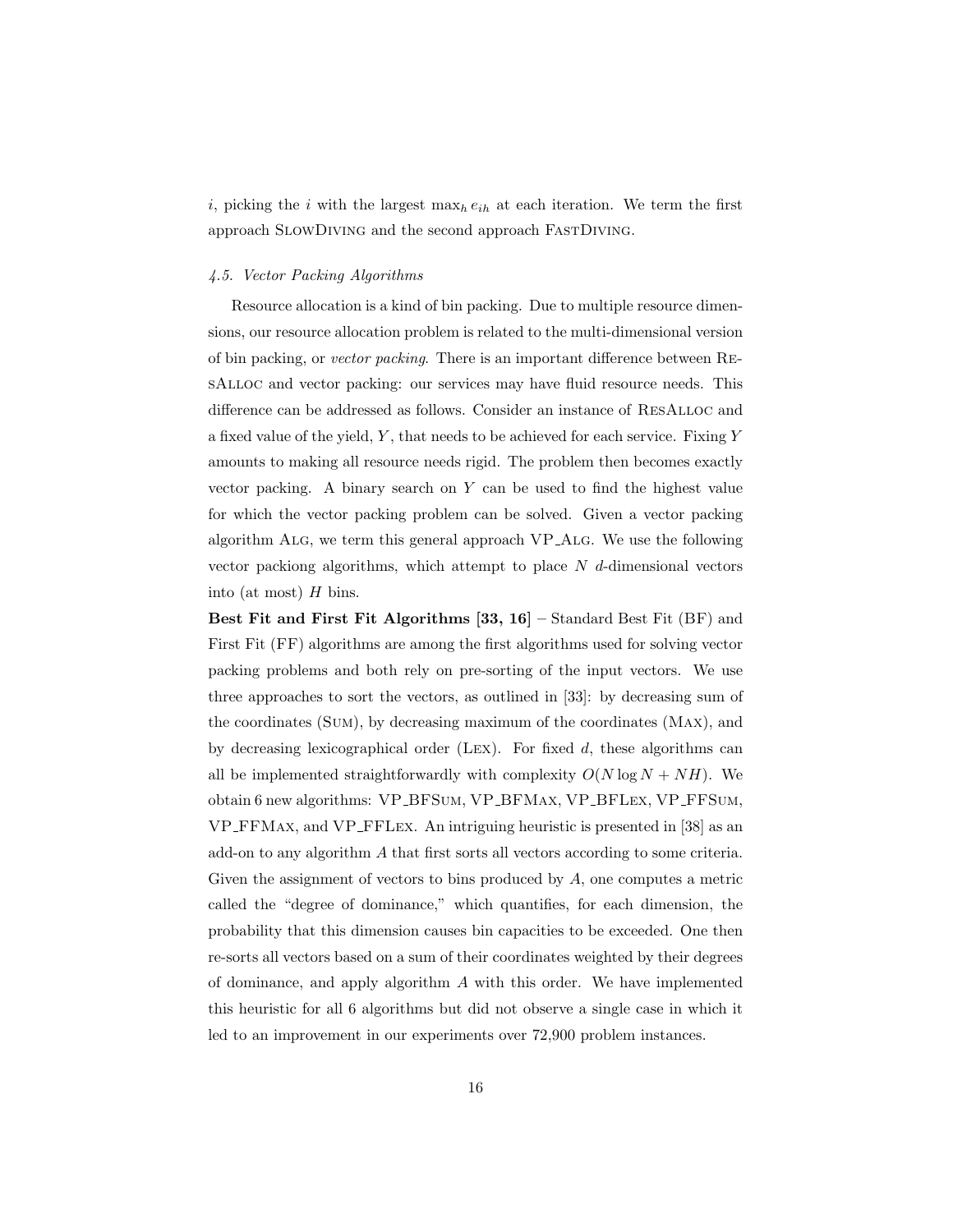Permutation Pack (PP) and Choose Pack (CP) Algorithms [36] – These algorithms attempt to balance the load of the dimensions of each bin. The PP algorithm places each of the N vectors in one of  $d!/(d-w)!$  lists, where  $w$  is an integer between 1 and  $d$ . Each list contains the vectors with a common permutation of their largest w dimensions. For instance, for  $w = 2$  and  $d = 3$ , there would be 6 lists, for all combinations  $(i,j)$ , with  $i, j \in \{1, \ldots, d\}$ . List  $(i,j)$  contains the vectors whose *i*-th coordinate is larger that their *j*-th coordinate, which is larger than all their other coordinates. Vectors in each list are then sorted according to some criterion. We use four standard options: by decreasing sum of the coordinates (Sum), by decreasing maximum of the coordinates (Max), by decreasing difference of the largest and smallest coordinate (Diff), and by decreasing ratio between the largest and smallest coordinate (Ratio). In [58], the four corresponding increasing orders were evaluated and, unsurprisingly, found to be consistently outperformed by the decreasing orders. The algorithm then starts filling bins with vectors, each time attempting to reduce the resource load imbalance in a bin. This is done by considering the current bin, and determining which w resource dimensions are least loaded for that bin, say, in the case  $w = 2$ , dimension i and then dimension j. The algorithm then first looks in list  $(i,j)$  for the first vector that can fit in the bin, hoping to reduce the resource imbalance. If no such vector can be found, then the algorithm relaxes the ordering of the components and searches in other lists (i.e., trying list  $(i,k)$ , where k is the third least loaded resource of the bin, etc.). If no vector can fit in the current bin, then a new bin is added and the process is repeated until all vectors are placed in bins. The CP algorithm is a relaxation of the PP algorithm in that it does not enforce any ordering between the  $w$ coordinates of vectors, and thus needs "only"  $d!/w!(d-w)!$  lists. The empirical results in [36] show that  $w = 2$  leads to good results and we use this value in this work. For fixed d and w, both algorithms have complexity  $O(N \log N)$ . With the CP and PP algorithms, and the four options to sort vector lists, we obtain 8 new algorithms: VP CPSum, VP CPMax, VP CPDiff, VP CPRatio, VP\_PPSUM, VP\_PPMAX, VP\_PPDIFF, and VP\_PPRATIO.

The  $O(\ln d)$  Guaranteed Algorithm [11] – This polynomial-time algorithm solves a rational linear program formulation of the vector packing problem,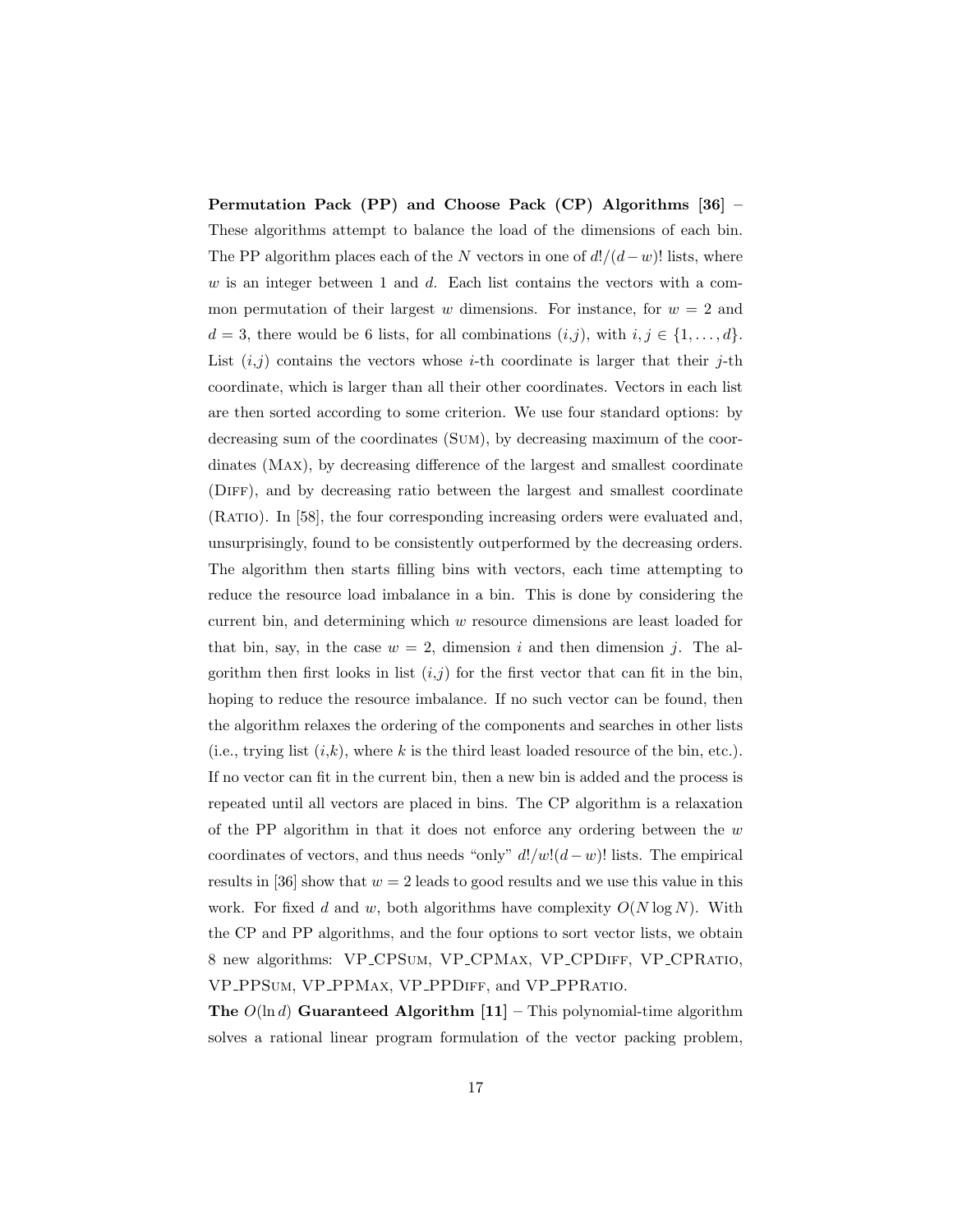which leads to a bounded number of non-integral assignments of vectors to bins. Additional bins are then created in a greedy fashion to accommodate all vectors with non-integral assignments. We do not implement the algorithm in [4], in spite of its impressive  $(1 + \ln d)$  guarantee. This algorithm formulates the vector packing problem as a set cover problem. Unfortunately, the instance of the set cover problem can be (and in our case, is) exponential in the size of the instance of the vector packing problem. Although an approximation of the set cover problem instance could be formulated, no guidance is provided in [4]. Furthermore, the algorithm has high complexity regardless. We opt for the simpler guaranteed algorithm in [11] instead, which we call VP Chekuri.

#### 5. Experimental Results

#### 5.1. Experimental Methodology

We evaluate our algorithms using a collection of randomly generated synthetic problem instances for  $N$  services and  $H$  servers. We generate instances with d resource dimensions, where d is even. For each service, the first  $d/2$  resource dimensions correspond to rigid needs and the last  $d/2$  resource dimensions to fluid needs. Our formulation of the resource allocation problem in Section 3 is more general since it allows service i to have a rigid need for resource  $j(\delta_{ij} = 1)$ and another service  $i' \neq i$  to have a fluid need for the same resource  $(\delta_{i'j} = 0)$ . However, in the recent literature, scenarios in which all services express the same type of need for each individual resource are prevalent [32, 9, 70].

All resource needs are sampled from a normal probability distribution with mean  $\mu$  and standard deviation  $\sigma$ . Each service has a probability  $\rho$  to have a QoS requirement. We arbitrarily assume all QoS requirements to be 0.5 (i.e., half the service's fluid needs must be met). Experiments with other values, or with random values for all services, have led to similar conclusions regarding the relative performance of our algorithms. Depending on  $H$  and  $N$ , the aggregate resource needs of the services may overcome aggregate server capacities in one or more resource dimensions. We parameterize the overall resource load as follows. For each of the  $d/2$  rigid resource dimensions, we scale all resource needs in that dimension by a single factor, so that the aggregate server capacities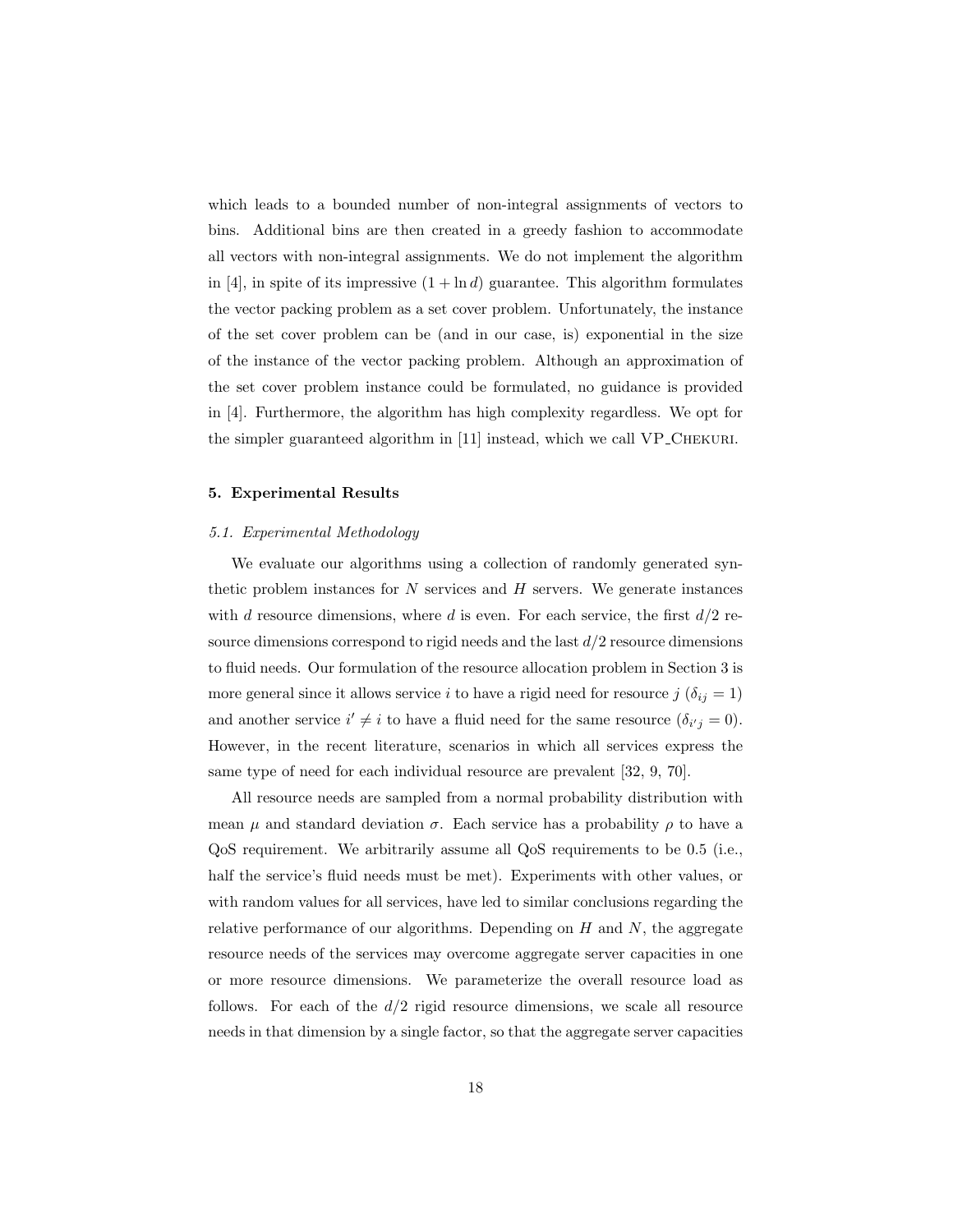can accommodate the aggregate service needs in that dimension while a given fraction of the aggregate server capacities remains free. We call this free fraction slack. A lower value denotes an instance that is more difficult to solve. Some of our generated instances may not have solutions, especially for low slack values and/or large numbers of services with QoS requirements.

Unless specified otherwise, we use  $H = 64$ ,  $N = 100, 200, 500, d = 2, 4, 6$ ,  $\mu = 0.5, \sigma = 0.25, 0.5, 1.0, \rho = 0.0, 0.25, 0.5, \text{ and } slack = 0.1, 0.2, \ldots, 0.9.$  This corresponds to  $1 \times 3 \times 3 \times 1 \times 3 \times 3 \times 9 = 729$  scenarios. For each scenario we generate 100 random samples, for a total of 72,900 individual instances. Algorithm execution times are measured on a dedicated 3.2GHz Intel Xeon processor and averaged over 100 sample problem instances with H and N values as indicated in the text, and with  $\mu = 0.5$ ,  $\sigma = 0.5$ ,  $\rho = 0.25$ , and slack = 0.5.

#### 5.2. Greedy Algorithms

In this section we evaluate the 49 greedy algorithms described in Section 4.2. Algorithm evaluation must account for two criteria: (i) how often an algorithm successfully computes a solution; and (ii) how good that solution is compared to those from other algorithms. For each algorithm we compute two metrics. The first is the *failure rate (fr)*, i.e., the percentage of instances for which it fails to find a solution. The second metric is the *distance from bound (dfb)*, i.e., the difference between the achieved minimum yield and LPBOUND. The dfb is computed for all instances for which the algorithm successfully produces a solution. We report average values over these instances as well as 90th percentile values (i.e., the value below which  $90\%$  of the *dfb* values fall). *dfb* values are absolute, and we also present results for relative percent dfb values (relative to LPBOUND). Low values for both metrics are desirable. Over our entire set of 72,900 instances, there are 5,320 instances for which no algorithm was able to compute a valid allocation (7.45% of the instances).

Figure 1 shows one data point for each algorithm, with the x-coordinate being the algorithm's fr and the y-coordinate being the algorithm's average relative dfb. Algorithms located toward the left and the bottom of the figure are preferable. For better readability, Figure  $1(a)$  differentiates algorithms by their server selection strategy (P1 to P7), while Figure 1(b) differentiates algorithms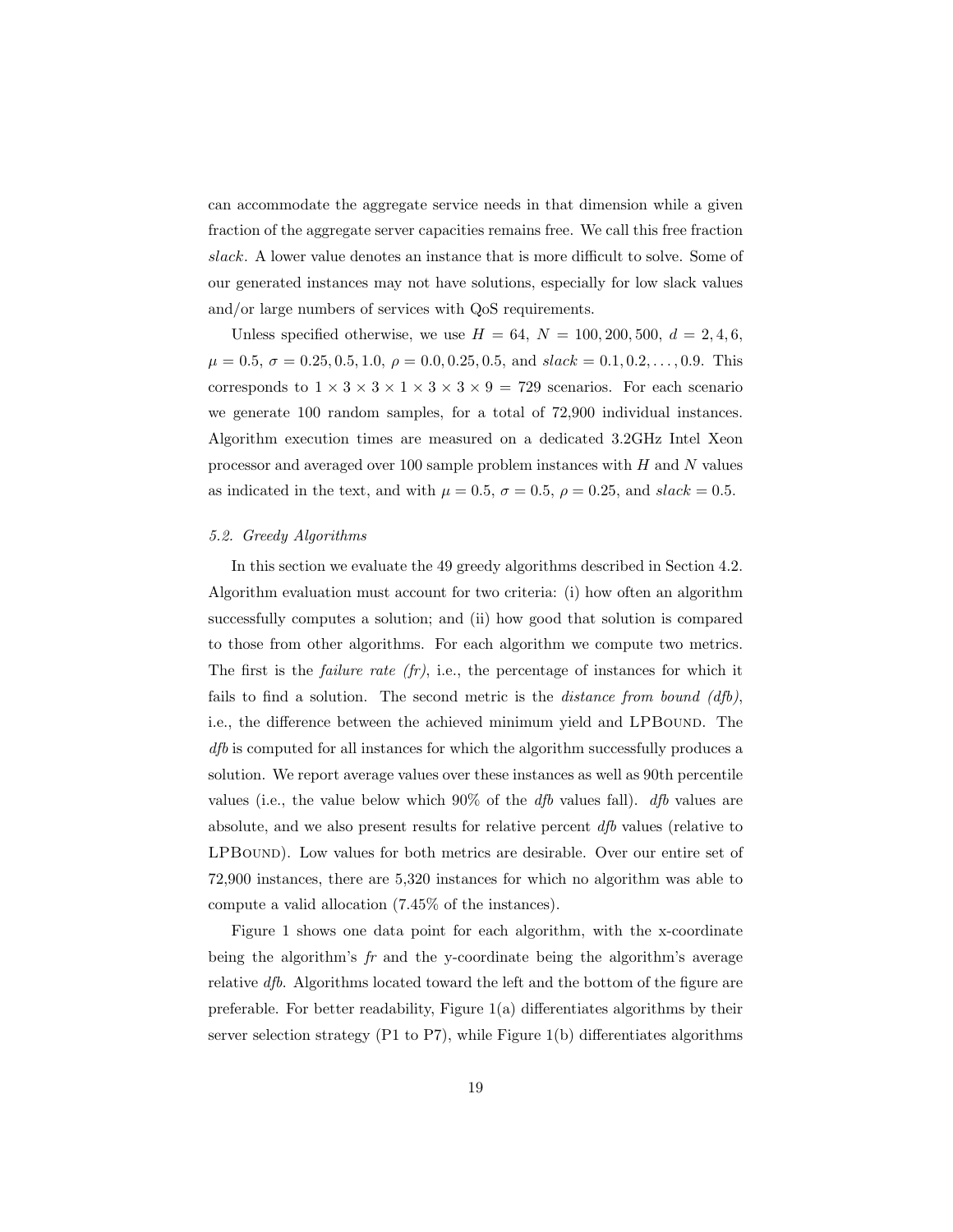

Figure 1: Bi-criteria graphical comparison of all GREEDY\_Sx\_Py algorithms, averaged over all 72,900 instances.

by their service sorting strategy (S1 to S7).

Algorithms fall in two clusters depending on whether they use the P1, P2, P5, or P6 (Cluster  $\#1$ ), or the P3, P4, or P7 (Cluster  $\#2$ ) server selection strategy. Algorithms in Cluster  $#1$  lead to lower dfb (by about 30 points or more), but to higher  $fr$  (by as much as about 10 points). However, some of the algorithms in Cluster  $#1$  lead to fr as low as 12%. The algorithms in Cluster  $#1$ sacrifice  $fr$  in two ways. Those that use P1 or P2 ignore non-fluid resource needs and thus solely attempt to optimize the yield without attempting to optimize the packing of rigid or constrained fluid needs onto servers. Those that use P5 or P6 do pay more attention to rigid or constrained fluid needs but use a Worst Fit strategy by which they leave resources as free as possible while mapping services to servers. This leads to better opportunities for optimizing the yield, but leads to more failures. In terms of service sorting strategies, S5 and, to a lesser extent, S4 are best. These are the two sorting strategies that consider both rigid needs and constrained fluid needs. Overall, using the maximum of resource needs both for service sorting and for server selection is marginally more effective than using their sum, but no strong empirical claim can be made.

Expectedly, we find that each algorithm, even algorithm  $G$ REEDY\_S1\_P7 (random service sorting, random server selection), is best for at least some fraction of our instances. Furthermore, it is difficult to identify clear trends with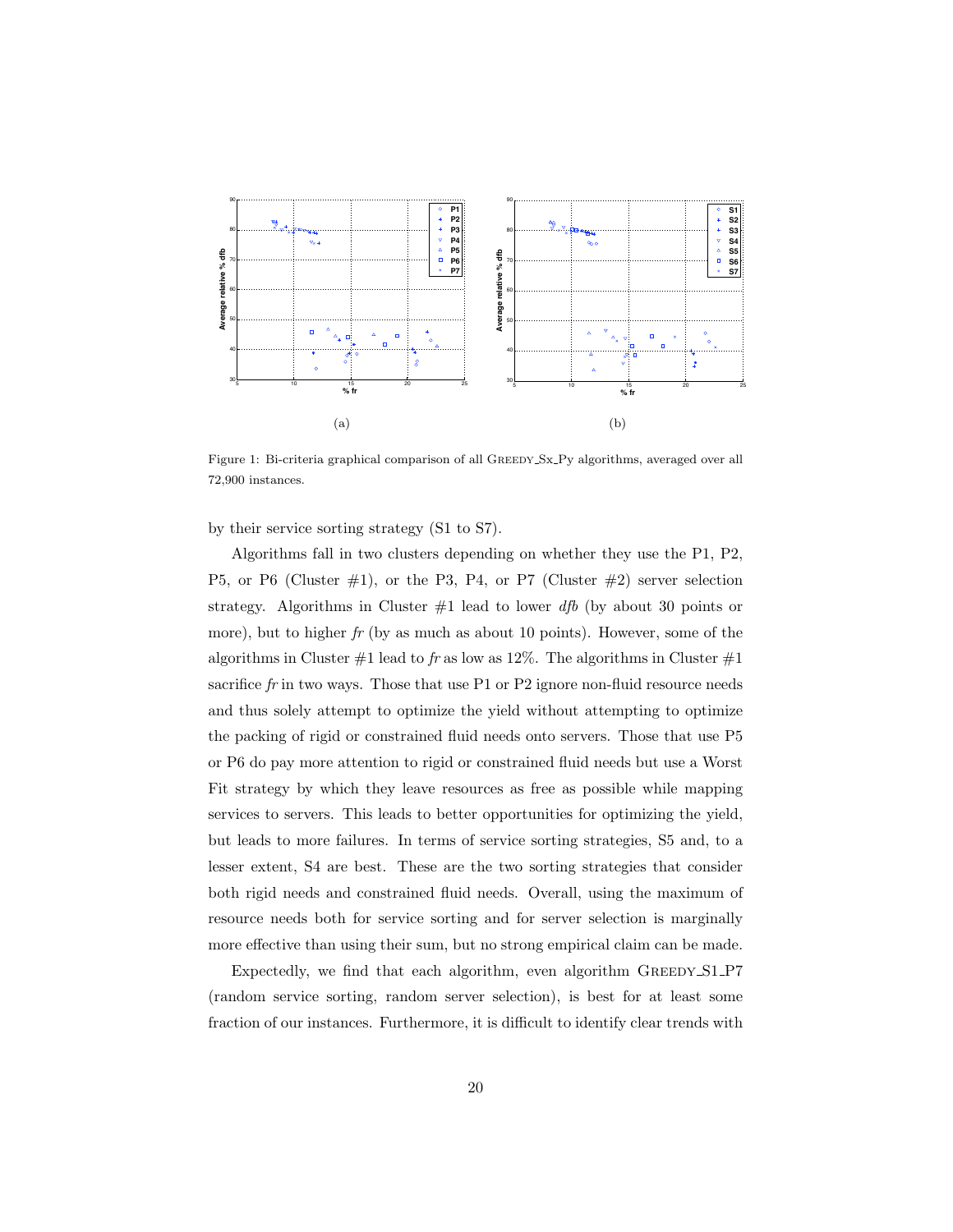respect to our instance parameters. We note that the time to execute one of the GREEDY\_Sx\_Py algorithm is relatively low even for moderately large instances, e.g., below 0.1 seconds for instances with  $H = 64$  servers and  $N = 4,096$ services. A brute-force approach is then to combine all algorithms: run all 49 Greedy Sx Py algorithms and pick the best successfully produced resource allocation, if any. We call this approach GREEDY.

The GREEDY approach may prove too expensive. For instance, for  $H =$ 1, 024 servers and  $N = 16,384$  services, some of the greedy algorithms require up to 3 seconds. Based on our experimental results, we can identify and rank 9 GREEDY\_Sx\_Py algorithms that beat or equal their competitors for more than 15% of the instances ( $x \in \{2, 3, 5, 6, 7\}$  and  $y=1$ , and  $x \in \{2, 3, 6\}$  and  $y=2$ ). We also find that algorithm GREEDY\_S5\_P4 leads to the highest success rate (it fails for only  $0.04\%$  of the instances for which some other GREEDY\_Sx\_Py is successful), even though it almost never outperforms the previous 9 algorithms in terms of minimum yield when these algorithms succeed. Therefore, a reasonable approach, which we call GREEDYLIGHT, consists in using only these 10 algorithms. Furthermore, GREEDYLIGHT tries the 10 algorithms in sequence, stopping as soon as an algorithm produces a resource allocation. The sequence order is that of increasing empirical average dfb as observed in our experiments. Out of out the  $72,900-5,320 = 67,580$  instances for which GREEDY succeeds, GREEDYLIGHT fails for only 203 instances (or  $0.44\%$ ). When both algorithms succeed, GREEDY outperforms GREEDYLIGHT in 20.78% of the cases, in which case if leads to a minimum yield that is relatively better by 20.26% on average. The GREEDY and GREEDYLIGHT algorithms provide us with good baselines against which to evaluate more sophisticated algorithms.

#### 5.3. Genetic Algorithm

In this section we evaluate the genetic algorithm, GA, described in Section 4.3. Table 1 shows results for the GREEDY and GA algorithms, computed over all problem instances. We see that GA is outperformed by GREEDY in terms of average dfb, 90th percentile dfb, and fr. Over all feasible instances, GA outperforms GREEDY in  $9.96\%$  of the cases, and in these cases it leads to a minimum yield on average  $26.64\%$  higher than GREEDY. By contrast, GREEDY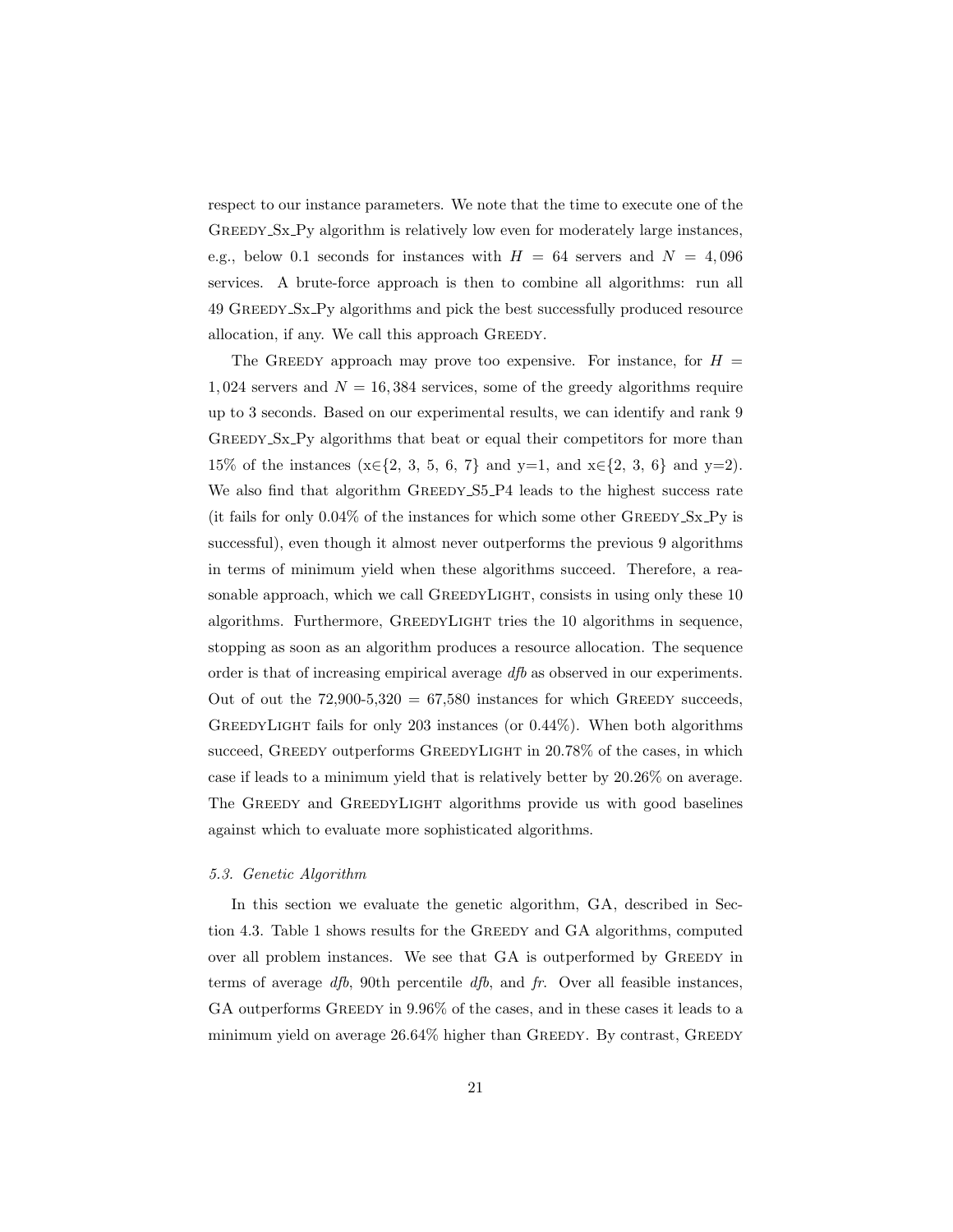|               | dfb             |                 |          |
|---------------|-----------------|-----------------|----------|
| Algorithm     | Average         | 90th perc.      | $fr(\%)$ |
| <b>GREEDY</b> | $0.16$ (30.06%) | $0.34(56.25\%)$ | 7.82     |
| GA.           | $0.24(42.46\%)$ | $0.41(68.18\%)$ | 9.57     |

Table 1: Average dfb, 90th percentile dfb, and fr, for the GREEDY and GA algorithms, over 72,900 problem instances. Relative dfb values are shown in parentheses.

outperforms GA in 79.08% of the feasible instances, in which case it leads to a minimum yield that is on average 32.65% higher than GA. We conclude that the genetic algorithm approach is less effective than the greedy approach for our problem. Although we use a population of 100 genomes in GA, we have experimented with population sizes up to 2,000 and did not observe significant improvements. We have seen marginal improvements when increasing the number of generations from 100 to 2,000, suggesting that further increasing the number of generations could be beneficial. However, the execution time of GA is at least one order of magnitude larger than that of GREEDY (see Table  $3$ ), and increasing the number of generations further is not practical.

#### 5.4. LP-based Algorithms

In this section we evaluate the algorithms described in Section 4.4: RRND, RRndNZ, FastDiving, and SlowDiving. Due to the large execution times of these algorithms we do not present results for  $N = 500$ , reducing the number of tested instances from 72,900 to 48,600. We compare these algorithms with the Greedy algorithm.

Table 2 shows aggregate results for all five algorithms over all our problem instances. The striking observation is that Greedy largely outperforms all algorithms that rely on solving a rational relaxation of the MILP problem formulation. GREEDY fails to compute a solution in only 3,646 of the 48,600 instances, or 7.50%. There is no instance for which Greedy fails and one of its competitors succeeds. By contrast, RRnd, FastDiving, and SlowDiving exhibit high failure rates above 65%. RRNDNZ has a much lower failure rate at 22.02%. This is expected since RRNDNZ was designed as an improvement to RRND precisely to reduce the likelihood of failure (in fact, RRNDNZ always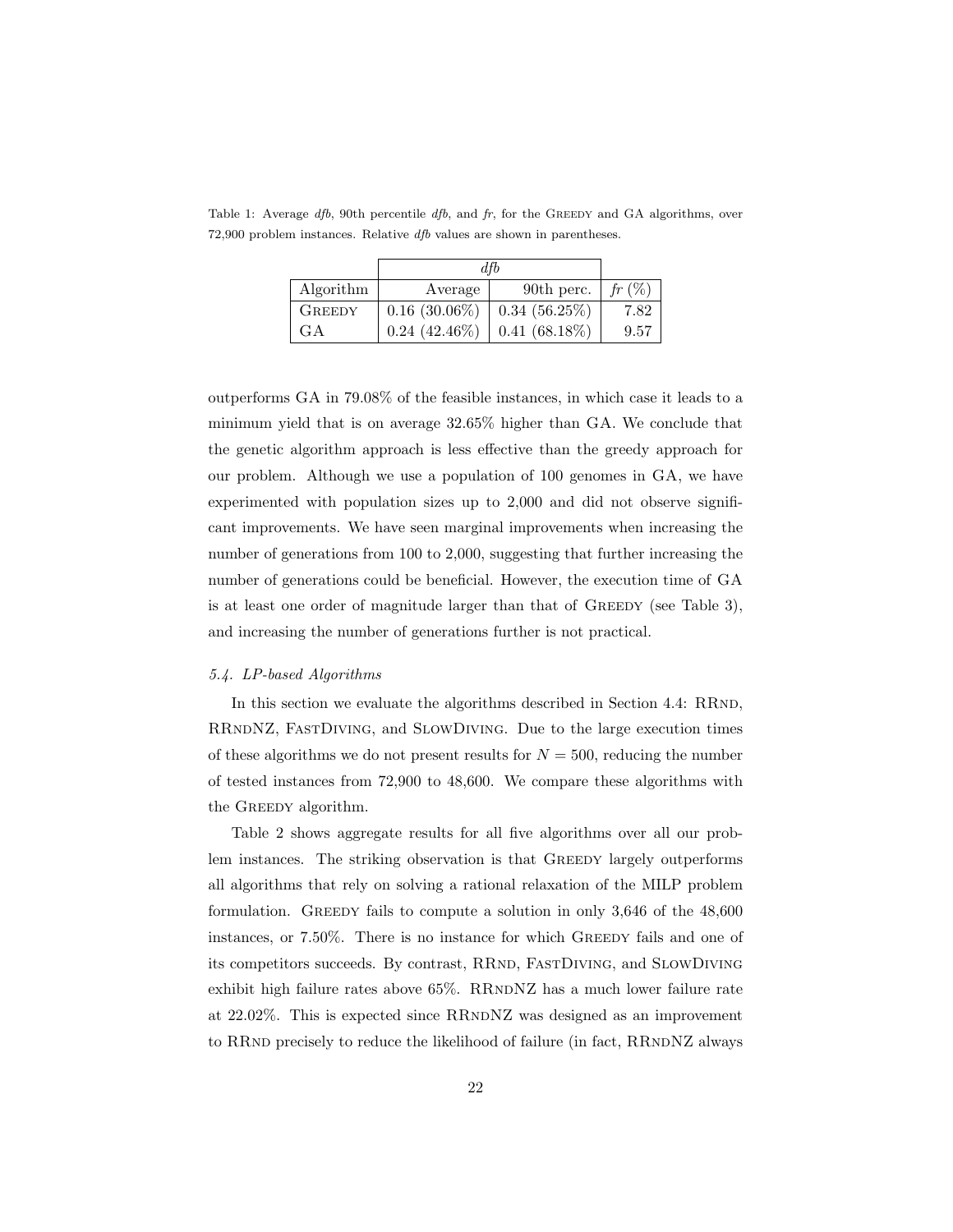|                   | dfb             |                  |                      |
|-------------------|-----------------|------------------|----------------------|
| Algorithm         | Average         | 90th perc.       | $fr\left(\% \right)$ |
| <b>RRND</b>       | $0.58(78.33\%)$ | $0.86$ (98.52%)  | 66.56                |
| <b>RRNDNZ</b>     | $0.58$ (77.95%) | $0.89(98.28\%)$  | 22.02                |
| FASTDIVING        | $0.60$ (75.03%) | $0.84~(94.39\%)$ | 78.02                |
| <b>SLOWDIVING</b> | 0.57(72.75%)    | $0.81(93.60\%)$  | 77.92                |
| <b>GREEDY</b>     | 0.21(29.17%)    | $0.38(51.49\%)$  | 7.50                 |

Table 2: Average  $dfb$ , 90th percentile  $dfb$ , and  $fr$ , for the LP-based algorithms and GREEDY, over 48,600 problem instances. Relative dfb values are shown in parentheses.

Table 3: Average execution times  $(H = 64$  and  $N = 128, 256, 512.)$ 

|                   | Average Execution Time (sec) |           |           |  |  |  |  |
|-------------------|------------------------------|-----------|-----------|--|--|--|--|
| Algorithm         | $N = 128$                    | $N = 256$ | $N = 512$ |  |  |  |  |
| <b>RRND</b>       | 16.30                        | 61.70     | 255.44    |  |  |  |  |
| RRNDNZ            | 16.74                        | 61.15     | 250.83    |  |  |  |  |
| FASTDIVING        | 32.42                        | 113.89    | 416.32    |  |  |  |  |
| <b>SLOWDIVING</b> | 382.58                       | 1771.35   | 6704.79   |  |  |  |  |
| GA.               | 4.58                         | 7.54      | 13.79     |  |  |  |  |
| <b>GREEDY</b>     | 0.05                         | 0.10      | 0.24      |  |  |  |  |

succeeds when RRND succeeds). SLOWDIVING exhibits a slightly lower failure rate than FastDiving, which again is expected as SlowDiving is "more careful" when rounding off rationals to integers.

In terms of dfb, we see that GREEDY also leads to a drastic improvement relative to the other algorithms, both for the average and the 90th percentile. In spite of their use of more sophisticated methods for rounding rationals to integers, SlowDiving and FastDiving are not significantly closer to LPBound than RRND and RRNDNZ. RRND and RRNDNZ lead to similar  $dfb$ . SLOW-Diving provides a marginal improvement over FastDiving.

GREEDY runs orders of magnitude faster than the other four algorithms. Table 3 shows average algorithm execution times. Faster execution times could be achieved for all the LP-based algorithm by using a faster (commercial) linear program solver such as CPLEX [15]. Regardless, the execution times would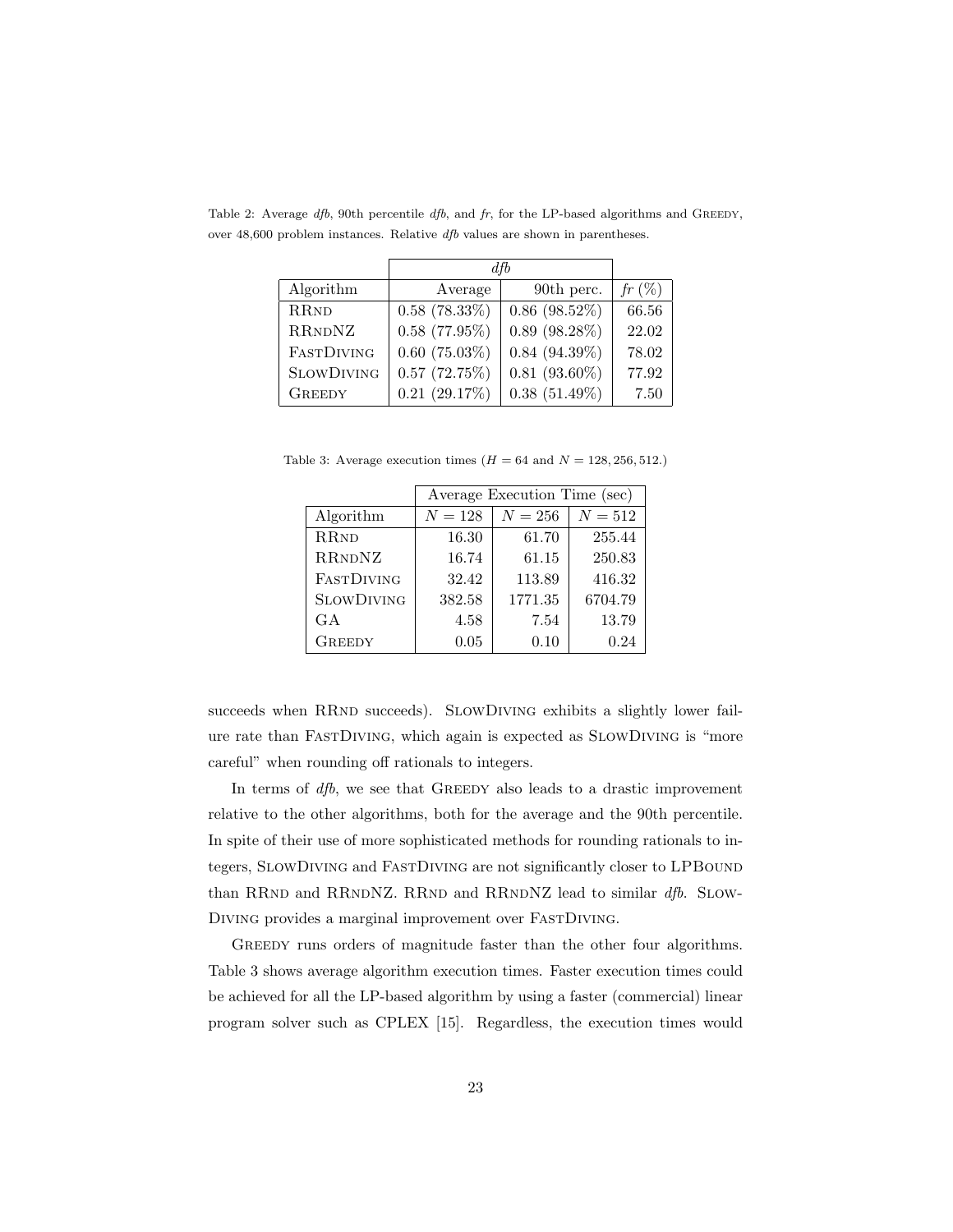| Algorithm         | Average |             | 90th perc. |             | $fr\left(\% \right)$ |
|-------------------|---------|-------------|------------|-------------|----------------------|
| GREEDYLIGHT       | 0.16    | $(31.49\%)$ | 0.35       | $(56.25\%)$ | 8.16                 |
| <b>GREEDY</b>     | 0.16    | $(30.07\%)$ | 0.34       | $(61.01\%)$ | 7.73                 |
| <b>VP_PPRATIO</b> | 0.08    | $(14.54\%)$ | 0.17       | $(28.32\%)$ | 15.81                |
| <b>VP_PPDIFF</b>  | 0.08    | $(13.67\%)$ | 0.16       | $(21.10\%)$ | 15.35                |
| <b>VP FFLEX</b>   | 0.07    | $(12.85\%)$ | 0.15       | $(27.86\%)$ | 15.45                |
| VP_PPMAX          | 0.07    | $(13.08\%)$ | $0.15\,$   | (26.67%)    | 14.99                |
| VP_PPSUM          | 0.07    | $(12.84\%)$ | 0.15       | $(26.39\%)$ | 14.93                |
| VP_CPRATIO        | 0.07    | $(11.09\%)$ | 0.14       | $(21.21\%)$ | 11.45                |
| <b>VP BFLEX</b>   | 0.06    | $(12.15\%)$ | 0.14       | $(27.10\%)$ | 13.75                |
| <b>VP_CPDIFF</b>  | 0.06    | $(10.19\%)$ | 0.12       | $(21.10\%)$ | 8.70                 |
| VP_CPMAX          | 0.05    | $(10.10\%)$ | 0.11       | $(20.60\%)$ | 8.43                 |
| VP_CPSUM          | 0.05    | $(9.92\%)$  | 0.11       | $(20.40\%)$ | 8.20                 |
| <b>VP_BFMAX</b>   | 0.04    | $(11.39\%)$ | 0.11       | $(29.40\%)$ | 8.48                 |
| <b>VP_FFMAX</b>   | 0.04    | $(11.26\%)$ | 0.11       | $(29.33\%)$ | 8.33                 |
| VP_BFSUM          | 0.04    | $(10.95\%)$ | 0.10       | $(28.72\%)$ | 7.91                 |
| VP_FFSUM          | 0.04    | $(10.95\%)$ | 0.10       | $(28.40\%)$ | 7.91                 |

Table 4: Average  $dfb$ , 90th percentile  $dfb$ , and  $fr$ , for the VP-based, GREEDY, and GREEDY-LIGHT algorithms, for  $72,900$  problem instances. Relative  $dfb$  values are shown in parentheses.

likely still prohibit the use of the algorithms in practice.

The conclusion is that although algorithms that solve a rational relaxation of ResAlloc have been used successfully in the literature, in our context they perform poorly. One intuitive reason for this result is that binary  $e_{ih}$  variables are difficult to compute by rounding off rational values. There may simply not be a good way to round off a value of, say, 0.51 or 0.49 to either 0 or 1 without leading to a schedule that is far from the optimal schedule. GREEDY successfully solves more instances, leads to better minimum yields, and runs orders of magnitude faster. In the rest of this paper we exclude results for RRnd, RRndNZ, FastDiving, and SlowDiving.

#### 5.5. Vector Packing Algorithms

In this section we evaluate the algorithms in Section 4.5, which use a vector packing (VP) approach. We also include GREEDY and GREEDYLIGHT in this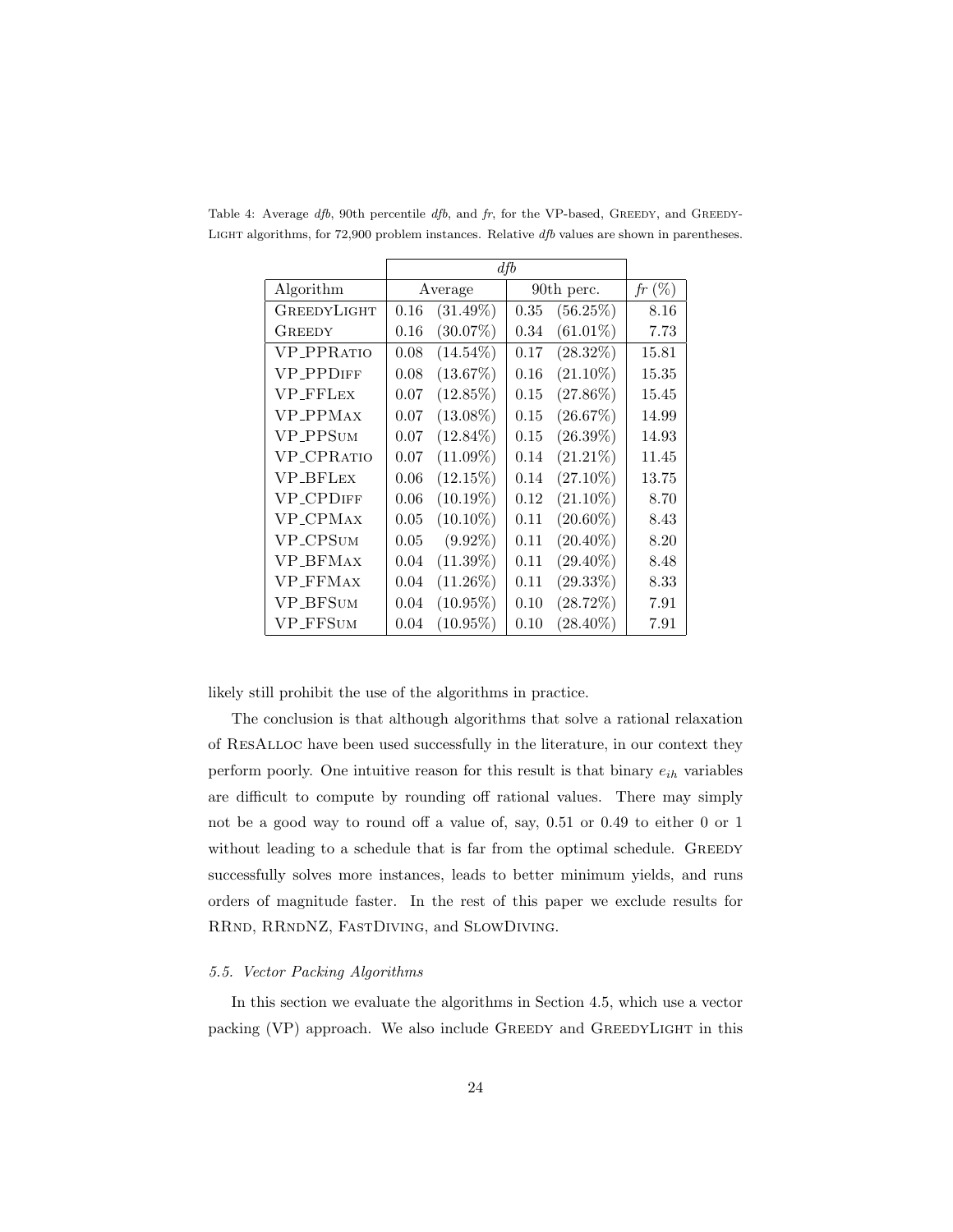comparison. We do not present results for VP Chekuri. Due to its computational cost, we ran this algorithm only on instances with  $N = 100$ . VP\_CHEKURI leads to much higher failure rates than all its competitors and lower yields in all instances. It is also orders of magnitude more computationally expensive in practice, due to solving a large LP at each iteration of the binary search.

Table 4 summarizes the results averaged over all 72,900 instances. Rows of the table are sorted by decreasing average  $dfb$  and, for equal  $dfb$ , by decreasing  $fr.$  In terms of  $dfb$ , GREEDY and GREEDYLIGHT are outperformed by all VPbased algorithms. Furthermore, both have failure rates that are not significantly better than those of the least failure-prone VP-based algorithms. All VP-based algorithms exhibit comparable behavior, with no clear clustering of the algorithms when looking at averages. We seek more insight into our results using one-to-one algorithm comparisons via a domination relationship. For two algorithms A and B, we define the following two measures: (i)  $S_{A,B}$ : the percentage of instances for which  $A$  succeeds and  $B$  fails, which takes a positive value; and (ii)  $\mathcal{Y}_{A,B}$ : the average percent minimum yield difference between A and B, relative to the minimum yield achieved by  $B$ , computed on instances for which both algorithms succeed, which can take a positive or negative value. For both measures, a positive value means an advantage of A over B. We say that, based on our experiments, "algorithm A dominates algorithm B" if  $S_{A,B} \geq 0.5\%$  and  $\mathcal{Y}_{B,A} \leq 3\%$ , or,  $\mathcal{S}_{B,A} \leq 0.5\%$  and  $\mathcal{Y}_{A,B} \geq 3\%$ . In other words, algorithm A dominates algorithm  $B$  if it is significantly more successful and not significantly less effective at maximizing minimum yield, or if it is significantly more effective at maximizing minimum yield and not significantly less successful. We say that "algorithms  $A$  and  $B$  are equivalent" if neither algorithm dominates the other. We picked 0.5% to mean "not significant" and 3% to mean "significant." We experimented with values higher that 3% for significance. We found that for these values very few dominance relationships could be established, due to many of the algorithms being close to each other in terms of dfb and fr.

We established domination relationships based on our experimental results considering all our experiments  $(d \in \{2, 4, 6\})$ , the two subsets for  $d \in \{2, 4\}$ and  $d \in \{4, 6\}$ , and the three subsets for  $d = 2$ ,  $d = 4$ , and  $d = 6$ , for a total of  $1 + 2 + 3 = 6$  result subsets. The goal of considering these subsets is to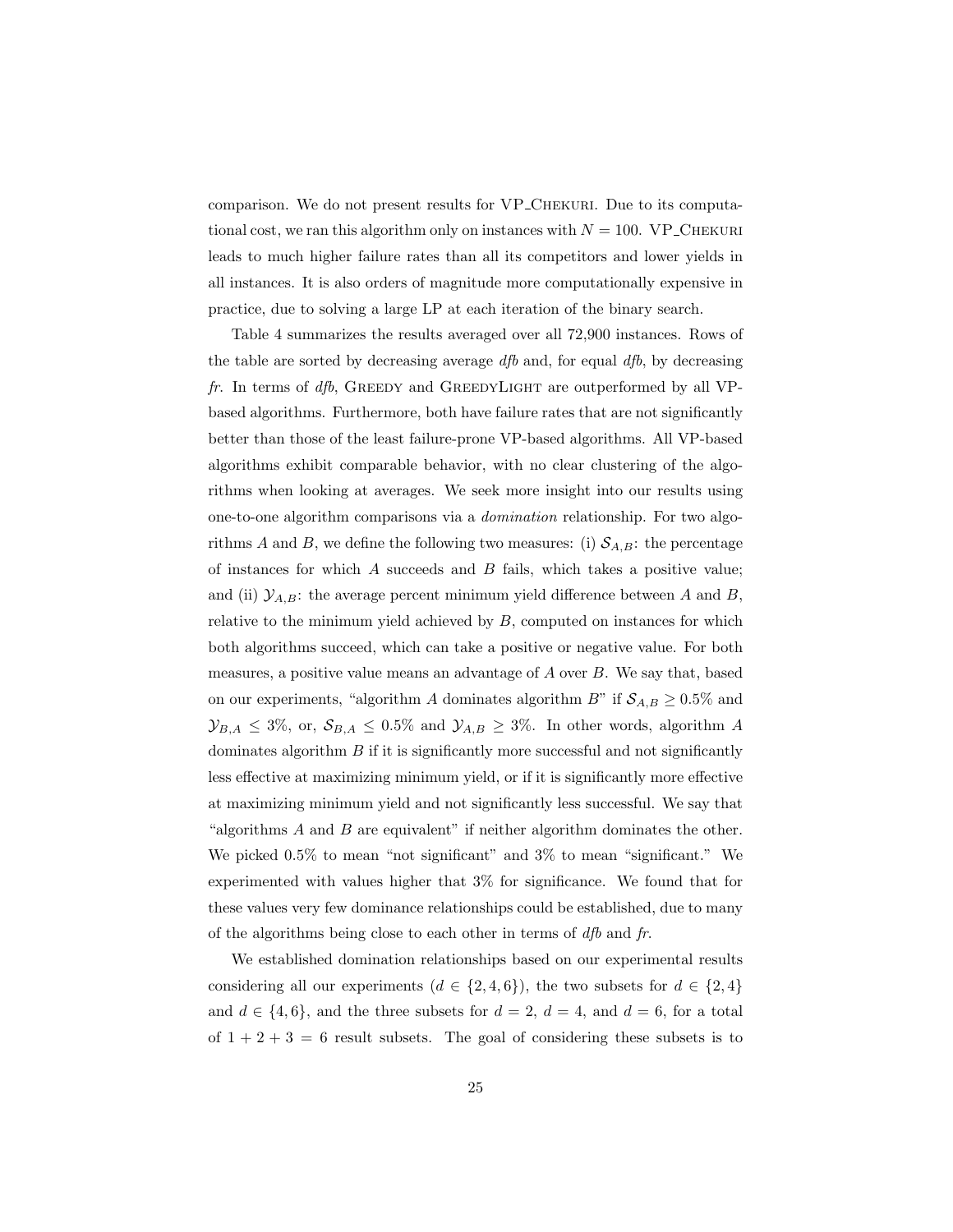| Measure                                    | Value $(\%)$ | Measure                                                      | Value $\binom{0}{2}$ |
|--------------------------------------------|--------------|--------------------------------------------------------------|----------------------|
| $\mathcal{S}_{\textrm{VP-CPSUM,VP-FFSUM}}$ | 0.02         | $\mathcal{S}_{\text{VP}\text{-}\text{CPSum}, \text{Greedy}}$ | 0.01                 |
| $y_{VP,CPSUM,VP,FFSUM}$                    | 6.93         | $y_{VP_{CPSUM,Greedy}}$                                      | 42.23                |
| $\mathcal{S}_{\text{VP\_FFSUM,VP\_CPSum}}$ | 0.56         | $\mathcal{S}_{\text{GreenY,VP\_CPSum}}$                      | 0.99                 |
| $y_{VP.FFSUM,VP.CPSUM}$                    | $-1.11$      | $\mathcal{Y}_{\text{GREEDY,VP\_CPSUM}}$                      | $-22.34$             |
| $\mathcal{S}_{\text{VP\_CPSUM,VP\_BFSum}}$ | 0.04         | $\mathcal{S}_{\text{VP\_CPSum, GREDYLIGHT}}$                 | 0.00                 |
| $y_{VP_CPSUM,VP_BFSUM}$                    | 7.28         | $y_{VP\text{-CPSum,}GREDYLIGHT}$                             | 68.61                |
| $\mathcal{S}_{\text{VP\_BFSUM,VP\_CPSum}}$ | 0.67         | $\mathcal{S}_{\text{GREEDYLIGHT,VP_CPSUM}}$                  | 0.66                 |
| $y_{VP\_BFSum, VP\_CPSum}$                 | $-1.29$      | $\mathcal{Y}_{\text{GREEDYLIGHT,VP\_CPSum}}$                 | $-24.05$             |

Table 5: Some of the  $S$  and  $\mathcal Y$  values pertaining to the VP\_CPSUM algorithm, computed over all our problem instances.

| Measure                                      | Value $(\%)$ | Measure                                           | Value $(\%)$ |
|----------------------------------------------|--------------|---------------------------------------------------|--------------|
| $\mathcal{S}_{\textrm{VP-CPSUM,VP-FFSUM}}$   | 0.02         | $\mathcal{S}_{\text{VP-CPSUM},\text{GREEDY}}$     | 0.01         |
| $\mathcal{Y}_{\text{VP\_CPSum, VP\_FFSum}}$  | 6.93         | $y_{VP_{CPSUM,Greedy}}$                           | 42.23        |
| $\mathcal{S}_{\text{VP\_FFSUM,VP\_CPSum}}$   | 0.56         | $\mathcal{S}_{\text{GREEDY,VP\_CPSUM}}$           | 0.99         |
| $\mathcal{Y}_{\text{VP\_FFSum,VP\_CPSum}}$   | $-1.11$      | $\mathcal{Y}_{\textsc{Greeny},\textsc{VP-CPSum}}$ | $-22.34$     |
| $\mathcal{S}_{\textrm{VP\_CPSum,VP\_BFSum}}$ | 0.04         | $\mathcal{S}_{\text{VP}\_CPSUM,GREDYLIGHT}$       | 0.00         |
| $\mathcal{Y}_{\text{VP\_CPSUM,VP\_BFSum}}$   | 7.28         | $\mathcal{Y}_{\text{VP}\_CPSUM,GREDYLIGHT}$       | 68.61        |
| $\mathcal{S}_{\text{VP\_BFSUM,VP\_CPSum}}$   | 0.67         | $\mathcal{S}_{\text{GREEDYLIGHT,VP_CPSUM}}$       | 0.66         |
| $\mathcal{Y}_{\text{VP\_BFSUM,VP\_CPSum}}$   | $-1.29$      | $\mathcal{Y}_{\text{GREEDYLIGHT, VP\_CPSUM}}$     | $-24.05$     |

determine whether the number of resource dimensions has an impact on the relative performance and the algorithms.

We found that each Permutation Pack (PP) algorithm is dominated by its Choose Pack (CP) counterpart, for all result subsets. We found that VP CPRatio is dominated by VP\_CPDIFF across all result subsets. Among the remaining three CP algorithms, VP CPSum is the only one that is not dominated for any result subset. VP\_CPDIFF is not dominated for subsets  $d = 2, 4, 6, d = 2, 4,$ and  $d = 2$ , while VP\_CPMAX is not dominated for subsets  $d = 4, 6, d = 4$ , and  $d = 6$ . This indicates that VP\_CPMAX is preferable to VP\_CPDIFF for problems with more resource dimensions, while the situation is reversed for problems with lower resource dimensions. Regardless, we conclude that VP\_CPSUM is the algorithm of choice among all PP and CP algorithms.

Among the algorithms that use a Best Fit or First Fit approach, we found that algorithms using lexicographical ordering (VP FFLex and VP BFLex) are each dominated by both of their counterparts on all result subsets. VP\_FFSUM and VP FFMax are equivalent for high resource dimensions (result subsets  $d = 4, 6$  and  $d = 4$ ), but VP\_FFSUM dominates VP\_FFMAX for all other result subsets. Conclusions are identical for VP\_BFSUM and VP\_BFMAX. The VP FFSum and VP BFSum algorithms are equivalent on all result subsets.

We are left with the VP\_CPSUM, VP\_BFSUM, and VP\_FFSUM algorithms. These three algorithms are equivalent on all our result datasets, by our defini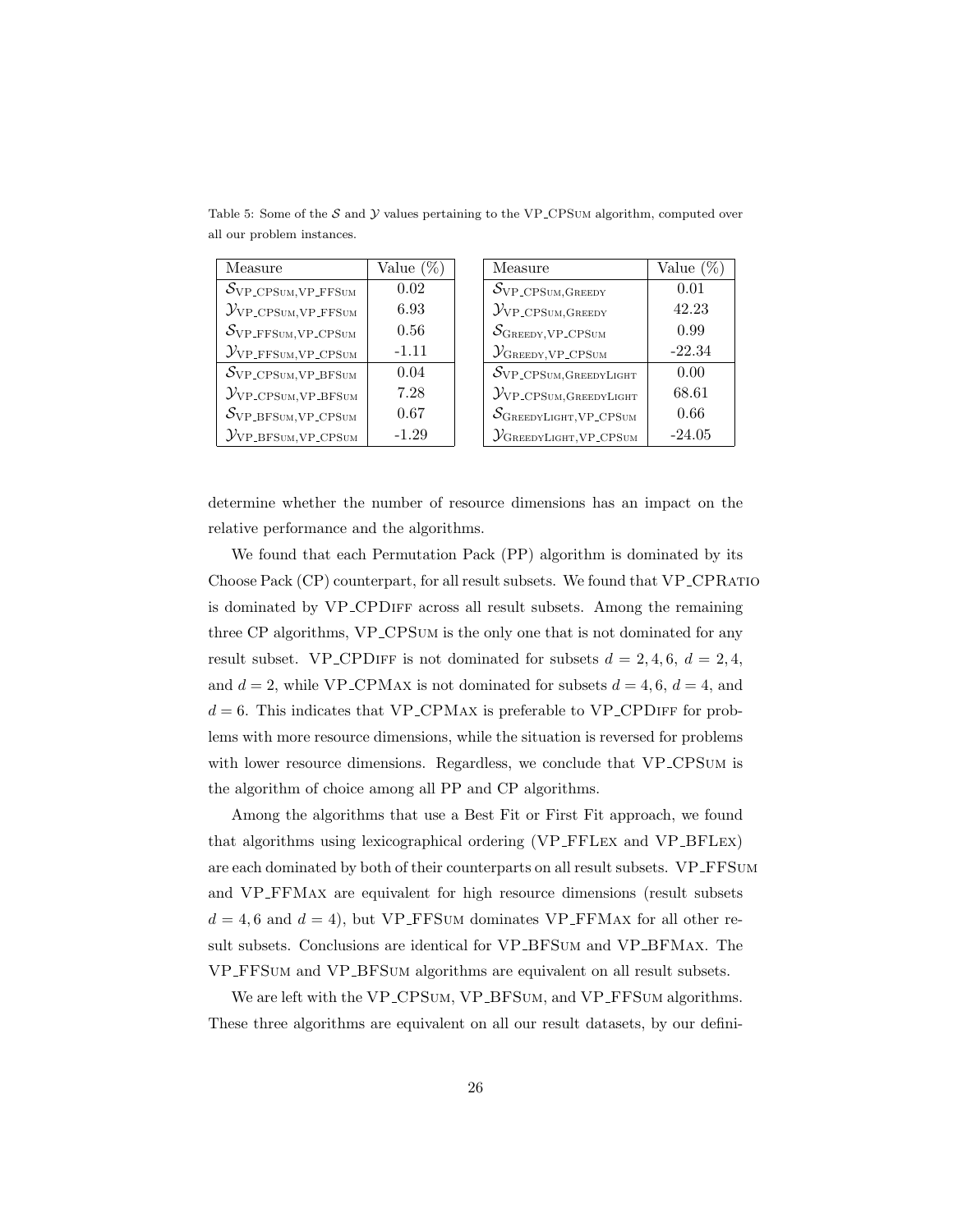tion of equivalence. The left-hand side of Table 5 shows the  $S$  and  $\mathcal Y$  measures for VP\_CPSUM vs. VP\_FFSUM and VP\_BFSUM. We see that the  $S$  values 0.56% and 0.67% are only slightly above our 0.5% insignificance threshold. When considering all our problem instances, it turns out that VP\_CPSuM is outperformed by VP FFSum (resp. VP BFSum) for 68.97% (resp. 76.26%) of instances for which both algorithms succeed. However, in these cases, its minimum yield is only outperformed by 4.01% (resp. 3.93%) on average. However, when VP CPSum outperforms VP FFSum (resp. VP BFSum) it does so by 27.00% (resp. 18.70%) on average. We conclude that the best algorithm among the VP-based ones is VP CPSum. In terms of computational demands, the execution times of the three algorithms are comparable. For instances with  $N \times H = 8,388,608$  (e.g.,  $N = 8,192$  services running on a cluster with  $H = 1024$  servers), the average execution time of VP\_CPSUM, VP FFSum, and VP BFSum are 1.38, 1.50, and 1.62 seconds, respectively.

VP CPSum is also preferable to the Greedy and GreedyLight approaches, as can be seen in the right-hand side of Table 5. While  $S_{\text{GREEN}',VP\text{-CPSUM}}$  and  $\mathcal{S}_{\text{GreenVLIGHT,VP_CPSUM}}$  are low (above the 0.5% threshold but below 1%),  $\mathcal{Y}$  values show that VP\_CPSUM largely outperforms GREEDY and GREEDYLIGHT in terms of minimum yield. Furthermore, VP CPSum is also less computationally demanding than GREEDY and GREEDYLIGHT. For the aforementioned instances with  $N \times H = 8,388,608$ , the execution time of VP\_CPSuM is 1.38 seconds while that of GREEDY is 54.56 seconds and that of GREEDYLIGHT is 1.75 seconds.

We conclude that among all the algorithms considered in this work, the VP CPSum algorithm is the algorithm that should be used in practice for computing resource allocations. This conclusion holds when taking further subsets of our results with respect to the  $\sigma$ ,  $\rho$ , and slack parameters.

#### 5.6. Impact of Instance Parameters

In this section we study the effects of our instance parameters on the behavior of VP CPSum. Figure 2 plots average, maximum, 75th percentile, 90th percentile, and 99th percentile of percent relative dfb values for VP CPSum versus the slack. We see that  $dfb$  average values roughly decrease as the slack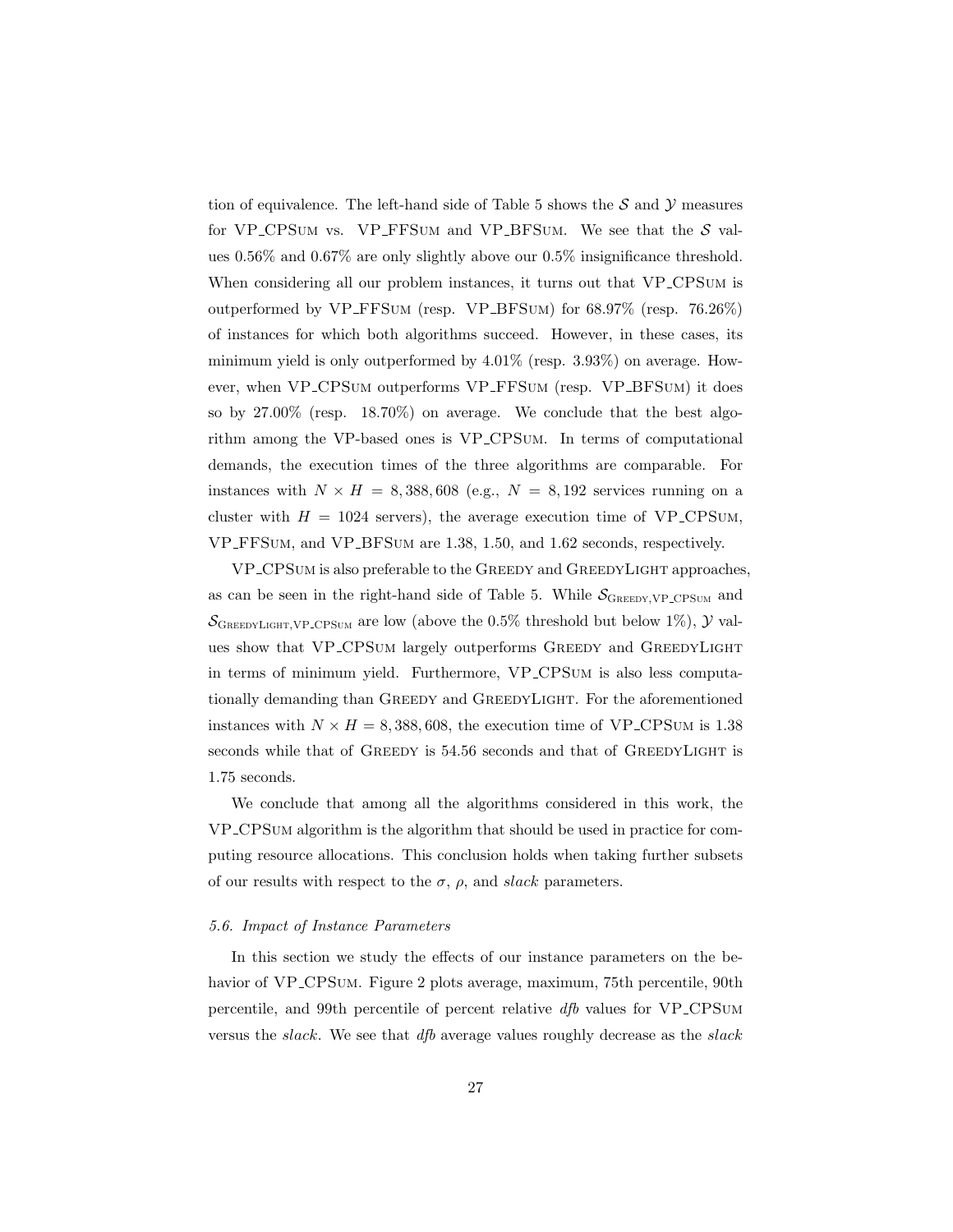

Figure 2: Percent relative  $dfb$  values for VP\_CPSuM vs. the slack.

Table 6: VP\_CPSUM's  $dfb$  values and relative  $dfb$  values (in parentheses), when fixing the memory slack and one of the parameters defining the instances.

| Fixed            | Param.         | $slack = 0.1$ |             |            |             | $slack = 0.4$ |             |            |             |
|------------------|----------------|---------------|-------------|------------|-------------|---------------|-------------|------------|-------------|
| param.           | Value          | average       |             | 90th perc. |             | average       |             | 90th perc. |             |
|                  | $\overline{2}$ | 0.05          | $(16.51\%)$ | 0.13       | $(74.82\%)$ | 0.00          | $(0.19\%)$  | 0.24       | $(10.7\%)$  |
| d                | 4              | 0.09          | $(16.20\%)$ | 0.22       | $(41.61\%)$ | 0.03          | $(4.00\%)$  | 0.08       | $(15.61\%)$ |
|                  | 6              | 0.18          | $(31.83\%)$ | 0.57       | $(94.93\%)$ | 0.09          | $(13.15\%)$ | 0.17       | $(22.19\%)$ |
|                  | 0.00           | 0.10          | $(16.90\%)$ | 0.49       | $(79.83\%)$ | 0.03          | $(5.14\%)$  | 0.10       | $(13.6\%)$  |
| $\rho$           | 0.25           | 0.08          | $(25.45\%)$ | 0.17       | $(79.13\%)$ | 0.04          | $(7.00\%)$  | 0.11       | $(18.92\%)$ |
|                  | 0.50           | 0.09          | $(14.91\%)$ | 0.22       | (54.87%)    | 0.06          | $(1.13\%)$  | 0.16       | $(24.25\%)$ |
|                  | 100            | 0.10          | $(10.29\%)$ | 0.21       | $(21.29\%)$ | 0.06          | $(6.00\%)$  | 0.17       | $(17.2\%)$  |
| $\boldsymbol{N}$ | 200            | 0.15          | $(26.60\%)$ | 0.51       | $(84.90\%)$ | 0.05          | $(9.78\%)$  | 0.10       | $(20.12\%)$ |
|                  | 500            | 0.02          | $(15.02\%)$ | 0.11       | (77.77%)    | 0.00          | $(0.01\%)$  | 0.02       | $(20.54\%)$ |
|                  | 0.25           | 0.10          | $(20.83\%)$ | 0.33       | $(80.62\%)$ | 0.03          | $(4.38\%)$  | 0.11       | $(17.30\%)$ |
| $\sigma$         | 0.50           | 0.09          | $(20.09\%)$ | 0.20       | $(76.19\%)$ | 0.04          | $(6.36\%)$  | 0.13       | $(18.79\%)$ |
|                  | 1.00           | 0.08          | $(16.51\%)$ | 0.21       | $(70.71\%)$ | 0.04          | $(6.03\%)$  | 0.14       | $(19.69\%)$ |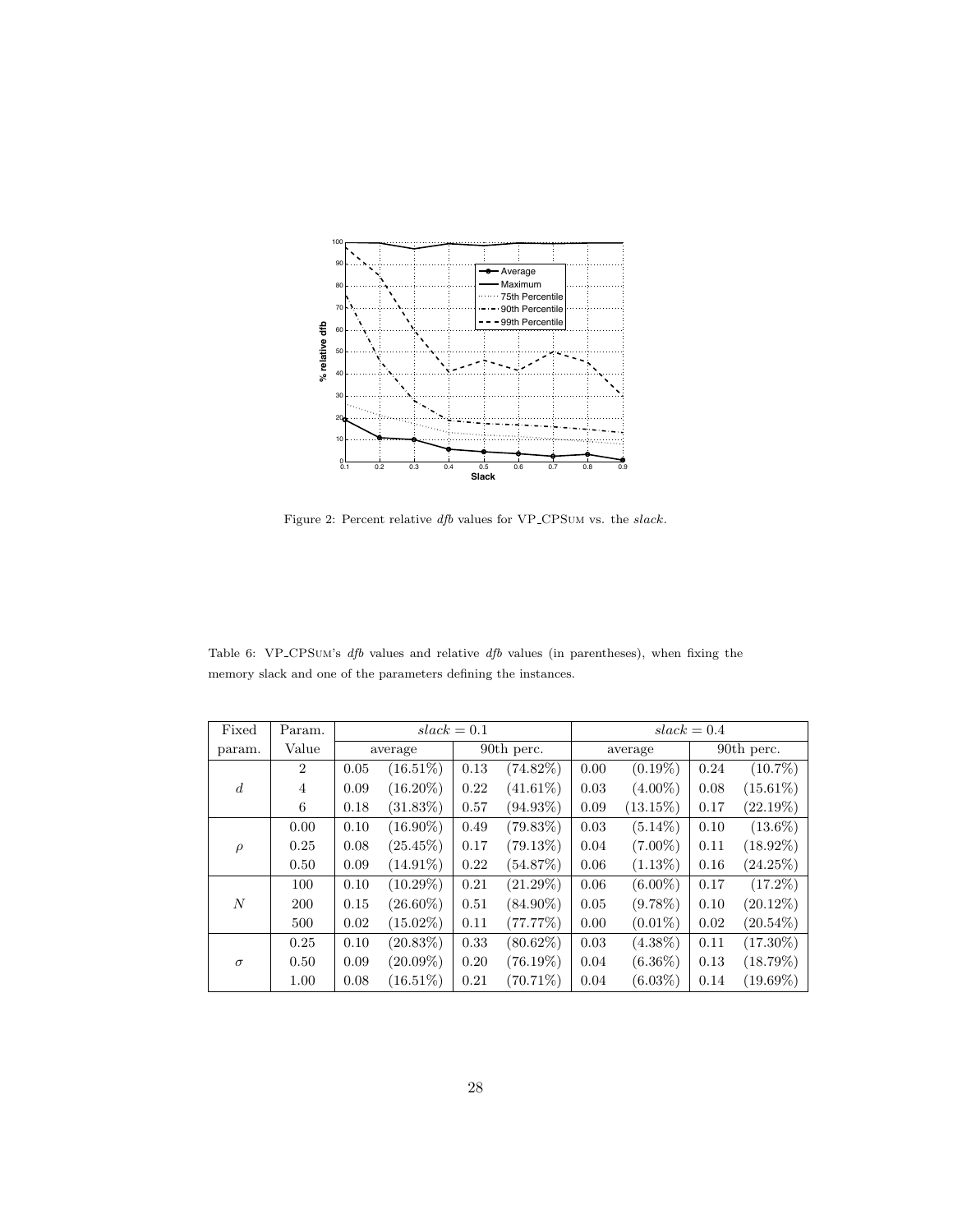increases. This is expected since higher slack means an easier resource allocation problem. In our most difficult instances,  $slack = 0.1$ ,  $VP\_CPSUM's$ relative  $dfb$  is on average 19.23%, which is reasonably close to LPBOUND. The 75th percentile curve is close to the average curve, denoting that for the bulk of our experiments VP CPSum is still close to LPBound. The 90th and 99th percentile curves are expectedly higher, and the maximum curve remains close to 1.0. This means that regardless of the slack value, i.e., of the difficulty of the problem, there are still some instances that are hard to solve for our algorithm.

Table 6 shows VP\_CPSUM's absolute and relative dfb values for subset of the instances when fixing one of the parameters that define our instances. The table shows average and 90th percentile values, for  $slack = 0.1$  and  $slack = 0.4$ . We see that higher d increases the dfb. In the difficult case slack  $= 0.1$ , the relative dfb is at most 31.83% when  $d = 6$ . Higher values of  $\rho$  do not have much of an effect on the already difficult  $slack = 0.1$  case, but do make the easier  $slack = 0.4$  case more difficult. This is because with more services having QoS requirements, the resource allocation problem becomes more difficult. The  $\sigma$  parameter does not have a significant impact on the results. High values of the  $N$  parameter lead to low  $dfb$  values. This is because with more services, and keeping the slack constant, the resource allocation problem becomes easier (many smaller jobs are easier to pack into servers than fewer bigger jobs). Overall, this table demonstrates that, even when considering several subsets of our results, VP\_CPSUM is not far from LPBOUND on average (at most 31.83%).

An important observation here is that VP\_CPSUM is no further from OPT than from LPBound since LPBound is an upper bound on Opt. We conclude that VP CPSum produce resource allocations that are, on average, within roughly 30% of the optimal.

#### 5.7. Opt vs. LPBound

So far we have used  $dfb$  as our measure of goodness for resource allocations, that is the distance to the LPBound upper bound on the optimal minimum yield. While a low dfb is certainly desirable, there remains the question of how tight the upper bound is. In this section we compare VP\_CPSuM and LPBOUND to the optimal solution OPT computed by solving the MILP formu-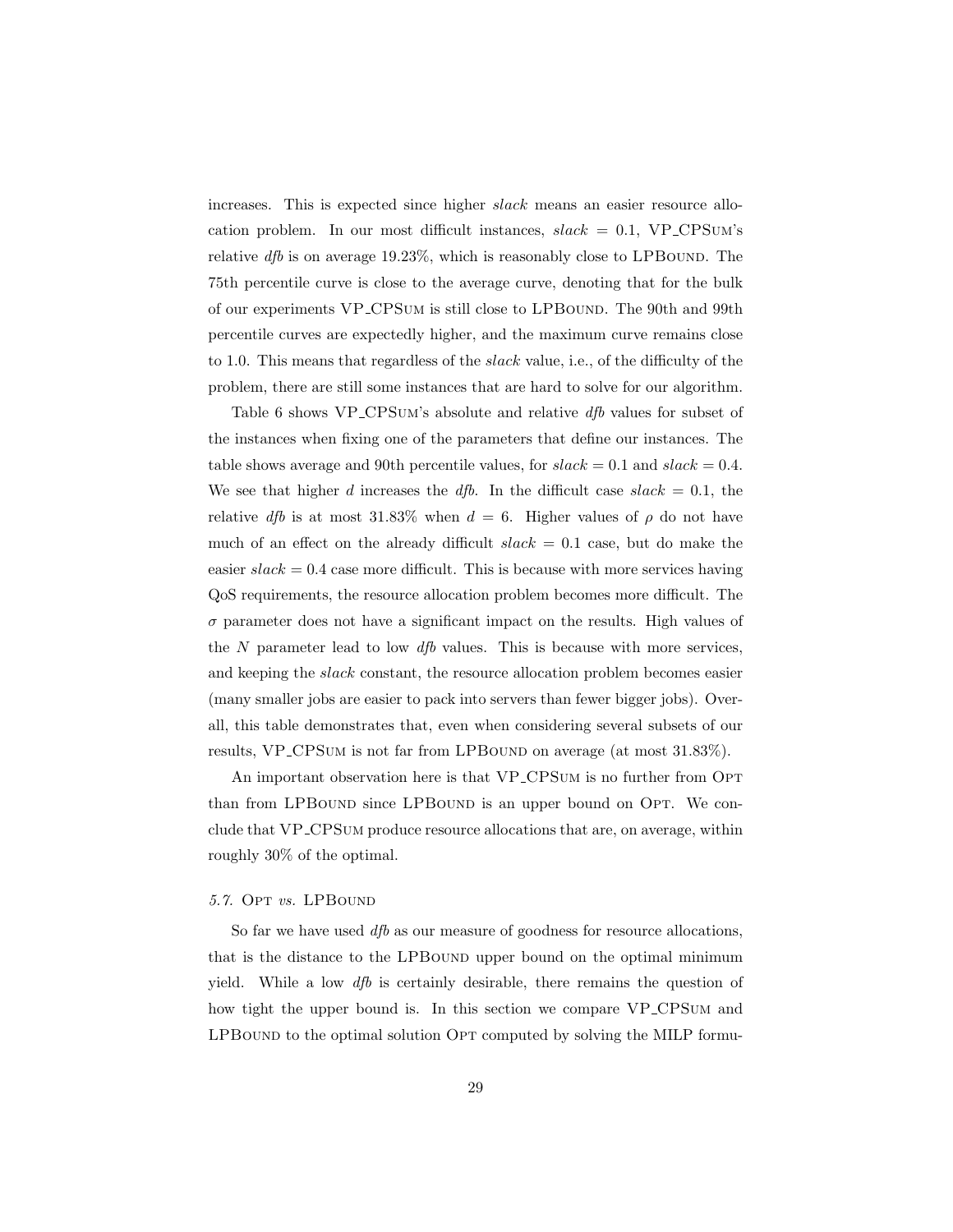

Figure 3: Percent relative dfb values for VP\_CPSUM and OPT, vs. slack.

lation of the resource allocation problem given in Section 3.5. Since solving a MILP takes exponential time, we use a set of "small" instances with  $H = 4$ ,  $N = 8, 10, 12,$  and setting the other parameter values as previously. We found that out of these 72,900 new instances, the MILP solver in GLPK failed to find a solution for 4,325 instances, or 5.93%. We assume that these instances have no feasible solution; more than 80% of them have  $slack = 0.1$ .

Figure 3 plots relative percent differences between VP\_CPSUM and OPT, and between OPT and LPBOUND, both for the average and the 90th percentile. We see that, expectedly, all values decrease as *slack* increases. Let us first examine the difference between OPT and LPBOUND (dashed lines on the figure). For the most difficult scenarios, i.e.,  $slack = 0.1$ , OPT is on average 14.63% away from LPBOUND. The 90th percentile for  $slack = 0.1$  is reasonable at 45.91%, showing that for the bulk of the instances LPBound is a relatively tight upper bound. We conclude that, at least for small instances, LPBound is a tight upper bound on optimal. Turning our attention to the distance between VP\_CPSUM and OPT (solid lines), we see that roughly the same observations can be made even though the 90th percentile values for low slack are a bit higher (up to 66.35% for slack = 0.1). We conclude that VP\_CPSUM is roughly as far from OPT as OPT is from LPBOUND. In other terms, the relative difference between VP\_CPSUM and OPT is about half of that between VP\_CPSUM and LPBound. While impossible to verify, if this observation also holds true for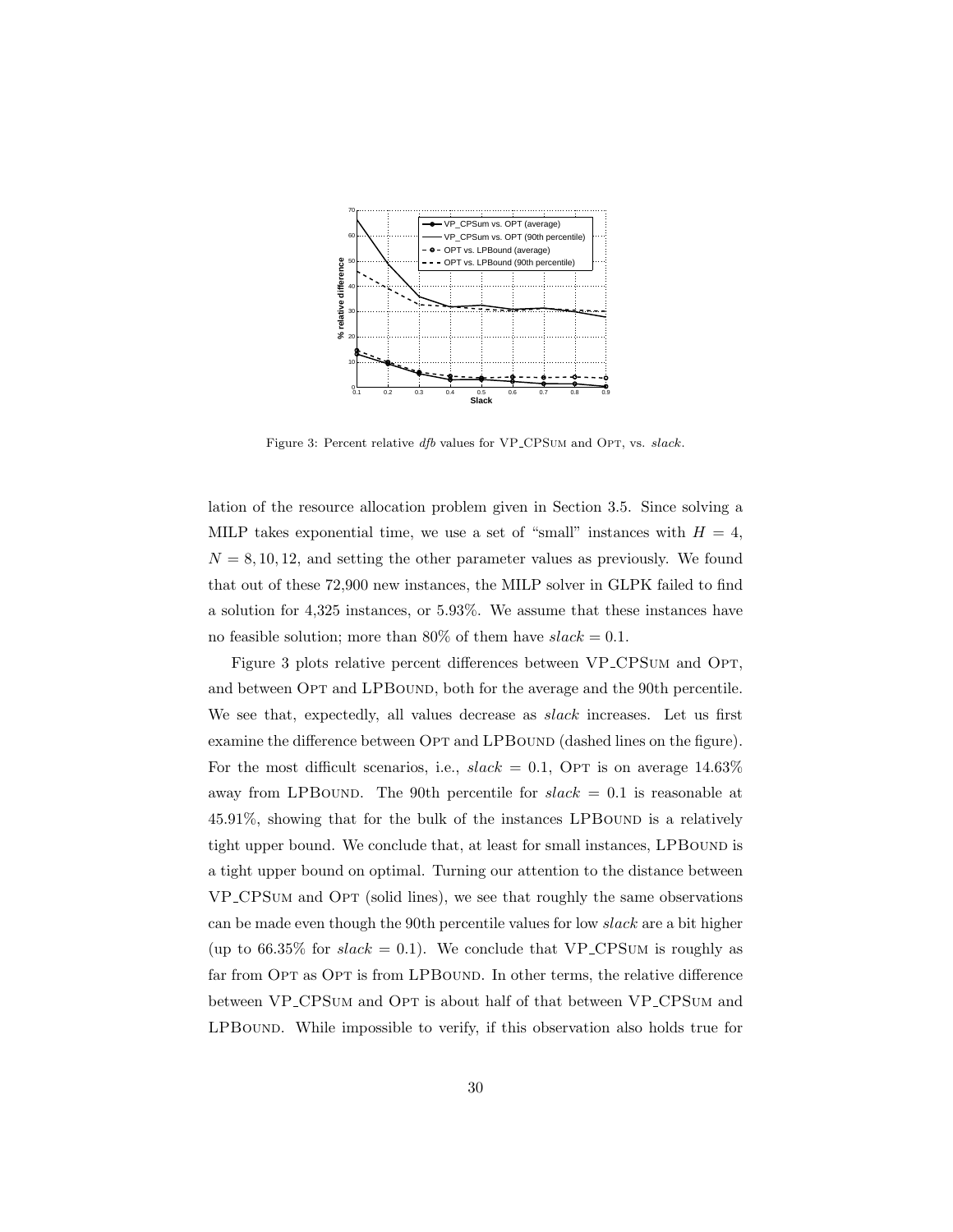large problem instance, then halving the values in Figure 2 and Table 6 would provide reasonable estimates of how far VP CPSum is from optimal.

# 5.8. Optimizing Average Yield

Once an allocation with a given maximum minimum yield, say  $\mathcal{Y}$ , has been produced, there may be excess resources available. To further improve resource utilization one can then maximize the average yield while preserving  $\mathcal Y$  as the maximum minimum yield. This optimization can be framed as a MILP, simply replacing the objective function by the average yield, and adding the constraint  $Y \geq Y$ . Unfortunately, the MILP cannot be solved in polynomial time and solving it would require developing and evaluating a number of heuristics. Instead, we opt for a simple solution: we enforce that the  $e_{ih}$  values computed by the minimum yield maximization procedure be kept constant. In other words, we do not allow average yield maximization to change the mapping of services to servers. We only allow it to change allocated resource fractions. In this case, the MILP becomes a rational LP since all integer variables have become constants. It turns out that a simple greedy algorithm solves this LP. First, set the yield of each service to the minimum yield and update their resource fractions accordingly. Then, for each server, evaluate which service could get the highest yield increase given the remaining available resource fractions. Increase the yield of that service as much as possible. If free resources remain, repeat that procedure until no service can see its yield further increased. The optimality of this process is easily proved via a typical exchange argument.

Note that if the system is truly undersubscribed, then some servers can be turned off. Our algorithm can be used to determine resource allocation with different possible numbers of servers and thus provide guidance on whether and how many servers could be turned off without impacting the minimum yield in an unacceptable manner.

For each resource allocation we compute an overall cluster utilization metric. This metric accounts for the aggregate percentage of resources used in the cluster, excluding resources that correspond exclusively to rigid needs. Indeed, the utilization of rigid resources is dictated by the rigid needs of the services, since in a successful allocation all rigid needs must be met. This utilization is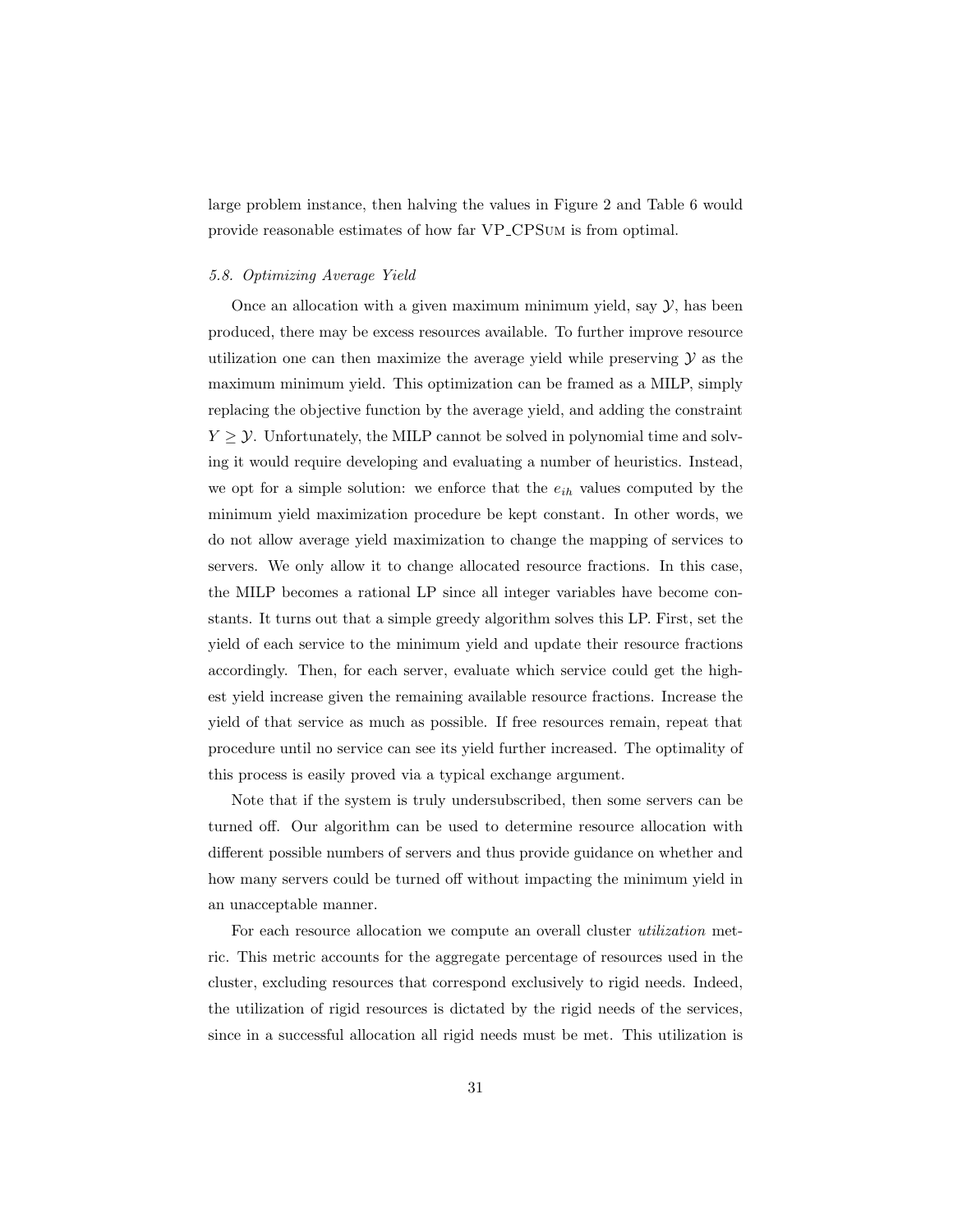Util.  $(\%)$  Opt. Util.  $(\%)$  $N = 100$  77.75 78.32  $d = 2 \mid N = 200 \mid 98.03 \mid 99.98$  $N = 500$  95.70 99.97  $N = 100$  72.87 77.06  $d = 4 \mid N = 200 \mid 88.60 \mid 94.51$  $N = 500$  94.76 96.74  $N = 100$  70.07 75.77

 $d = 6 \mid N = 200 \mid 83.15 \mid 90.92$ 

Table 7: Average cluster utilization.

then a fixed quantity for a given problem instance, regardless of the resource allocation algorithm used, and we simply do not account for it.

 $N = 500$  93.36 95.82

Table 7 shows average utilization values computed over several subsets of our 72,900 instances, before and after average yield maximization, when using the VP CPSum algorithm. We see that as the number of resource dimensions increases, cluster utilization decreases. This is expected as with more resource dimensions vector packing is more difficult. We also see that, with the exception of the  $d = 2$  results for  $N = 200$  and  $N = 500$ , a larger number of services increases utilization. Again, this is expected given that it is easier to pack many small vectors than fewer larger vectors. Results regarding how utilization varies with slack (not shown in the table) show that utilization improves marginally as the slack increases. We found that instance parameters  $\rho$  and  $\sigma$  had negligible impact on cluster utilization. Finally, we see that our average yield optimization step does improve cluster utilization noticeably. Larger improvements could be achieved by removing the constraint that the mapping of services to servers be unchanged, but this would require the development of efficient average yield optimization heuristics.

#### 6. Multi-VM Services

So far we have assumed that each service consists of a single VM instance. There are, however, at least two compelling reasons why multi-VM services may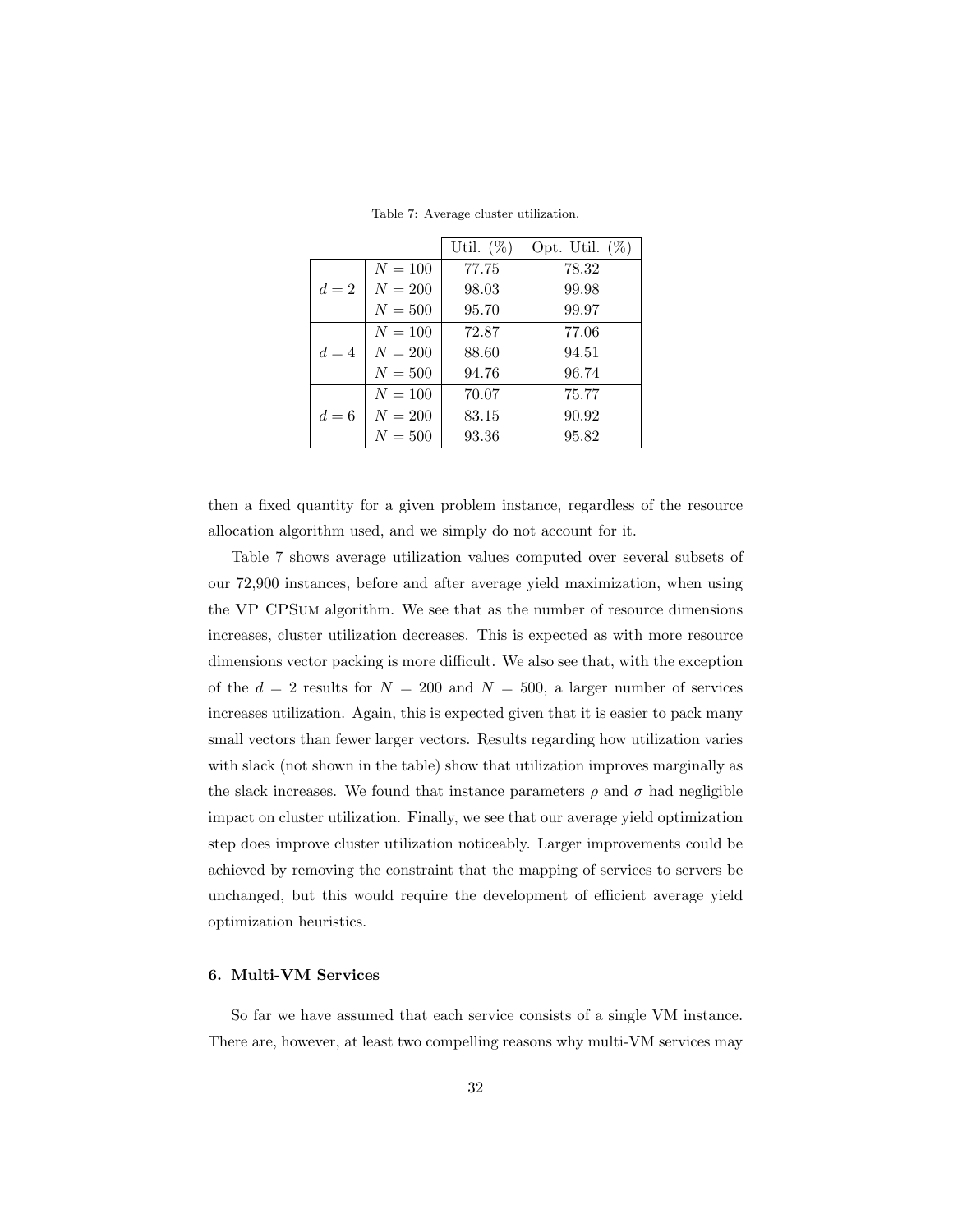be useful. First, a service could be implemented as a data-parallel application that consists of identical communicating tasks, with each task running inside a VM instance. This may be necessary in case the service requires an aggregate amount of memory beyond what a single server can provide, which is often the case for data-parallel applications in scientific domains. Second, a service may naturally consist of two or more components that must live within different VM instances and that have related resource needs (e.g., in steady-state a component uses half as much resources as another component). We discuss both these cases hereafter, explaining how our approach can be applied to each.

# 6.1. Data-parallel Services

Our algorithms, and thus the VP CPSum algorithm, can be used almost directly to handle the data-parallel service scenario. In such a scenario, the service computes as fast as its slowest task. As a result, all tasks, which have identical resource needs, should be given identical resource fractions to avoid wasting resources. All tasks within a service should then experience the same yield. All tasks in the service can then be considered as individual services. This approach amounts to equating the yield of a data-parallel service with that of each of its individual tasks. Therefore, there is no incentive to implement a service in a data-parallel fashion simply for the purpose of achieving higher yield. Furthermore, our algorithms for single-task services can be employed directly (see for instance the experimental results in [58]).

There is a single difference between our approach for single-task services and that for data-parallel services. Recall that after computing a resource allocation that maximizes the minimum yield, our approach proceeds with an average yield maximization step. In Section 5.8, we have seen that, in the case of single-task services, average yield optimization can be formulated as a MILP. When not allowing average yield maximization to change the mapping of services to servers (but only the resource fractions), this MILP becomes a rational LP. In the case of single-VM services, it turns out that the rational LP can be solved directly via a simple greedy algorithm. Unfortunately, the same algorithm cannot be applied to data-parallel services. One must then solve the rational LP, which can be done in polynomial time. For the sake of completeness we now give the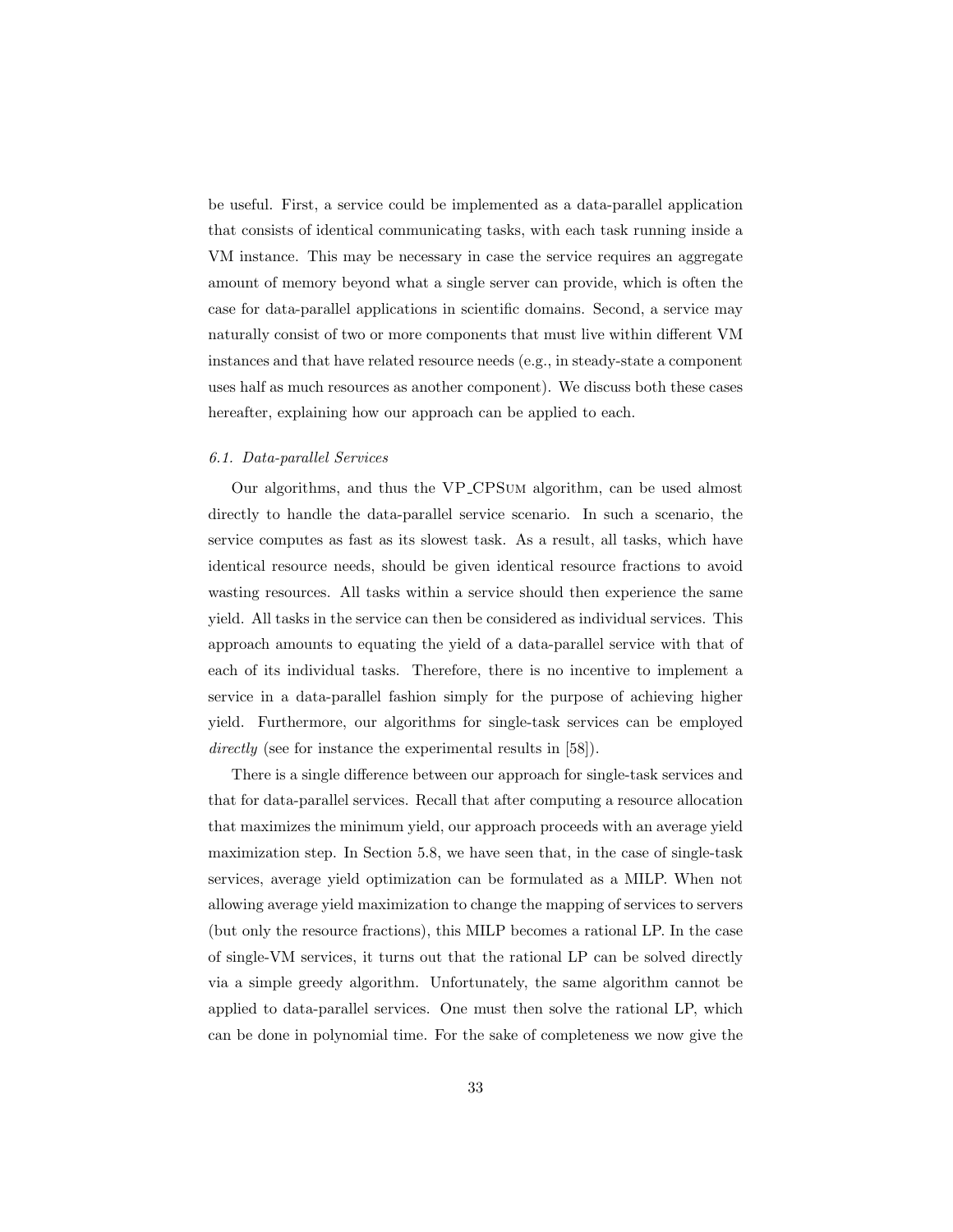formulation of this LP.

Let  $T_i$  be the number of tasks of service i. Let us consider a given mapping of tasks to servers with an achieved minimum yield  $Y$ . The mapping of a task to a server is fully defined via a binary value  $e_{ith}$  that is 1 if task  $t, 0 \le t < T_i$ , of service i is allocated to server h, and 0 otherwise. Defining  $y_{ith}$  as the unscaled yield of task  $t$  of service  $i$  on server  $h$ , we can now write the following constraints, which are similar to the ones in Section 3.5. The main difference is that the  $e_{ith}$ values and the Y value are constants rather than variables:

$$
\forall i, t, h \qquad \qquad y_{ith} \in \mathbb{Q} \tag{7}
$$

$$
\forall i, t, h \qquad \qquad 0 \leq y_{ith} \leq e_{ith} \qquad \qquad (8)
$$

$$
\forall i, t \qquad \qquad \sum_{h} y_{ith} \ge \hat{y}_i \tag{9}
$$

$$
\forall i, t > 0 \qquad \qquad \sum_{h} y_{ith} = \sum_{h} y_{i0h} \qquad (10)
$$

$$
\forall h, j \quad \sum_{i,t} r_{ij} (y_{ith}(1 - \delta_{ij}) + e_{ith}\delta_{ij}) \le 1 \tag{11}
$$

$$
\forall i, t \qquad \sum_{h} y_{ith} \ge \hat{y}_i + Y(1 - \hat{y}_i) \tag{12}
$$

$$
X = \sum_{i \ s.t. \ \hat{y}_i < 1, t} \frac{\left(\sum_h y_{ith}\right) - \hat{y}_i}{T_i(1 - \hat{y}_i)}\tag{13}
$$

Constraint (10) ensures that all tasks within a job have the same unscaled yield, which implies identical resource allocations. Constraint (12) ensures that the minimum yield is not reduced by average yield optimization. Constraint (13) defines  $X$  as the sum of the yields of all services with a minimum yield strictly lower than 1 (all other services have by definition a scaled yield equal to 1). Therefore X is linearly and positively correlated with the average yield computed over all services. The optimization objective is to maximize X. All variables, the  $y_{ith}$  values and X, are rational making this program solvable in polynomial time.

#### 6.2. Multi-Instance Services

In the case of a service that is implemented with multiple components each running inside its own VM instance, our approach can be easily used if a linear relationship exists between the fluid resource needs of service components. For instance, consider a simple scenario in which servers provide two resources,  $r1$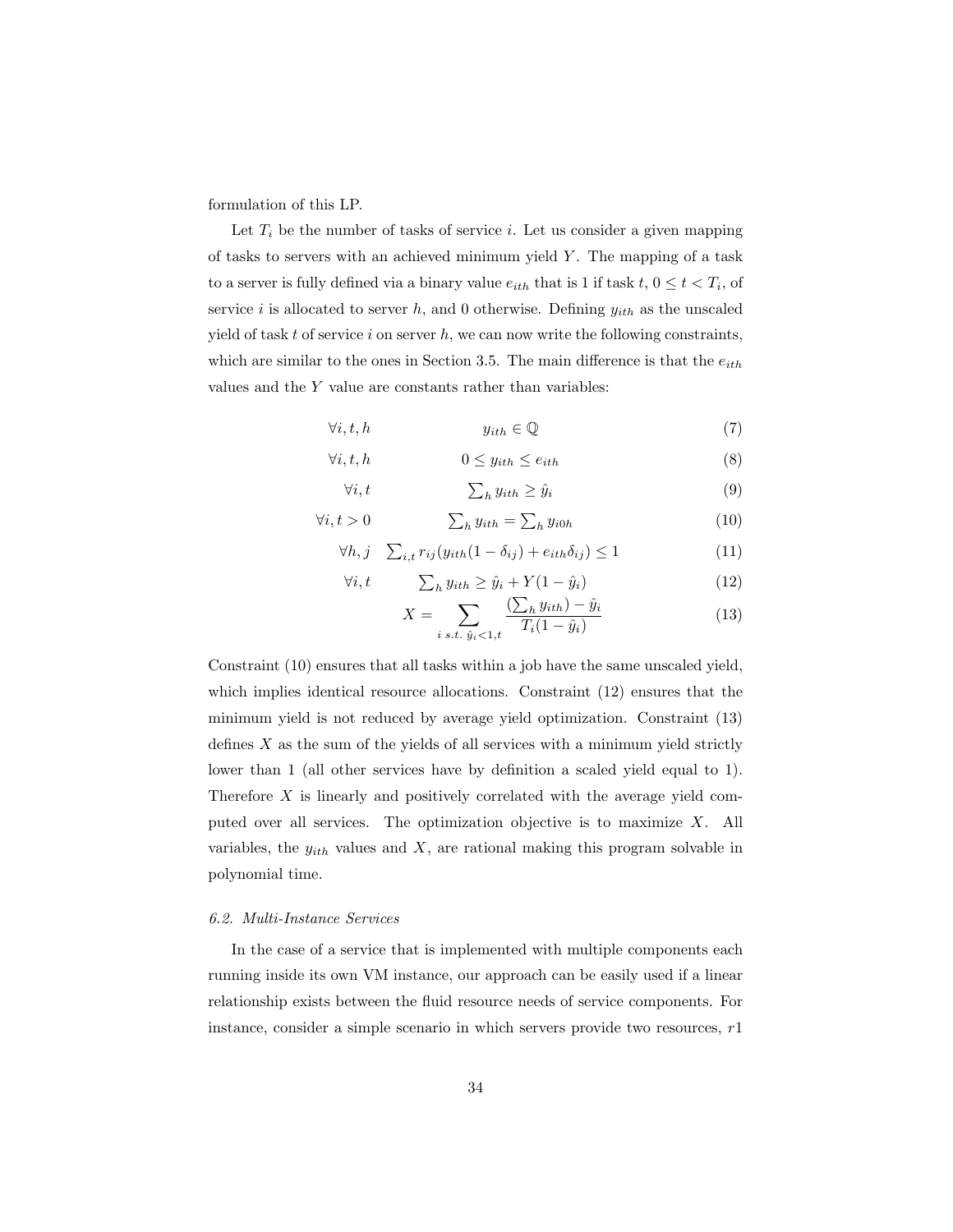and  $r2$ . Consider two components of the same service, A and B, each of them in its own VM instance. Say that component  $A$ 's fluid need in resource  $r1$  is  $40\%$  and component A's fluid need in resource r2 is 20%. If, for each resource, component B requires half the amount required by component A then one can just set its fluid needs to  $20\%$  and  $10\%$  for resources r1 and r2, respectively, and treat both components as independent services. Before the average yield optimization step, all services have the same yield. Similarly to the data-parallel service case, the only modification to our approach is the resolution of a rational LP for average yield optimization. The fact that one component requires half as many resources as that required by another component could be specified by an operator. Alternately, the operator could simply specify that the two components are related, and the relationship could be discovered using the techniques described in Section 3.3.

As recognized in [60], multi-tier services raise a number of challenges. First, the relationship between the resource consumption of tiers are not necessarily linear or even uniform across resource dimensions (e.g., component A requires half the CPU of component B but twice the bandwidth), in which case our approach would need to be modified. Second, in a multi-tier scenario the number of instances for each tier may not be specified a-priori. Automatically deciding the number of instances is outside the scope of this paper, and raises the difficult "shifting bottleneck" issue identified in [60].

# 7. Conclusion

In this paper we have studied the resource allocation problem in shared hosting platforms for static workloads with servers that provide multiple types of resources. We have given a formulation of the problem that supports a mix of QoS and best-effort scenarios, and that attempts to maximize a generic objective function, the minimum yield. We have explained how an (in practice reasonably tight) upper bound on the optimal yield can be computed, and how the average yield can be maximized as a way to increase cluster utilization. We have proposed and evaluated several classes of algorithms over a wide range of simulation scenarios. We have found that performing a binary search over the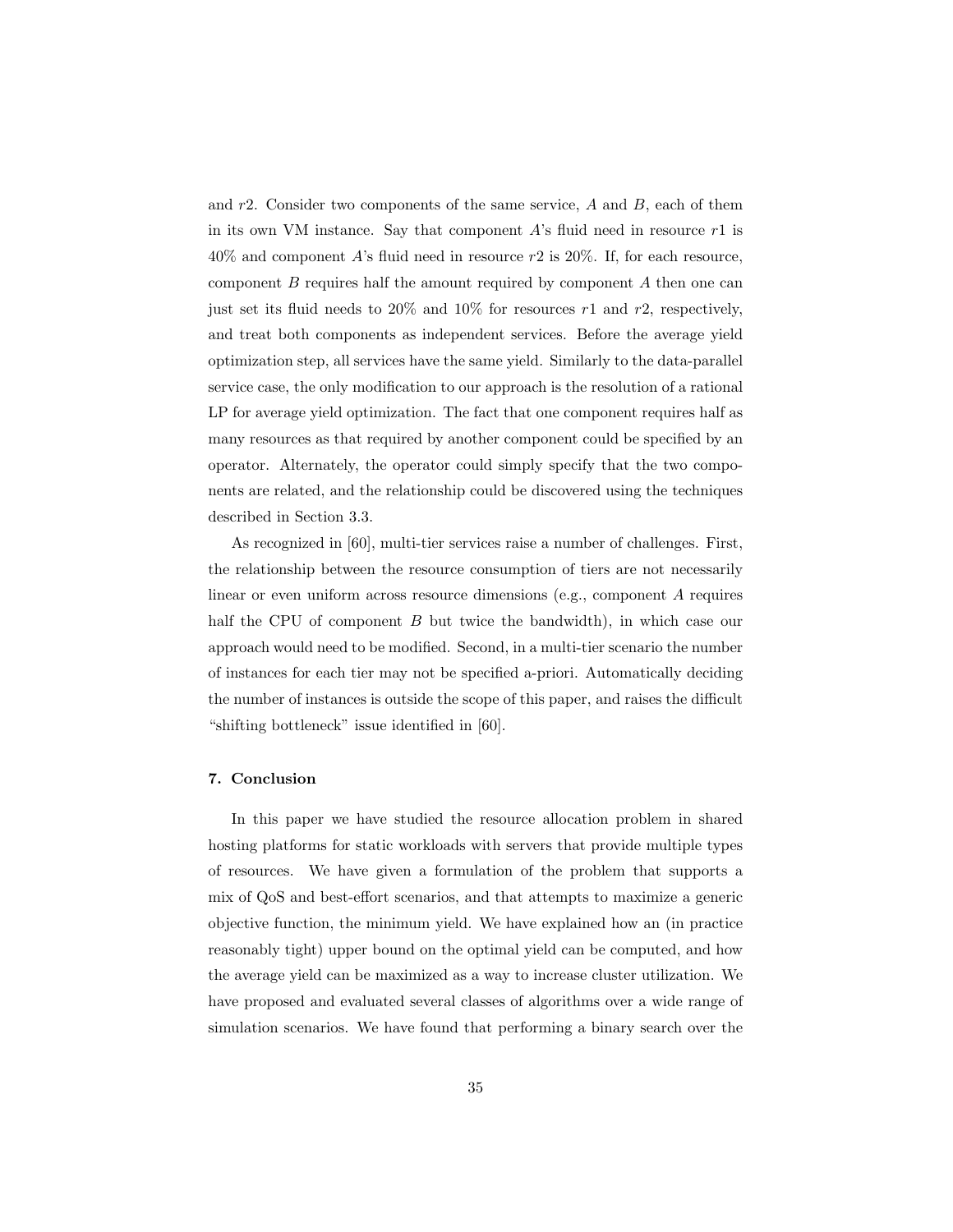yield and solving the resource allocation problem for a fixed yield using a vector packing algorithm is the best approach. Vector packing algorithms that reason on the sum of the resource needs of the services are the most effective. Among these algorithms the Chose Pack vector packing algorithm from [36] runs quickly and is the most effective. Most notably, it outperforms a greedy approach that combines many greedy algorithms, as well as linear program relaxations and a genetic algorithm approach. In conclusion, we have found an algorithm that runs in only a few seconds and that computes resource allocations that are close to the optimum.

The scope of this paper is static workloads, i.e., workloads for which the number of instances per service and the resource needs of services do not change throughout time. These assumptions obviously do not hold in practice and resource allocations for most services need to be adapted throughout time as demands for the services increases or decreases. To this end, our algorithm can be used to recompute appropriate resource allocations periodically or based on particular events. A well-known problem with this approach is that the newly computed allocation could be widely different from the previous one, possibly leading to unnecessary "shuffling" of VM instances across servers [61]. There is therefore a need for a way to mitigate the overhead of resource allocation adaptation. One option is to compute resource allocations that are likely to delay the need for allocation adaptation as much as possible [2]. Another, complementary, option is to adapt the resource allocation while attempting to minimize the amount of change [22, 32, 9]. The development of such techniques for our resource allocation problem and its novel components (i.e., minimum yield maximization, arbitrary multiple resource dimensions, mix of QoS and best-effort scenarios) is a natural extension of this work.

# Acknowledgments

The authors thank the reviewers for their comments, which have lead to a much improved article. A preliminary version of portions of this material appeared in proceedings of the 9th IEEE International Symposium on Cluster Computing and the Grid (CCGrid 09) [58].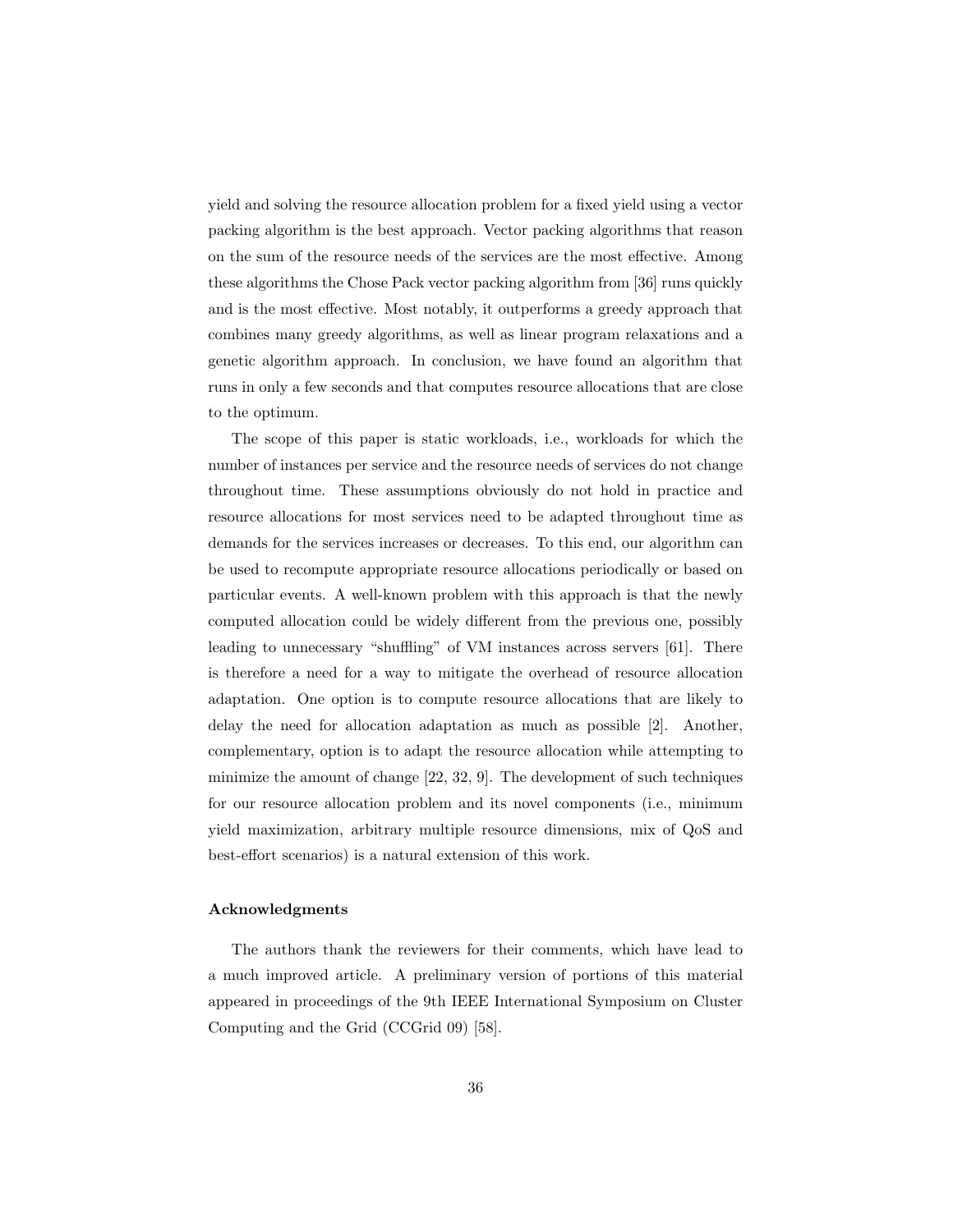# References

- [1] U.S. Environmental Protection Agency. Report to Congress on Server and Data Center Energy Efficiency. http://repositories.cdlib.org/lbnl/ LBNL-363E/, August 2007.
- [2] S. Ali, J.-K. Kim, H. J. Siegel, and A. A. Maciejewski. Static heuristics for robust resource allocation of continuously executing applications. J. of Parallel and Distributed Computing, 68:1070–1080, 2008.
- [3] M. Aron, P. Druschel, and W. Zwaenepoel. Cluster Reserves: A Mechanism for Resource Management in Cluster-based Network Servers. In Proc. of the ACM Sigmetrics International Conference on Measurement and Modeling of Computer Systems, June 2000.
- [4] N. Bansal, A. Caprara, and M. Sviridenko. Improved approximation algorithms for multidimensional bin packing problems. In Foundations of Computer Science, pages 697–708, 2006.
- [5] P. Barham, B. Dragovic, K. Fraser, S. Hand, T. Harris, A. Ho, R. Neugebauer, I. Pratt, and A. Warfield. Xen and the Art of Virtualization. In Proc. of the ACM Symp. on Operating Systems Principles, pages 164–177, October 2003.
- [6] M. A. Bender, S. Chakrabarti, and S. Muthukrishnan. Flow and Stretch Metrics for Scheduling Continuous Job Streams. In Proc. of the Symp. On Discrete Algorithms, pages 270–279, 1998.
- [7] M. Bichler, T. Setzer, and B. Speitkamp. Capacity Planning for Virtualized Servers. In Proc. of the 16th Annual Workshop on Information Technologies & Systems (WITS), 2006.
- [8] A. Caprara and P. Toth. Lower bounds and algorithms for the 2 dimensional vector packing problem. Discrete Applied Mathematics, 111(3):231–262, 2001.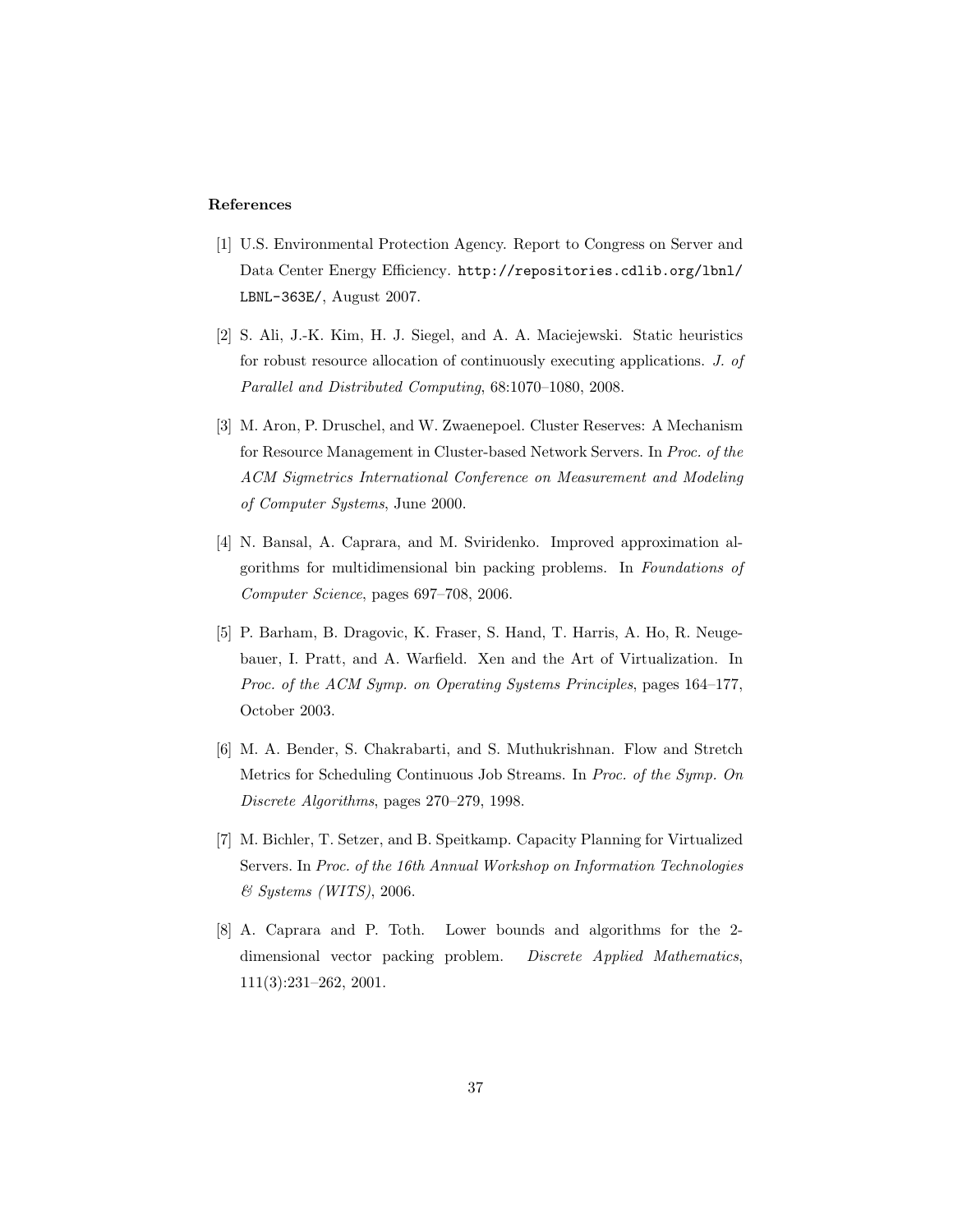- [9] D. Carrera, M. Steinder, I. Whalley, J. Torres, and E. Ayguadé. Utilitybased placement of dynamic web applications with fairness goals. In IEEE Network Operations and Management Symposium, pages 9–16, 2008.
- [10] J. Chase, D. Anderson, P. Thakar, A. Vahdat, and R. Doyle. Managing Energy and Server Resources in Hosting Centers. SIGOPS Oper. Syst.  $Rev., 35(5):103-116, 2001.$
- [11] C. Chekuri and S. Khanna. On multi-dimensional packing problems. SIAM Journal on Computing, 33(4):837–851, 2004.
- [12] Y. Chen, S. Iyer, X. Liu, D. Milojicic, and A. Sahai. Translating Service Level Objectives to lower level policies for multi-tier services. Cluster Computing, 11(3):299–311, 2008.
- [13] L. Cherkasova and R. Gardner. Measuring CPU Overhead for I/O Processing in the Xen Virtual Machine Monitor. In Proc. of the Usenix Annual Technical Conference, 2005.
- [14] C. Clark, K. Fraser, S. Hand, J. G. Hansen, E. Jul, C. Limpach, I. Pratt, and A. Warfield. Live Migration of Virtual Machines. In Proc. of the Symp. on Networked Systems Design and Implementation, pages 273–286, 2005.
- [15] ILOG CPLEX: High-performance software for mathematical programming and optimization. http://www.ilog.com/products/cplex/.
- [16] J. Csirik, J. B. G. Frenk, M. Labbe, and S. Zhang. On multidimensional vector bin packing. Acta Cybernetica, 9(4):361–369, 1990.
- [17] R. P. Doyle, J. S. Chase, O. M. Asad, W. Jin, and A. M. Vahdat. Modelbased resource provisioning in a web service utility. In Proc. of the USENIX Symposium on Internet Technologies and Systems, 2003.
- [18] W. Fernandez de la Vega and G. S. Lueker. Bin packing can be solved within  $1 + \epsilon$  in linear time. Combinatorica, 1(4):349-355, 1981.
- [19] GAlib: A C++ Library of Genetic Algorithm Components. http:// lancet.mit.edu/ga/, 2010.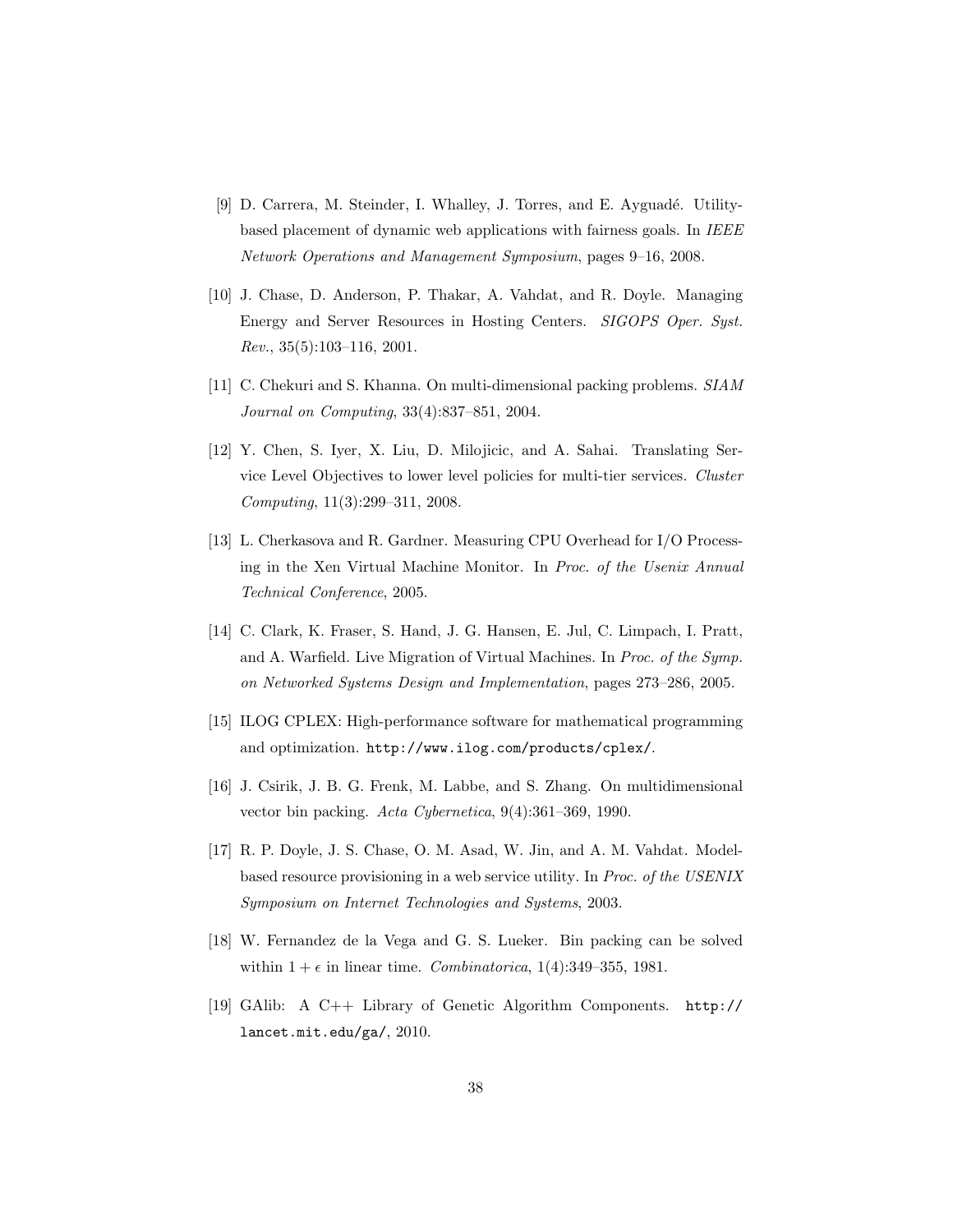- [20] M. R. Garey and D. S. Johnson. Computers and Intractability, a Guide to the Theory of NP-Completeness. W.H. Freeman and Company, 1979.
- [21] D. Gmach. Managing Shared Resource Pools for Enterprise Applications. PhD thesis, Technische Universität München, Fakultät fi Informatik, 2009.
- [22] D. Gmach, J. Rolia, L. Cherkasova, G. Belrose, T. Turicchi, and A. Kemper. An integrated approach to resource pool management: Policies, efficiency and quality metrics. In Proc. of the IEEE Intnl. Conf. on Dependable Systems and Networks, pages 326–335, June 2008.
- [23] D. Gmach, J. Rolia, L. Cherkasova, and A. Kemper. Workload Analysis and Demand Prediction of Enterprise Data Center Applications. In Proc of the 10th IEEE Intnl. Symp. on Workload Characterization, pages 171–180, Sept. 2007.
- [24] D. Gmach, J. Rolia, L. Cherkasova, and A. Kemper. Resource pool management: Reactive versus proactive or let's be friends. Computer Networks, 53:2905–2922, 2009.
- [25] L. Grit, D. Irwin, V. Marupadi, P. Shivam, A. Yumerefendi, J. Chase, and J. Albrecht. Harnessing Virtual Machine Resource Control for Job Management. In Proc. of the 1st Workshop on System-level Virtualization for High Performance Computing, Nov. 2007.
- [26] J. Gueyoung, K. Joshi, and M. Hiltunen. Performance Aware Regeneration in Virtualized Multitier Applications. In Proc. of Proactive Failure Avoidance Recovery and Maintenance (PFARM), June 2009.
- [27] D. Gupta, L. Cherkasova, and A. Vahdat. Comparison of the Three CPU Schedulers in Xen. ACM SIGMETRICS Performance Evaluation Review (PER), 35(2):42–51, September 2007.
- [28] D. Gupta, R. Gardner, and L. Cherkasova. XenMon: QoS Monitoring and Performance Profiling Tool. Technical Report HPL-2005-187, Hewlett-Packard Labs, 2005.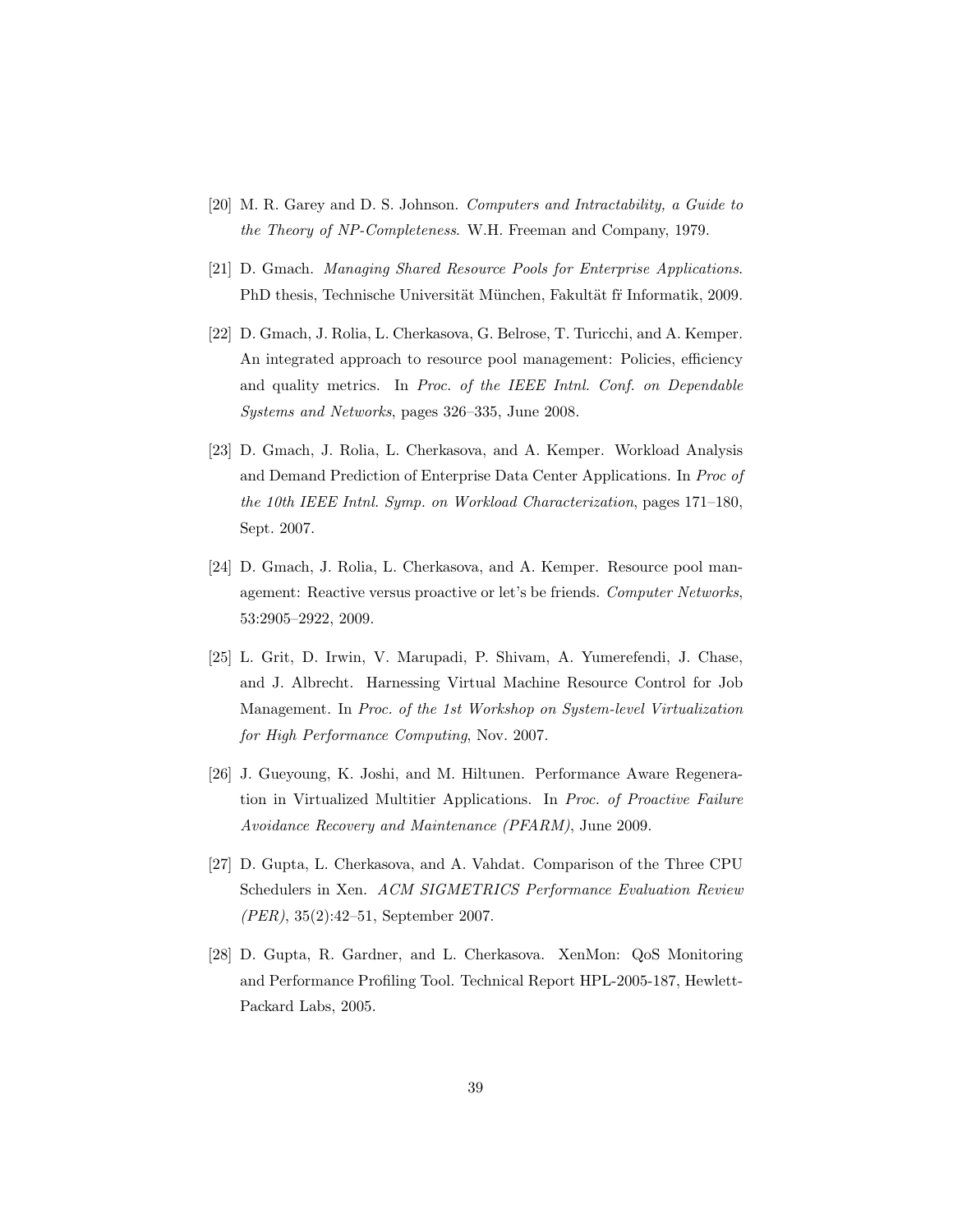- [29] D. Irwin, J. Chase, L. Grit, A. Yumerefendi, D. Becker, and K. Yocum. Sharing Networked Resources with Brokered Leases. In Proc. of the USENIX Technical Conference, June 2006.
- [30] S. T. Jones, A. C. Arpaci-Dusseau, and R. H. Arpaci-Dusseau. Antfarm: Tracking Processes in a Virtual Machine Environment. In Proc. of the USENIX Annual Technical Conf., June 2006.
- [31] S. T. Jones, A. C. Arpaci-Dusseau, and R. H. Arpaci-Dusseau. Geiger: Monitoring the Buffer Cache in a Virtual Machine Environment. In Proc. of Architectural Support for Programming Languages and Operating Systems, October 2006.
- [32] A. Karve, T. Kimbrel, G. Pacifici, M. Spreitzer, M. Steinder, M. Sviridenko, and A. Tantawi. Dynamic Placement for Clustered Web Applications. In Proceedings of the 15th International Conference on the World Wide Web, pages 595–604, 2006.
- [33] L. T. Kou and G. Markowsky. Multidimensional Bin Packing Algorithms. IBM Journal of Research and Development, 21(5):443–448, 1977.
- [34] D. Kusic, J. Kephart, J. Hanson, N. Kandasamy, and G. Jiang. Power and Performance Management of Virtualized Computing Environments via Lookahead Control. Cluster Computing, 12(1):1–15, 2009.
- [35] A. Legrand, A. Su, and F. Vivien. Minimizing the Stretch when Scheduling Flows of Divisible Requests. J. of Scheduling, 11(5):381–404, 2008.
- [36] W. Leinberger, G. Karypis, and V. Kumar. Multi-capacity bin packing algorithms with applications to job scheduling under multiple constraints. In Proc. of the Intl. Conf. on Parallel Processing, pages 404–412, 1999.
- [37] L. Marchal, Y. Yang, H. Casanova, and Y. Robert. Steady-State Scheduling of Multiple Divisible Load Applications on Wide-Area Distributed Computing Platforms. Intl. J. of High Performance Computing Applications, 20(3):365–381, 2006.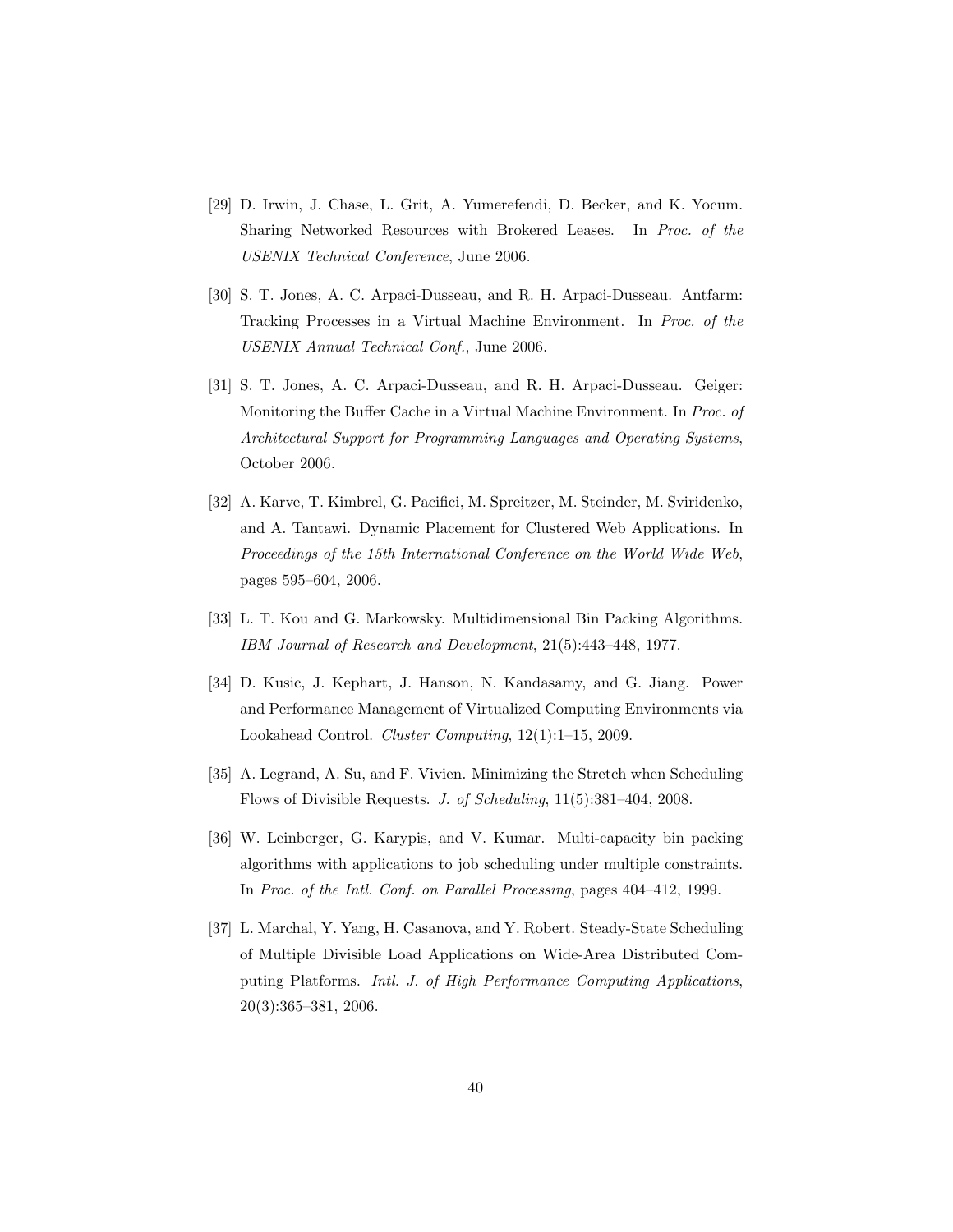- [38] K. Maruyama, S. K. Chang, and D. T. Tang. A general packing algorithm for multidimensional resource requirements. International Journal of Computer and Information Sciences, 6(2):131–149, 1977.
- [39] M. McNett, D. Gupta, A. Vahdat, and G. M. Voelker. Usher: An Extensible Framework for Managing Clusters of Virtual Machines. In Proc. of the 21st Large Installation System Administration Conference, pages 167–181, Nov. 2007.
- [40] N. Mi, G. Casale, L. Cherkasova, and E. Smirni. Burstiness in multitier applications: symptoms, causes, and new models. In Proc. of the 9th ACM/IFIP/USENIX International Conference on Middleware, pages 265– 286, 2008.
- [41] Microsoft Virtual PC. http://www.microsoft.com/windows/products/ winfamily/virtualpc/default.mspx.
- [42] K. Nesbit, J. Laudon, and J. Smith. Virtual Private Caches. In Proc. of the Symp. on Computer Architecture, 2007.
- [43] D. Nurmi, R. Wolski, C. Grzegorczyk, G. Obertelli, S. Soman, L. Youseff, and D. Zagorodnov. The Eucalyptus Open-source Cloud-computing System. In Proc. of Cloud Computing and Its Applications, Oct. 2008.
- [44] D. Ongaro, A. L. Cox, and S. Rixner. Scheduling I/O in Virtual Machine Monitors. In Proc. of the ACM SIGPLAN/SIGOPS Intl. Conf. on Virtual Execution Environment (VEE), March 2008.
- [45] G. Pacifici, M. Spreitzer, A. N. Tantawi, and A. Youssef. Performance management for cluster-based web services. J. on Selected Areas in Communications, 23(12):2333–2343, Dec. 2005.
- [46] P. Padala, K. G. Shin, X. Zhu, M. Uysal, Z. Wang, S. Singhal, A. Merchant, and K. Salem. Adaptive control of virtualized resources in utility computing environments. In Proc of the 2nd ACM SIGOPS/EuroSys European Conference on Computer Systems, pages 289–302, 2007.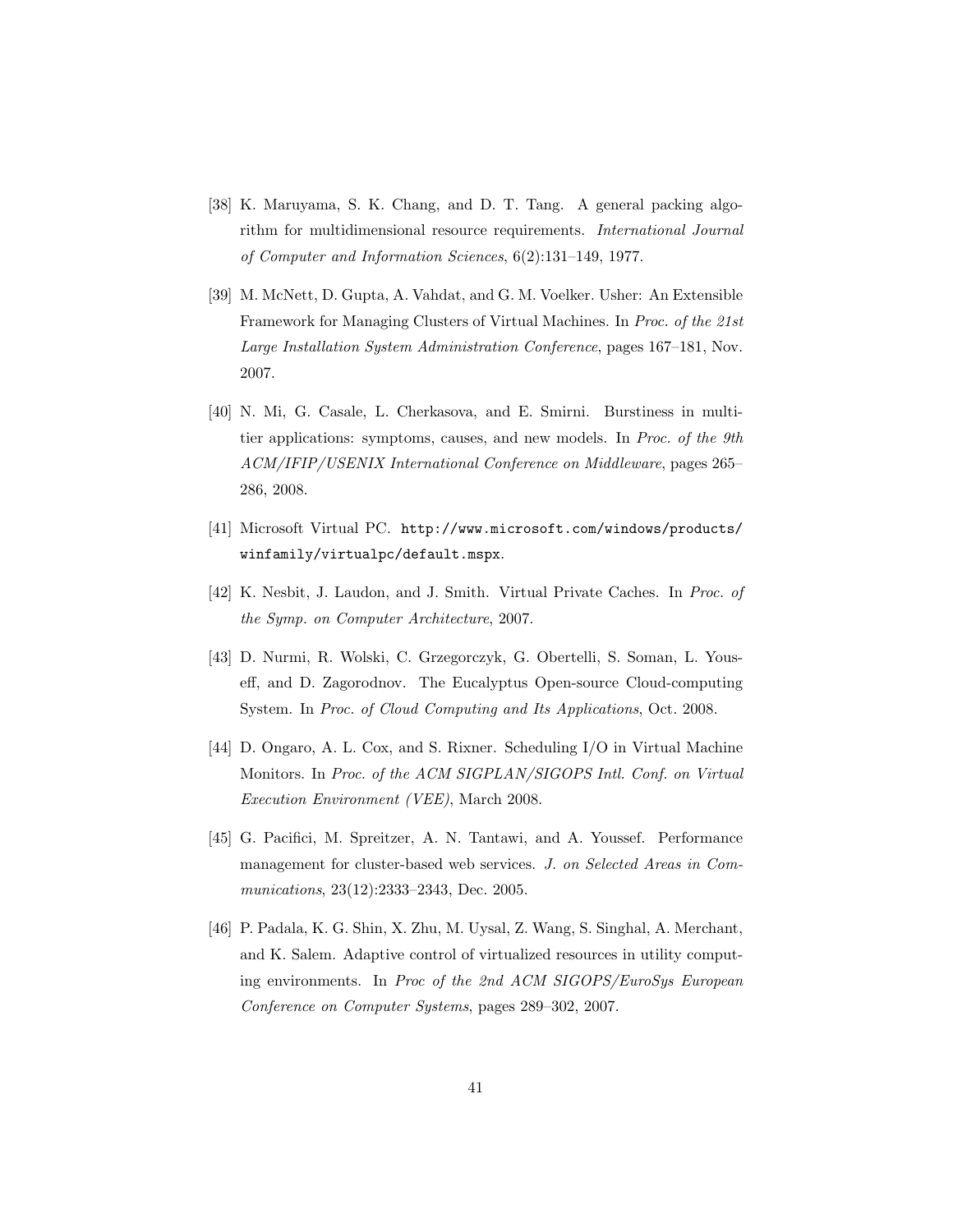- [47] L. Ramakrishnan, L. Grit, A. Iamnitchi, D. Irwin, A. Yumerefendi, and J. Chase. Toward a Doctrine of Containment: Grid Hosting with Adaptive Resource Control. In Proc. of the International Conference for High Performance Computing Networking, Storage, and Analysis, 2006.
- [48] J. Rolia, A. Andrzejak, and M. F. Arlitt. Automating Enterprise Application Placement in Resource Utilities. In Proc. of the  $4th$  IFIP/IEEE International Workshop on Distributed Systems: Operations and Management (DSOM), 2003.
- [49] J. Rolia, L. Cherkasova, M. Arlitt, and A. Andrzejak. A capacity management service for resource pools. In Proc. of the 5th international Workshop on Software and Performance, pages 229–237, 2005.
- [50] N. Roy, J. S. Kinnebrew, N. Shankaran, G. Biswas, and D. C. Schmidt. Toward Effective Multi-capacity Resource Allocation in Distributed Realtime and Embedded Systems. In Proceedings of the 11th Symposium on Object Oriented Real-Time and Distributed Computing, 2008.
- [51] P. Ruth, R. Junghwan, D. Xu, R. Kennell, and S. Goasguen. Autonomic Live Adaptation of Virtual Computational Environments in a Multi-Domain Infrastructure. In Proc. of the IEEE Intl. Conf. on Autonomic Computing, pages 5–14, June 2006.
- [52] D. Schanzenbach and H. Casanova. Accuracy and Responsiveness of CPU Sharing Using Xen's Cap Values. Technical Report ICS2008-05- 01, Computer and Information Sciences Dept., University of Hawai'i at Mānoa, May 2008. available at http://www.ics.hawaii.edu/research/ tech-reports/ICS2008-05-01.pdf/view.
- [53] K. Shen, H. Tang, T. Yang, and L. Chu. Integrated Resource Management for Cluster-based Internet Services. In Proc. of the 5th Symposium on Operating Systems Design and Implementation, December 2002.
- [54] P. Shivam, S. Babu, and J. Chase. Active and Accelerated Learning of Cost Models for Optimizing Scientific Applications. In Proc. of the International Conference on Very Large Data Bases (VLDB), 2006.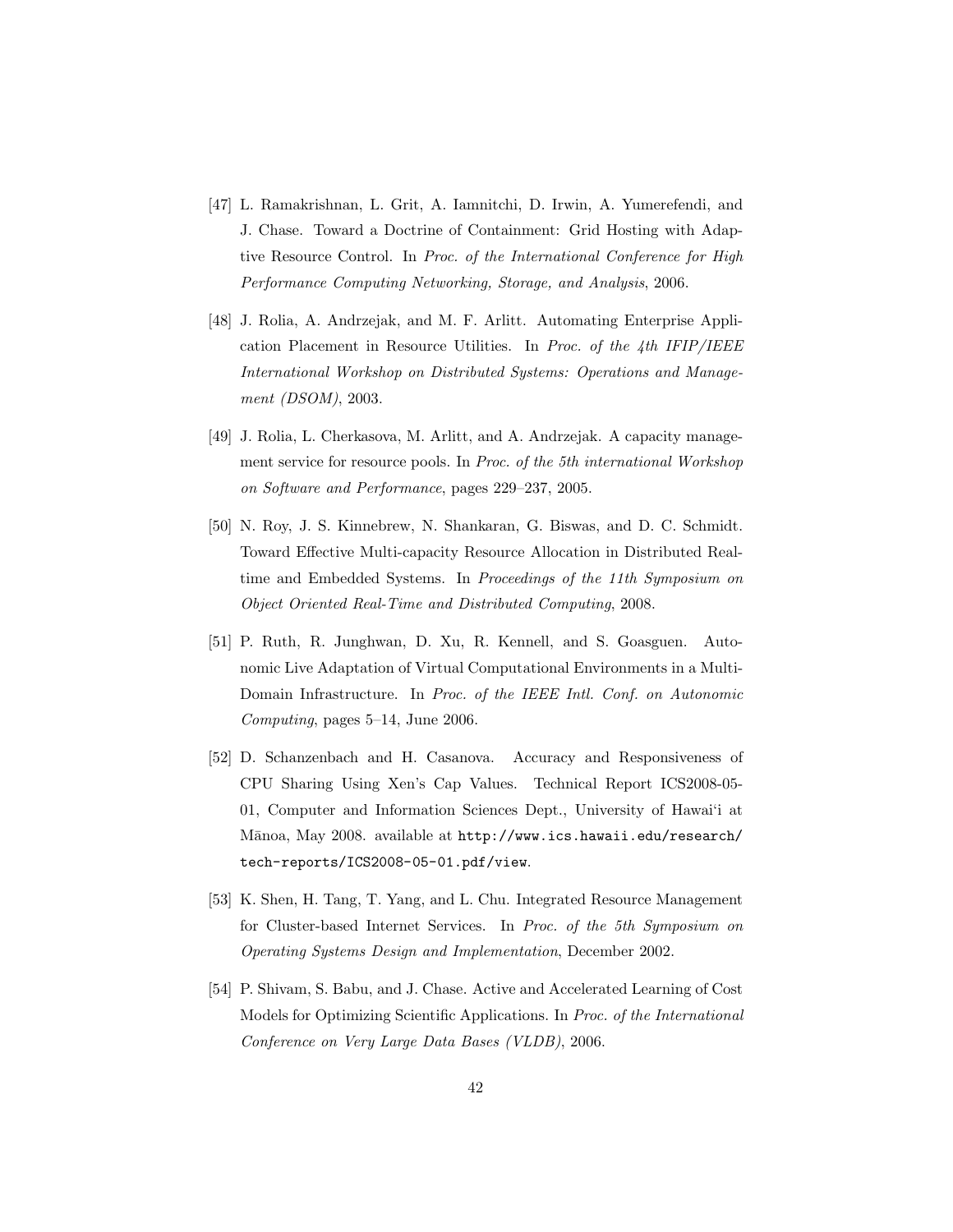- [55] Y. Song, H. Wang, Y. Li, B. Feng, and Y. Sun. Multi-Tiered On-Demand Resource Scheduling for VM-Based Data Center. In Pro. of the 9th IEEE/ACM International Symposium on Cluster Computing and the Grid, pages 148–155, 2009.
- [56] C. Stewart and K. Shen. Performance modeling and system management for multi-component online services. In Proc. of the 2nd Symposium on Networked Systems Design & Implementation, pages 71–84, 2005.
- [57] M. Stillwell, D. Schanzenbach, F. Vivien, and H. Casanova. Resource Allocation Using Virtual Clusters. Technical Report ICS2008-09-01, Information and Computer Sciences Dept., University of Hawai'i at Mānoa, Sept. 2008.
- [58] M. Stillwell, D. Schanzenbach, F. Vivien, and H. Casanova. Resource Allocation using Virtual Clusters. In Proc. of the 9th IEEE Symposium on Cluster Computing and the Grid (CCGrid'09), May 2009.
- [59] M. Stillwell, F. Vivien, and H. Casanova. Dynamic Fractional Resource Scheduling for HPC Workloads. In *Proc. of the 24th IEEE International* Parallel & Distributed Processing Symposium (IPDPS), April 2010.
- [60] B. Urgaonkar, P. Shenoy, A. Chandra, P. Goyal, and T. Wood. Agile dynamic provisioning of multi-tier Internet applications. ACM Trans. Auton. Adapt. Syst., 3(1):1–39, 2008.
- [61] B. Urgaonkar, P. Shenoy, and T. Roscoe. Resource Overbooking and Application Profiling in Shared Hosting Platforms. SIGOPS Oper. Syst. Rev., 36(SI):239–254, 2002.
- [62] Virtualcenter. http://www.vmware.com/products/vi/vc, 2008.
- [63] VMware. http://www.vmware.com/.
- [64] R. Wang and N. Kandasamy. A distributed control framework for performance management of virtualized computing environments: some preliminary results. In Proc. of the 1st workshop on Automated Control for Datacenters and Clouds, pages 7–12, 2009.